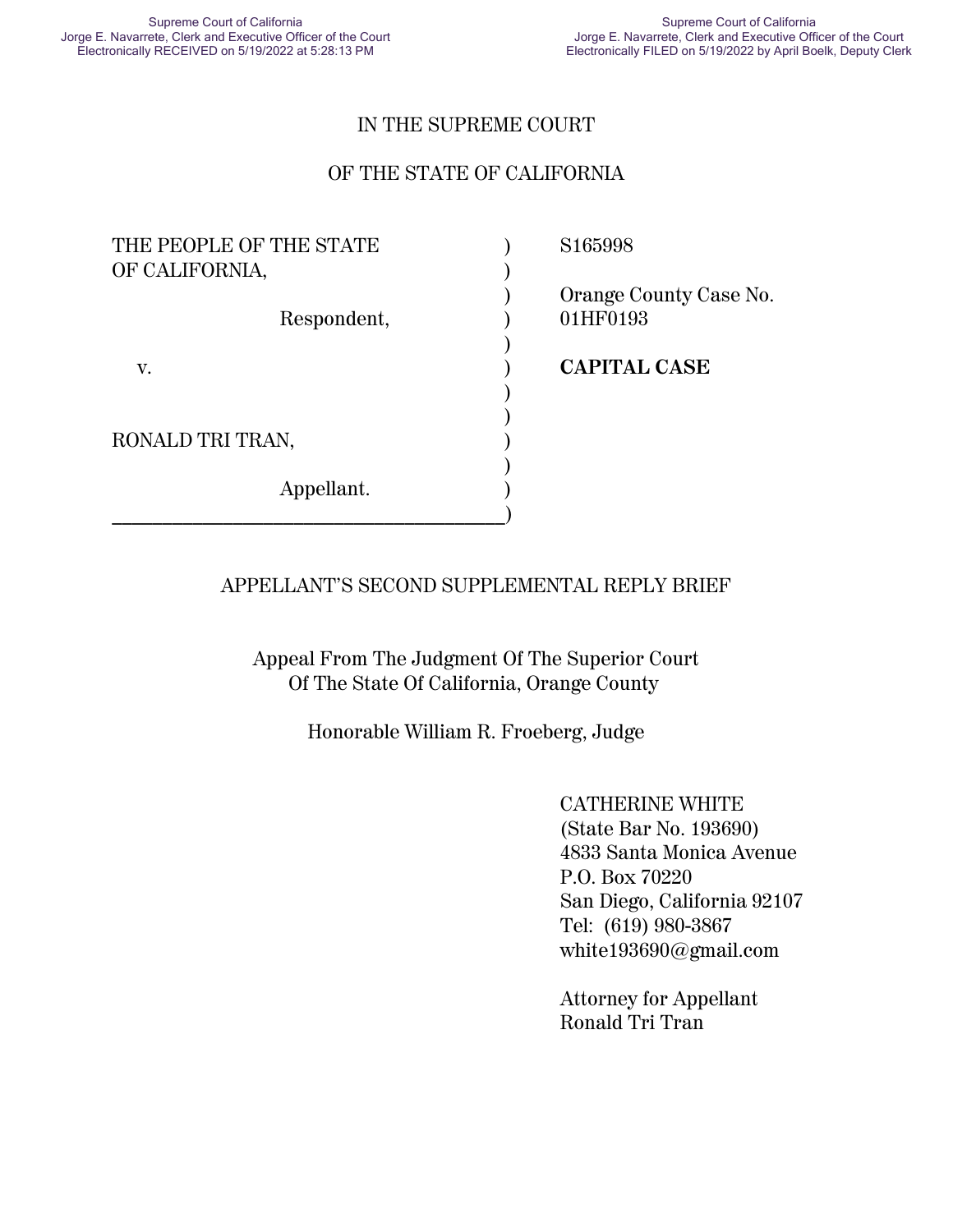# **TABLE OF CONTENTS**

| XVI. |           |    | BECAUSE RESPONDENT CANNOT PROVE THE OMISSION OF<br>INSTRUCTIONS ON THE NEW ELEMENTS OF SECTION 186.22,<br>SUBDIVISION (B), HARMLESS BEYOND A REASONABLE DOUBT,<br>AND IN LIGHT OF RESPONDENT'S CONCESSION THAT PREJUDICIAL<br>ERROR HAS OCCURRED, REVERSAL OF THE GANG ENHANCEMENT     |  |
|------|-----------|----|----------------------------------------------------------------------------------------------------------------------------------------------------------------------------------------------------------------------------------------------------------------------------------------|--|
|      | A.        |    | Respondent's Concession Requires Reversal of the Section                                                                                                                                                                                                                               |  |
|      | <b>B.</b> |    | Penal Code Section 1109 Operates Retroactively and Requires                                                                                                                                                                                                                            |  |
|      |           | 1. | Mr. Tran was not provided the bifurcated trial that                                                                                                                                                                                                                                    |  |
|      |           | 2. | Penal Code Section 1109 Applies Retroactively to Mr.                                                                                                                                                                                                                                   |  |
|      |           | 3. | The error is structural; in the alternative, Mr. Tran was                                                                                                                                                                                                                              |  |
|      |           |    | XVII. BECAUSE THERE WAS INSUFFICIENT EVIDENCE TO PROVE THE<br>PREDICATE OFFENSES ABSENT TESTIMONIAL CASE-SPECIFIC<br>HEARSAY, AND IN LIGHT OF RESPONDENT'S CONCESSION THAT<br>PREJUDICIAL ERROR OCCURRED, REVERSAL OF THE GANG                                                         |  |
|      |           |    | XVIII. BECAUSE RESPONDENT CONCEDES THAT NYE RELATED<br>SIGNIFICANT CASE-SPECIFIC HEARSAY OF MR. TRAN AND<br>PLATA'S GANG MEMBERSHIP, AND IN LIGHT OF THE STATE'S HEAVY<br>RELIANCE ON THIS PREJUDICIAL EVIDENCE, REVERSAL OF THE<br>GANG ENHANCEMENT AND PENALTY PHASE IS REQUIRED. 31 |  |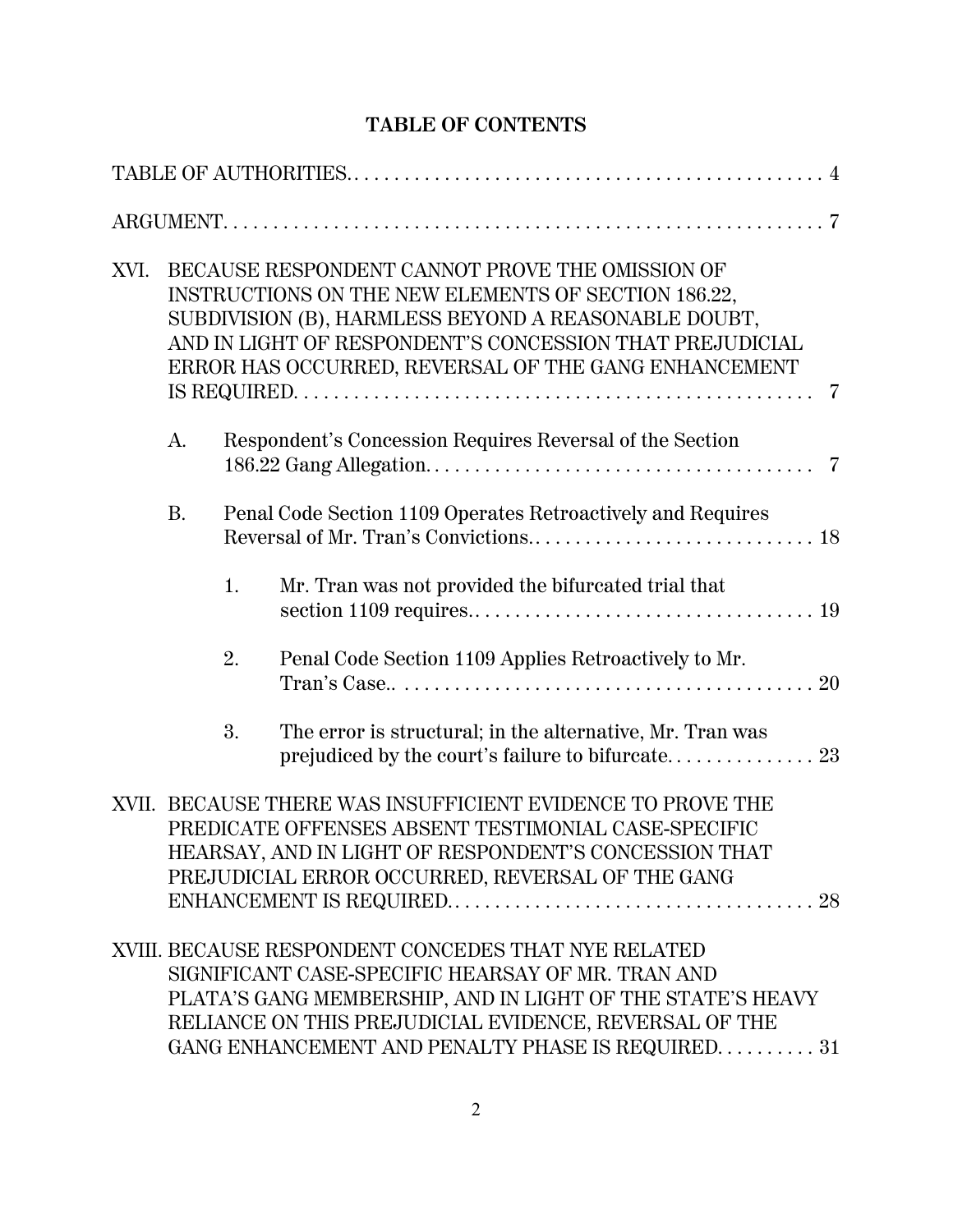|      | XIX. THE ERROR IN ADMITTING CASE-SPECIFIC HEARSAY IN         |
|------|--------------------------------------------------------------|
|      | VIOLATION OF SANCHEZ TO UNDERCUT KEY DEFENSE EVIDENCE        |
|      | OF REMORSE REQUIRES REVERSAL OF THE PENALTY PHASE 46         |
|      |                                                              |
| XX.  | BECAUSE NYE'S AND TODD'S "TRAINING AND EXPERIENCE" ARE       |
|      | NOT RELIABLE PRINCIPLES AND METHODOLOGY AS REQUIRED          |
|      | UNDER SARGON, AND BECAUSE THEIR TESTIMONY WAS CRITICAL       |
|      | TO THE STATE'S ARGUMENT THAT MR. TRAN SHOULD DIE,            |
|      | REVERSAL OF THE PENALTY PHASE VERDICT IS REQUIRED.  55       |
|      |                                                              |
| XXI. | BECAUSE MR. TRAN COMMITTED THE CRIME WHEN HE WAS             |
|      | 20 YEARS OLD, HIS DEATH SENTENCE IS UNCONSTITUTIONAL         |
|      | UNDER THE PRINCIPLES OF ROPER V. SIMMONS.  63                |
|      |                                                              |
|      | XXII. CUMULATIVE PREJUDICE REQUIRES REVERSAL IN THIS CASE 64 |
|      |                                                              |
|      |                                                              |
|      |                                                              |
|      |                                                              |
|      |                                                              |
|      |                                                              |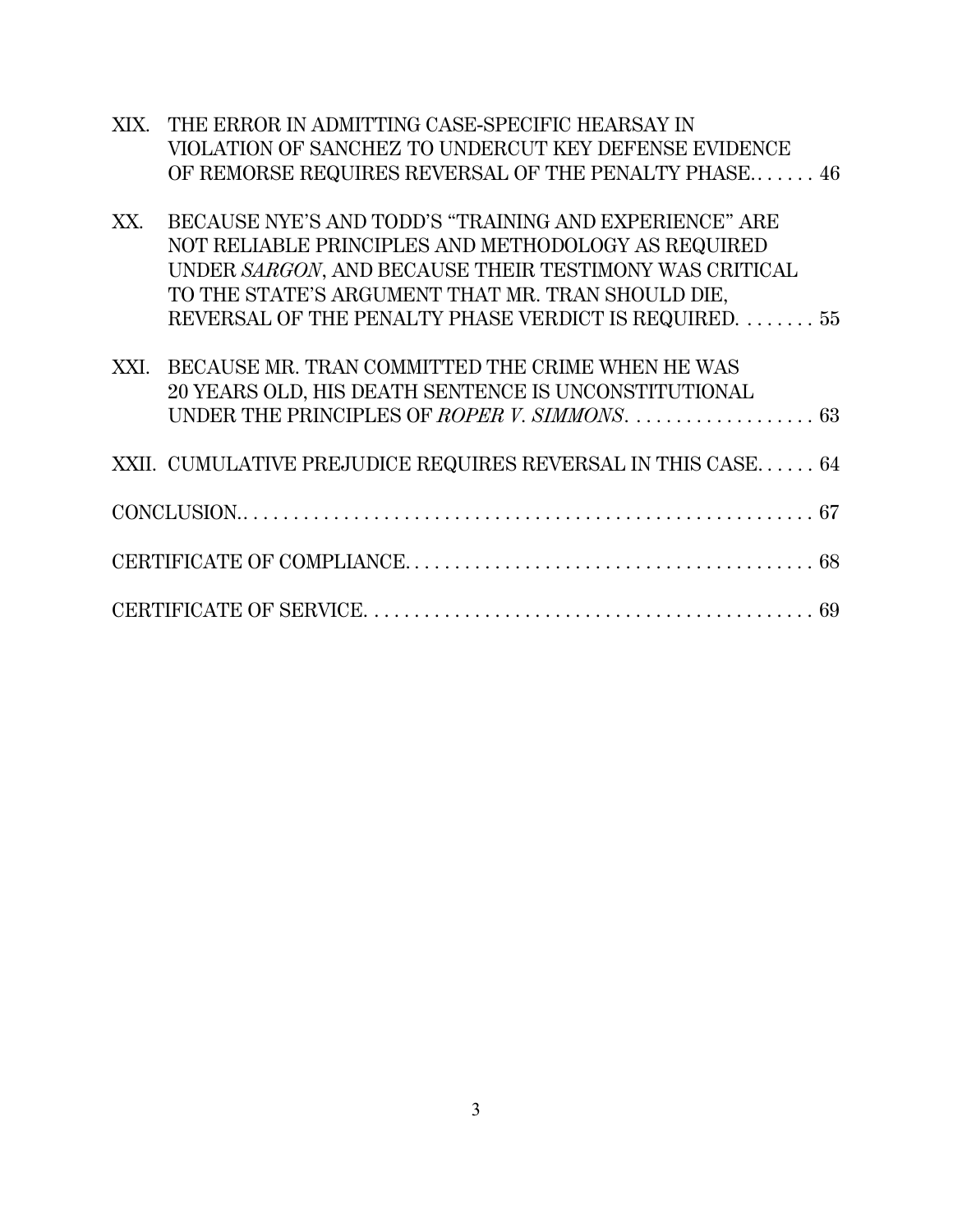# **TABLE OF AUTHORITIES**

## **FEDERAL CASES**

| $United\ States\ v.\ Collazo\ (9th\ Cir.\ 2021)\ 984\ F.3d\ 1308.\ \dots\dots\dots\dots\dots\dots\dots\dots 11$ |
|-----------------------------------------------------------------------------------------------------------------|
|                                                                                                                 |
| United States v. Medina-Copete (10th Cir. 2014) 757 F.3d 1092. $\dots\dots\dots\dots\dots$ 60                   |
|                                                                                                                 |
|                                                                                                                 |
|                                                                                                                 |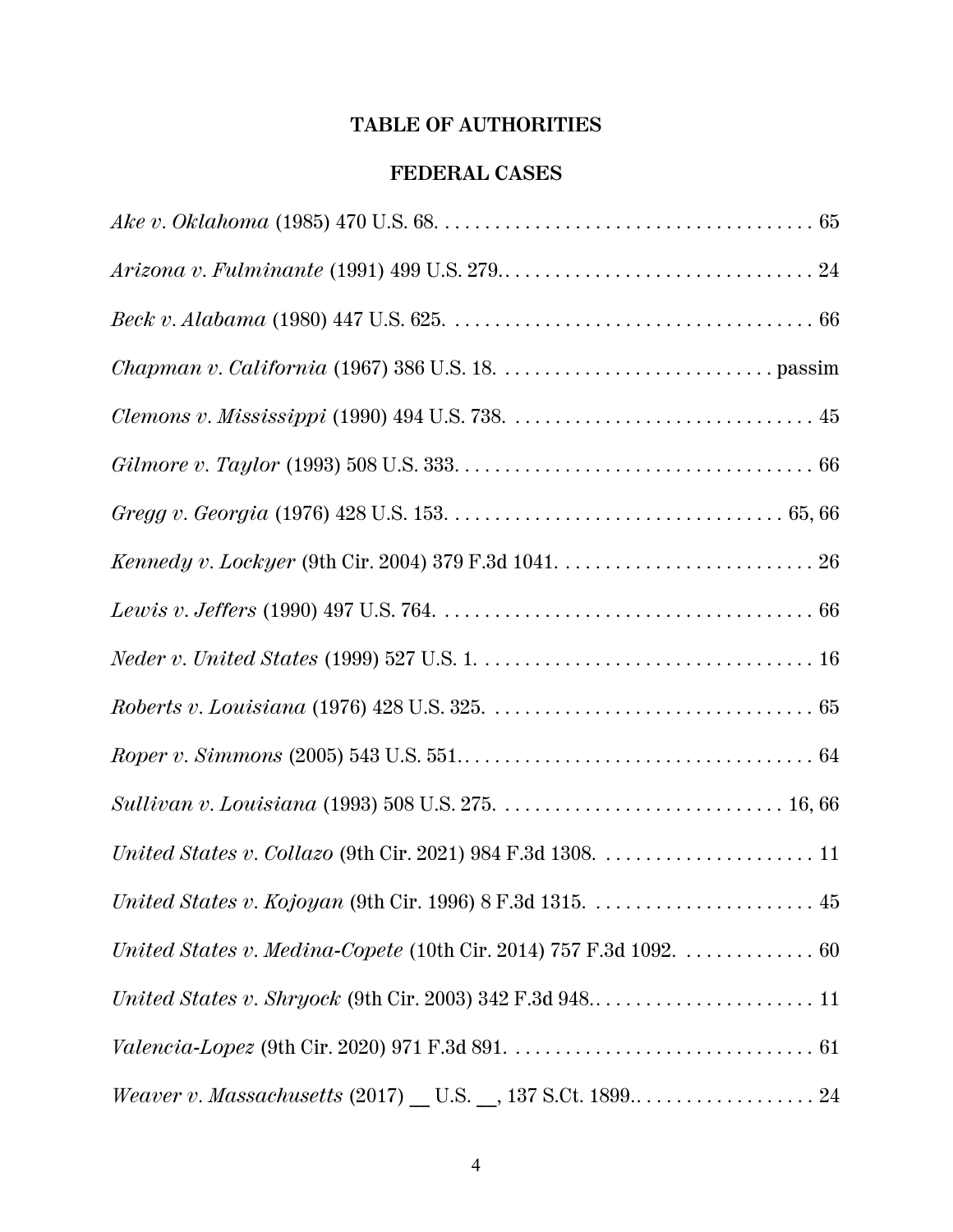# **STATE CASES**

| <i>People ex rel. Reisig v. Broderick Boys</i> (2007) 149 Cal. App. 4th 1506. $\dots \dots 11$ |
|------------------------------------------------------------------------------------------------|
|                                                                                                |
|                                                                                                |
|                                                                                                |
|                                                                                                |
|                                                                                                |
|                                                                                                |
|                                                                                                |
|                                                                                                |
|                                                                                                |
|                                                                                                |
|                                                                                                |
|                                                                                                |
|                                                                                                |
|                                                                                                |
|                                                                                                |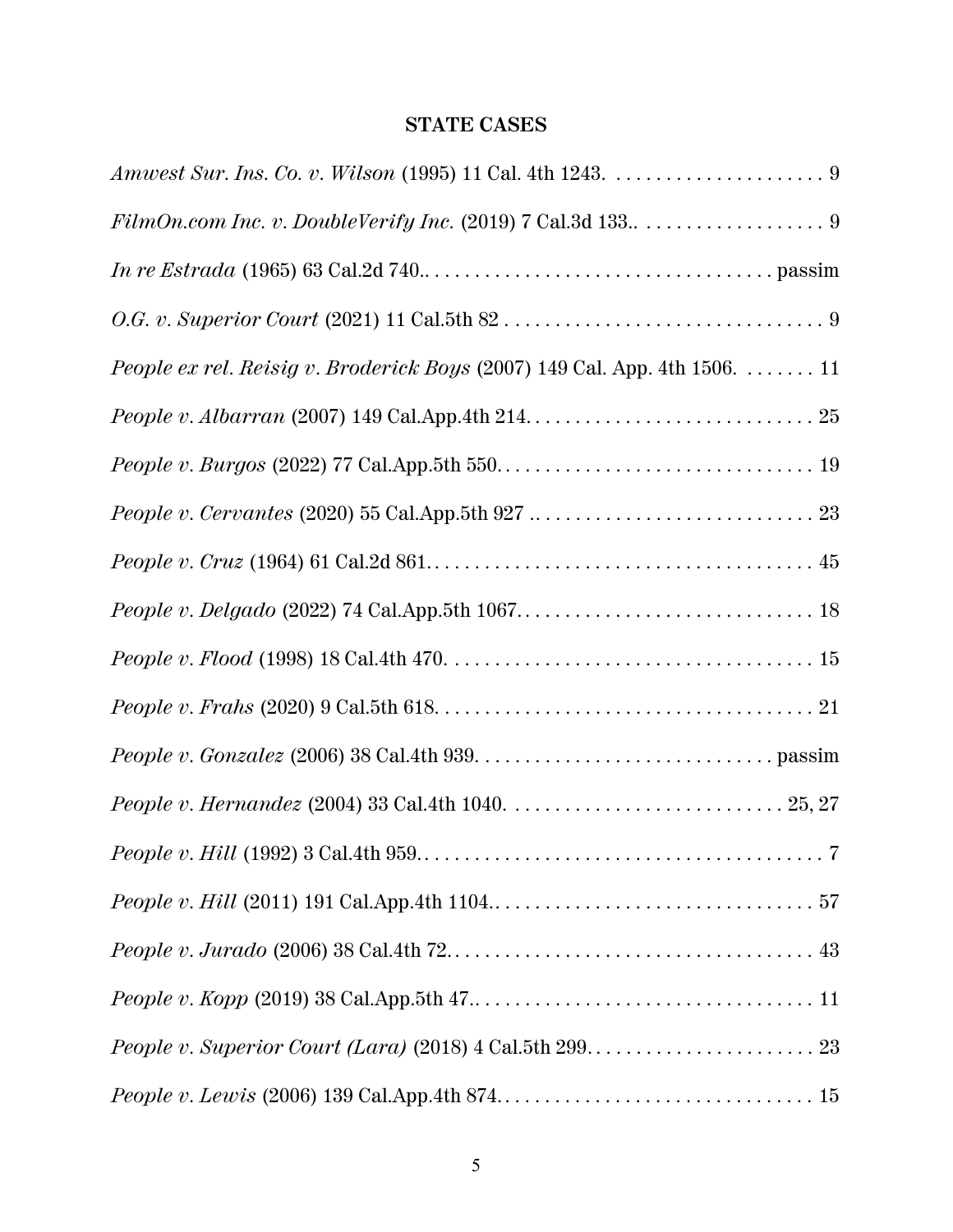## **STATUTES**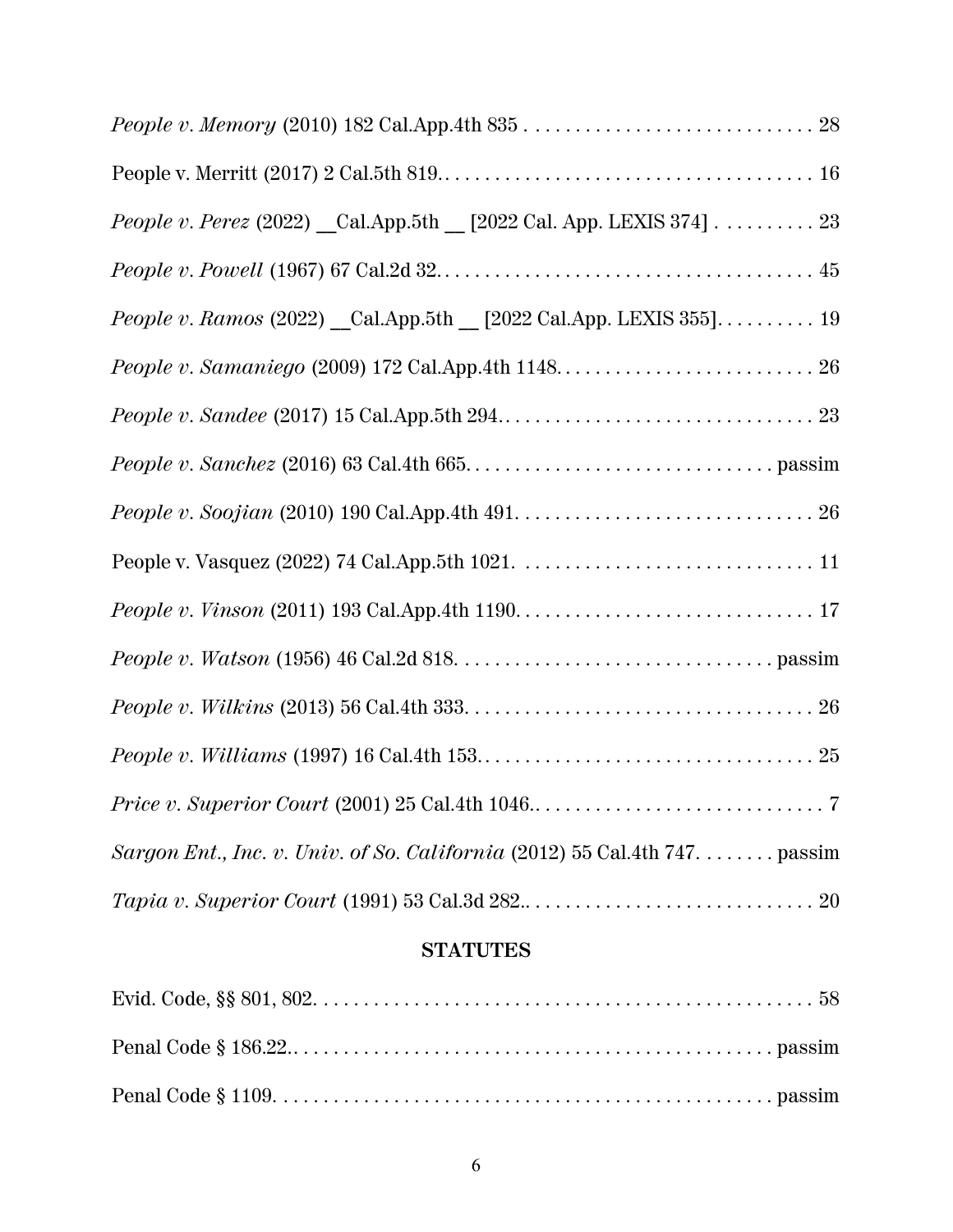### **ARGUMENT<sup>1</sup>**

**XVI. BECAUSE RESPONDENT CANNOT PROVE THE OMISSION OF INSTRUCTIONS ON THE NEW ELEMENTS OF SECTION 186.22, SUBDIVISION (B), HARMLESS BEYOND A REASONABLE DOUBT, AND IN LIGHT OF RESPONDENT'S CONCESSION THAT PREJUDICIAL ERROR HAS OCCURRED, REVERSAL OF THE GANG ENHANCEMENT IS REQUIRED.**

### **A. Respondent's Concession Requires Reversal of the Section 186.22 Gang Allegation.**

In Argument XVI of his second supplemental opening brief ("2 Supp. AOB"),

appellant Ron Tran contended that the true finding on the gang enhancement must be reversed in light of newly-enacted Assembly Bill ("AB") 333's amendments to section 186.22.<sup>2</sup> (2 Supp. AOB 21-44.) According to Mr. Tran, AB 333 changed the statutory elements for imposition of a gang enhancement under section 186.22, subdivision (b), and these changes apply retroactivity to Mr. Tran's case. (2 Supp. AOB 22-31.) Mr. Tran concluded that the state failed to prove the gang enhancement under amended section 186.22 because there was insufficient

<sup>1</sup> In this Second Supplemental reply brief, appellant addresses specific contentions made by respondent, but does not reply to arguments which are adequately addressed in Appellant's Opening Brief or previous Supplemental Opening Briefs. The failure to address any particular argument, sub-argument or allegation made by respondent, or to reassert any particular point made in the earlier briefs, does not constitute a concession, abandonment, or waiver of the point by appellant (*see People v. Hill* (1992) 3 Cal.4th 959, 995, fn. 3, overruled on another point by *Price v. Superior Court* (2001) 25 Cal.4th 1046, 1069, fn. 13), but reflects appellant's view that the issue has been adequately presented and the positions of the parties fully joined.

<sup>&</sup>lt;sup>2</sup> All statutory citations are to the Penal Code unless otherwise specified.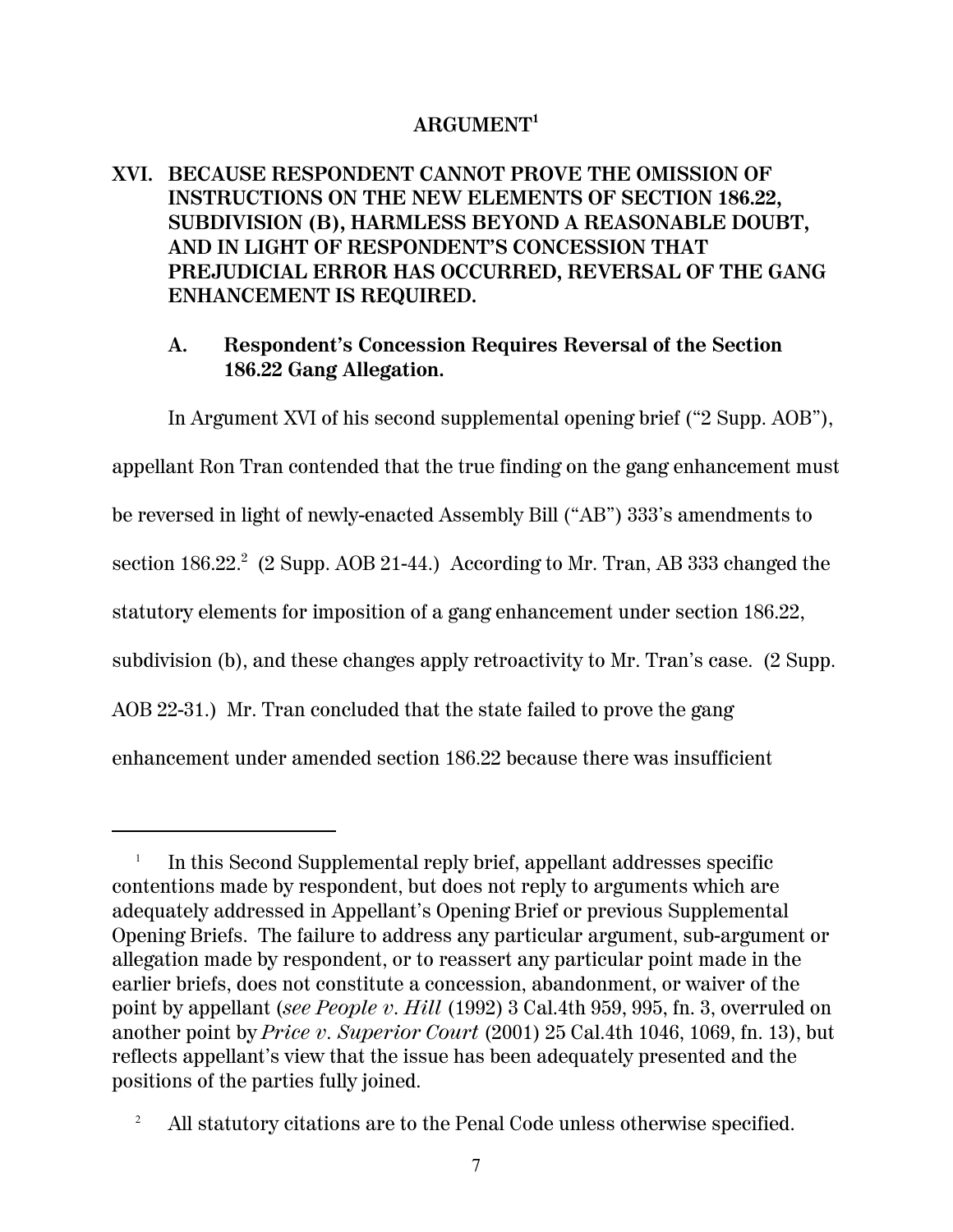evidence that (1) the alleged gang Viets for Life ("VFL") was "an ongoing, organized association or group;" (2) VFL members "collectively" engaged in a "pattern of criminal gang activity;" (3) the five predicate offenses used to establish the pattern of criminal gang activity "commonly benefited" the VFL and the benefit was "more than reputational;" and (4) Mr. Tran specifically intended to provide a "common benefit" to other VFL members which was "more than reputational." (2 Supp. AOB 31-43.)

Respondent agrees that AB 333's changes to section 186.22, subdivision (b), apply retroactively to Mr. Tran's case. (Second Supplemental Respondent's Brief ("2 Supp. RB") 9-13.) Respondent also agrees that the state did not prove (1) VFL members "collectively" engaged in a "pattern of criminal gang activity" and (2) the predicate offenses "commonly benefited" the VFL and the benefit was "more than reputational." (2 Supp. RB 13-16.) Accordingly, respondent concludes that "the gang enhancement should be vacated." (2 Supp. RB 16.)

Respondent does disagree with Mr. Tran on two points. First, respondent disagrees that there was insufficient evidence that VFL was "an ongoing, organized association or group." (2 Supp. RB 16-17.) Second, respondent disagrees that there was insufficient evidence that Mr. Tran specifically intended to provide a "common benefit" to other VFL members which was "more than reputational." (2 Supp. RB 17-19.) Appellant addresses these insufficiency arguments in the event (albeit unlikely) the Court disagrees with respondent's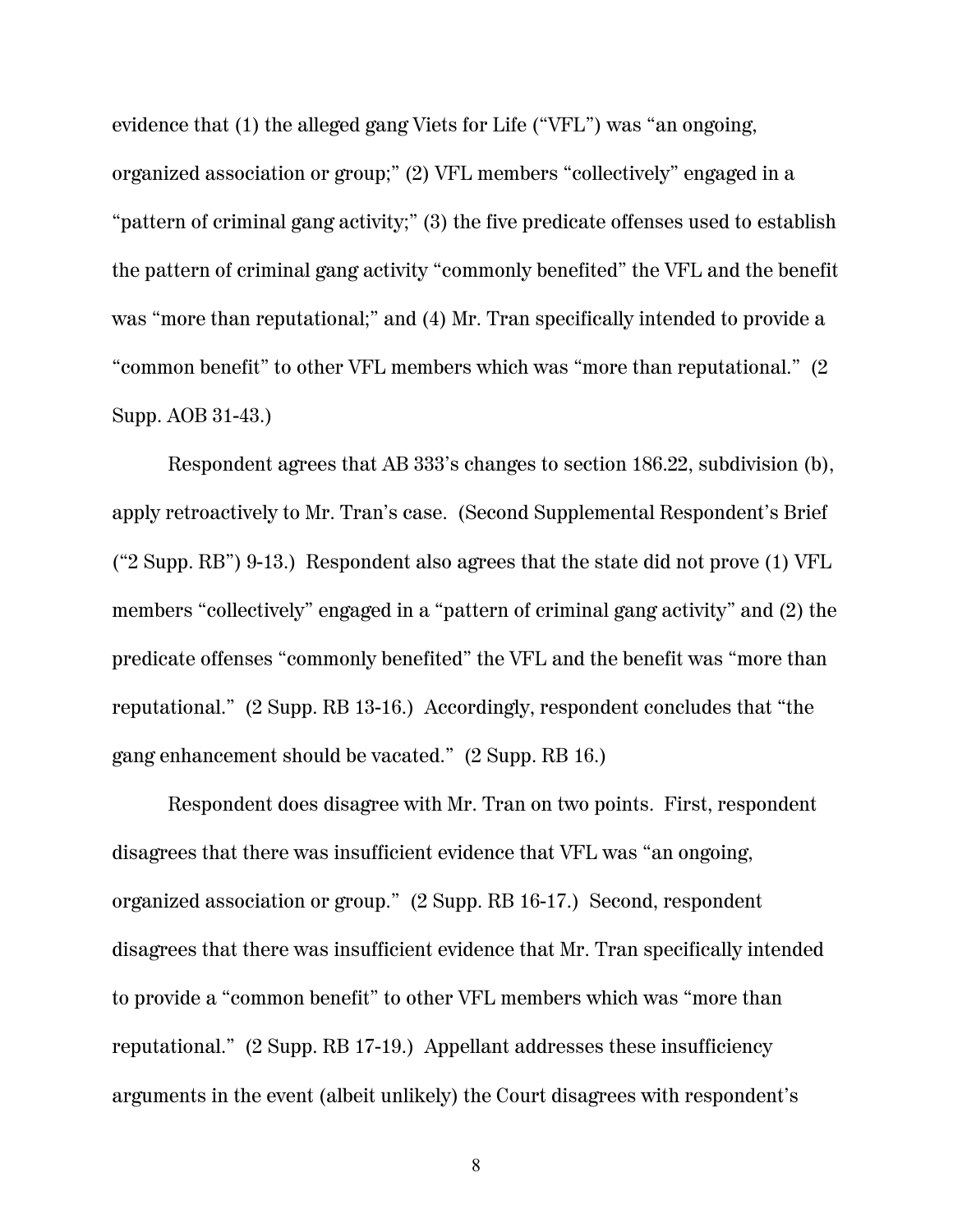concessions described above.

First, as noted in the second supplemental opening brief, in enacting the revised section 186.22 the Legislature did not define "organized," but identified some "basic organizational requirements" in its findings as "leadership, meetings, hierarchical decisionmaking, and a clear distinction between members and nonmembers." (2 Supp. AOB 35; Stats. 2021, ch. 699, § 2, para. (d)(8).) Findings are "given great weight" in determining legislative purpose. (*O.G. v. Superior Court* (2021) 11 Cal.5th 82, 91, quoting *Amwest Sur. Ins. Co. v. Wilson* (1995) 11 Cal. 4th 1243, 1252; *FilmOn.com Inc. v. DoubleVerify Inc.* (2019) 7 Cal.3d 133.)

Respondent does not dispute the meaning of the term "organized" within the statute. Instead, respondent argues that "[b]ased on [purported gang expert Mark] Nye's testimony, the gang had an organizational structure and rules." (2 Supp. RB 17.) Respondent does not cite to any structure or rules, but instead, relies on (1) Nye's testimony that Hong Lay was a VFL leader who wrote his "homie" Noel Plata a letter, wanting the "favor" of "jumping out" another VFL member named Homeless out of the gang, which indicated to Nye that Plata had a "high status within the gang" (8 RT 1527, 1539) and (2) Plata wrote a letter to a deceased VFL member named Tam, expressing concern that VFL gang leader Anthony Johnson was going to have him "jumped out" of the gang for speaking to police (8 RT 1543-1544). According to respondent, "Nye's testimony established that VFL was an organized group." (2 Supp. RB 17.) If the argument is that the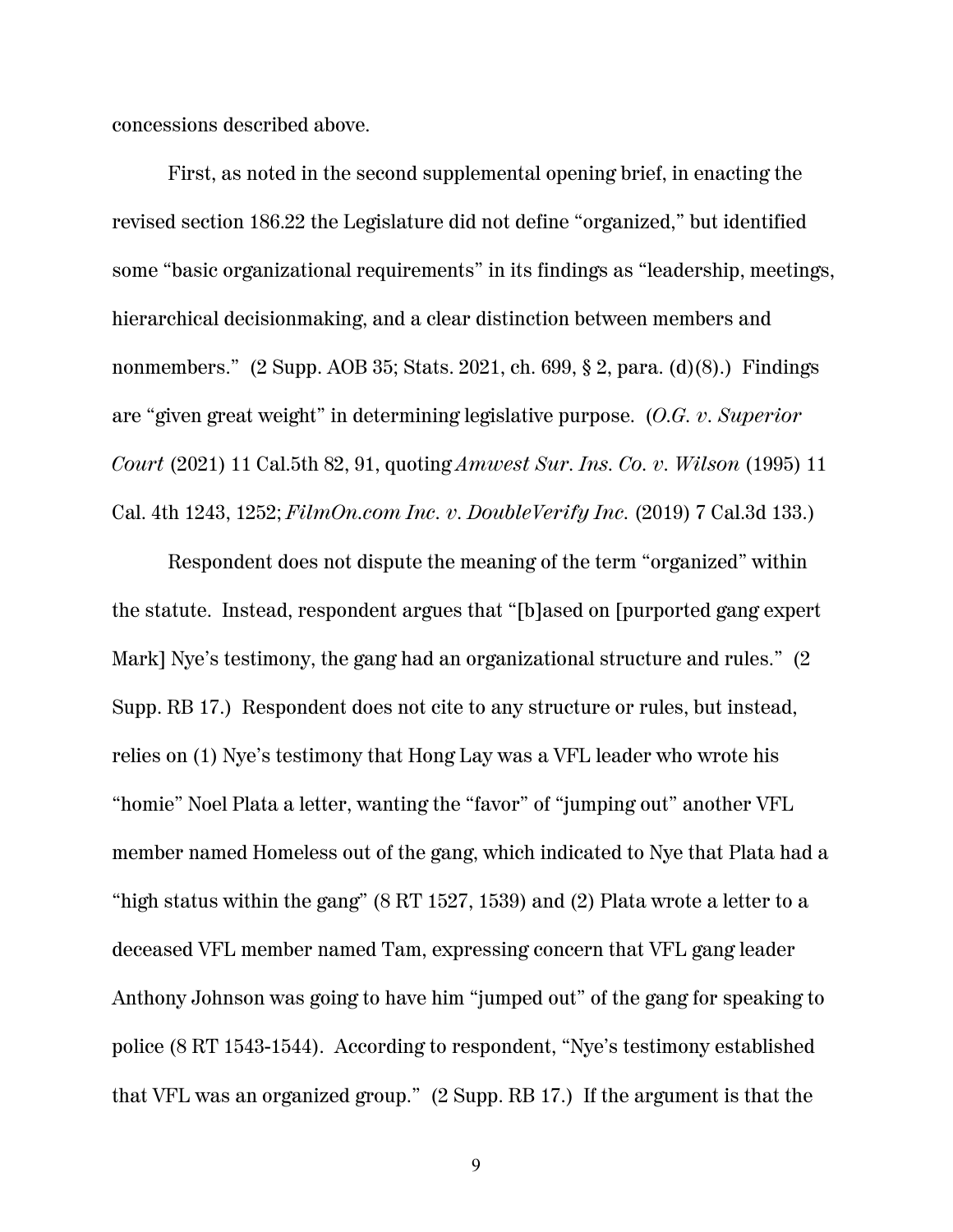existence of leaders inexorably leads to the conclusion that VFL was an "organized" group, respondent is wrong.

Without foundation, Nye testified that Lay and Johnson were leaders within the VFL. (8 RT 1538-1529, 1541.) Even if Nye was correct that the two were leaders, the presence of leaders in a group does not mean the group is an organization within the meaning of section 186.22. A group of neighborhood friends could have natural leaders without the existence of a organization. Nye certainly did not testify that Lay and Johnson were leaders in the sense that they were managers above others in a group with hierarchical decisionmaking authority. In fact, Nye testified that Lay asked his "homie" Plata for "a favor;" there was nothing about the request that indicated a command from an authority within a hierarchy. (8 RT 1539.) Moreover, Nye testified that Johnson was a leader in the group simply because he grew up with "some of these kids, some of the main members of V.F.L.," and was "big in stature," a "no-nonsense kind of guy," "extremely violent" and "pretty intelligent." (8 RT 1528-1528.) This is not evidence of organizational leadership; at most, it is leadership within a social group of "kids" who grew up together.

Likewise, there was no testimony about an organizational structure and rules within the VFL. (*Compare People v. Vasquez* (2022) 74 Cal.App.5th 1021, 1028 [evidence of Mexican Mafia gang structure and hierarchy, including identification of upper and lower management, meetings schedule and taxation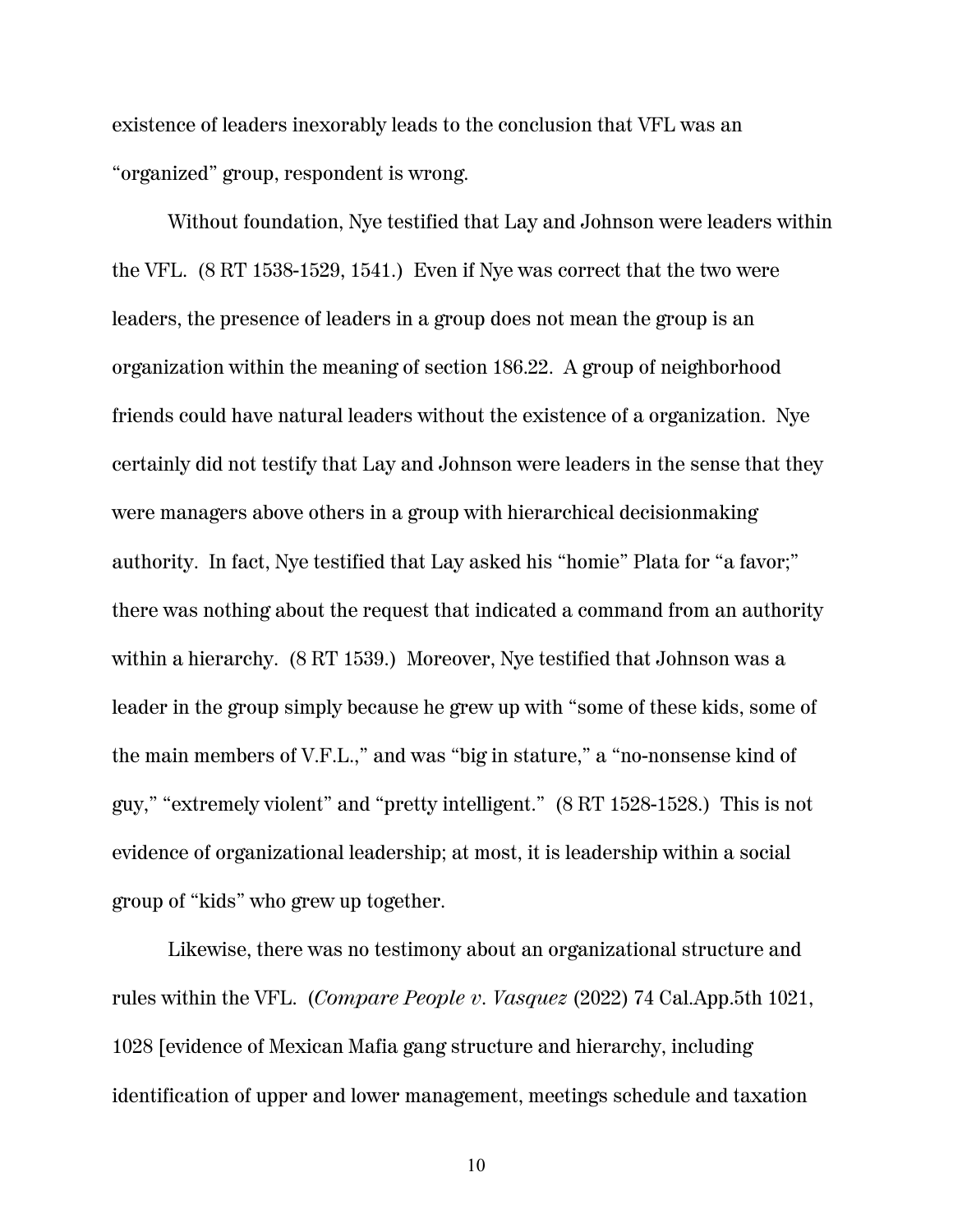rules]; *People v. Kopp* (2019) 38 Cal.App.5th 47, 71 [evidence of Mexican Mafia gang structure and hierarchy, including identification of upper management and its ability to order executions and taxation]; *People ex rel. Reisig v. Broderick Boys* (2007) 149 Cal. App. 4th 1506, 1513 [evidence of Broderick Boys gang hierarchy, including description of "foot soldiers," "hommies," "veteranos" and "shot callers," and membership rules]; *United States v. Collazo* (9th Cir. 2021) 984 F.3d 1308, 1316 [evidence of Mexican Mafia hierarchical structure and roles at each level]; *United States v. Shryock* (9th Cir. 2003) 342 F.3d 948, 961 [evidence of specific rules to become a Mexican Mafia member, membership codes of conduct, and regular meetings].) The Legislature passed AB 333 because it was concerned that "social networks of residents . . . are often mischaracterized as gangs despite their lack of basic organizational requirements . . ." and section 186.22 punished individuals based on "their cultural identity, who they know, and where they live." (Stats. 2021, ch. 699, § 2, para. (a).) Respondent's argument that evidence of leaders within a group of individuals -- without evidence of any hierarchical decisionmaking, rules of membership, codes of conduct, or other indicia of an organized structure -- is sufficient to distinguish a social network from a criminal "ongoing, organized association or group" within the meaning of amended section 186.22 must fail.

Respondent's second argument fares no better. Respondent disagrees that there was insufficient evidence that Mr. Tran specifically intended to provide a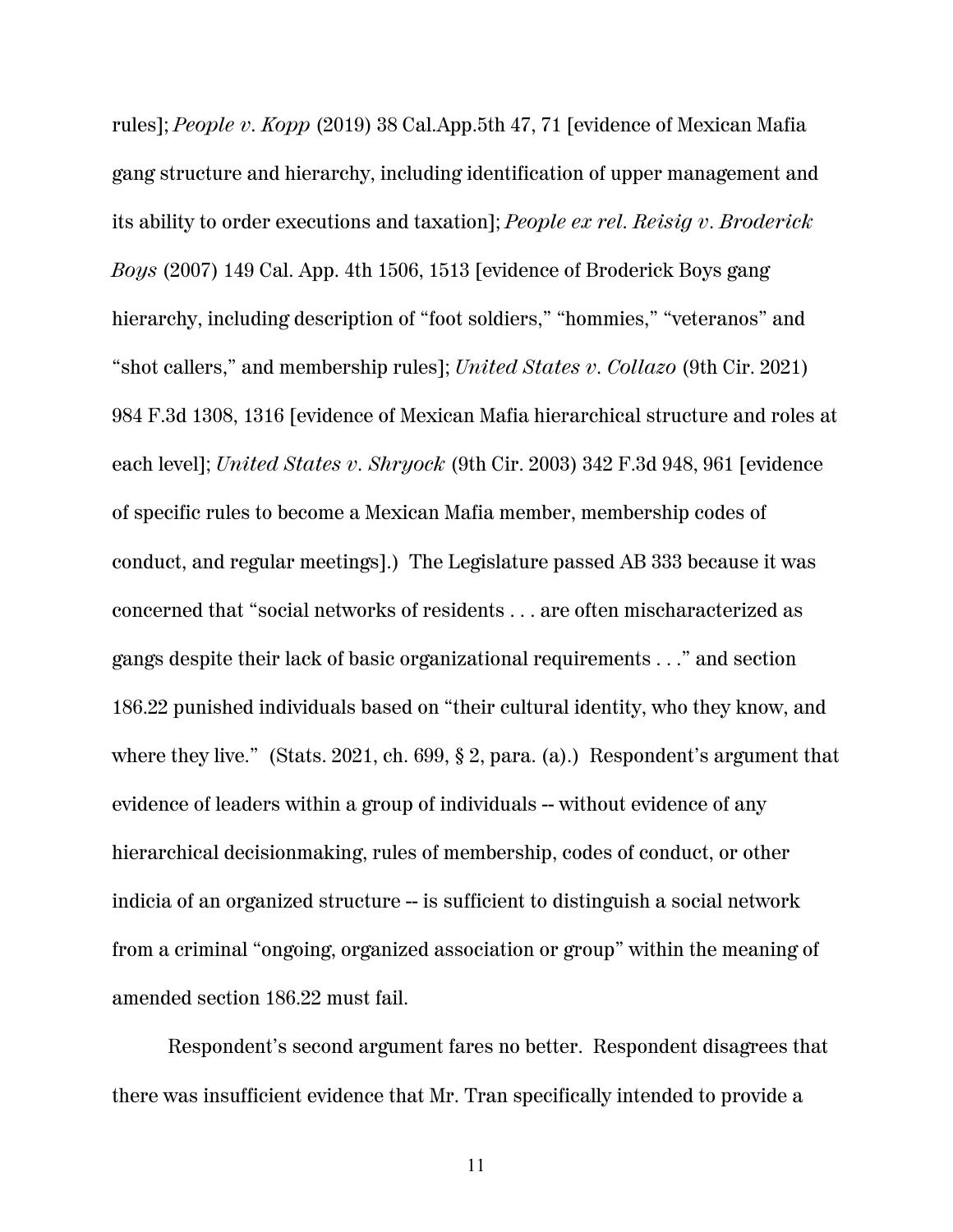"common benefit" to other VFL gang members which was "more than reputational." (2 Supp. RB 17-19.) Respondent concedes that Nye "explained that such violent crimes [robberies, burglaries and murders] enhance the reputation of the gang within the community." (2 Supp. RB 18; *see* 8 RT 1558.) Respondent contends, however, that "the prosecutor did not place any emphasis on this when discussing the gang enhancement." (2 Supp. RB 18, citing 8 RT 1697-1699, 1740.) In fact, the prosecutor specifically argued that the jury should find that there was a "benefit" to the gang because "[y]ou heard Sergeant Nye talk about it." (8 RT 1740.)

Respondent also argues that although Nye testified about the reputational benefit, he also testified that "proceeds from the crimes committed by gang members support the gang because the proceeds are shared with the people who are involved in the crime as well as others back at the crash pad." (2 Supp. RB 17; *see* 8 RT 1557-1558.) Nye actually testified that robberies and burglaries benefit a gang because the proceeds "are shared with the people who are involved in the crime as well with others back at the crash pad" to pay for the gang's living expenses. (8 RT 1557, 1559-1560.) The state's allegation, however, was that the *murder* was committed for the "common benefit" of the VFL. (1 CT 759.) Nye did not actually testify that gang members commit murder to provide a "common benefit" of financial gain to other gang members.

Respondent also argues that -- despite "no specific evidence that the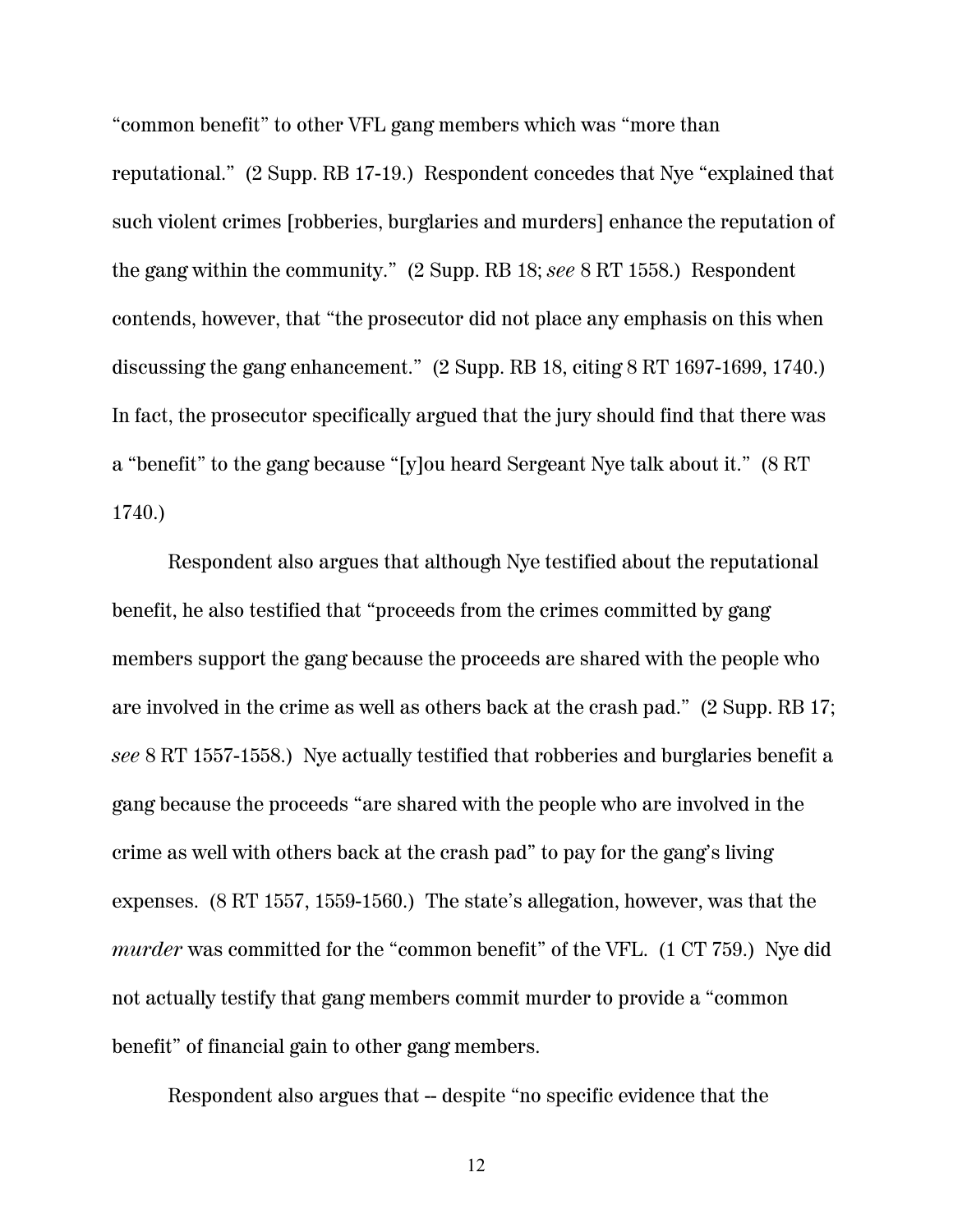proceeds were shared with other gang members" -- it can be "reasonably inferred that they [Mr. Tran and Plata] did so because that is how the gang operated." (2 Supp. RB 18.) The state's own expert Nye recognized, however, that gang members could also commit crimes to share the proceeds with each other and thus, benefit only each other (8 RT 1559); this is not a "common benefit" to the VFL gang.

Respondent also argues that "[i]t does not appear that Plata and Tran went off on a lark and committed the crime without the gang's knowledge; according to prior statements by Linda Le, on the night of the murder, Plata was cleaning a knife and talking about the incident with Terry Tackett, a fellow gang member." (2 Supp. RB 18; *see* 6 RT 1183-1184.) There was no evidence, however, that Plata shared the robbery's proceeds with Tackett in tribute to VFL. Moreover, respondent does not explain how evidence that Plata talked about the incident with a fellow gang member after the fact means that Mr. Tran committed the murder with the specific intent to financially benefit the VFL.

Finally, respondent argues that AB 333 "provides as an example of a common benefit that is more than reputational, 'silencing of a potential current or previous witness or informant,'" and "the evidence suggested that Linda recognized Tran because Joann Nguyen, Tran's girlfriend and Linda's friend, had previously shown her [Linda] a picture of him [Tran]" and "[a]fter the murder, Tran told Joann that Linda was killed because he did not want her to identify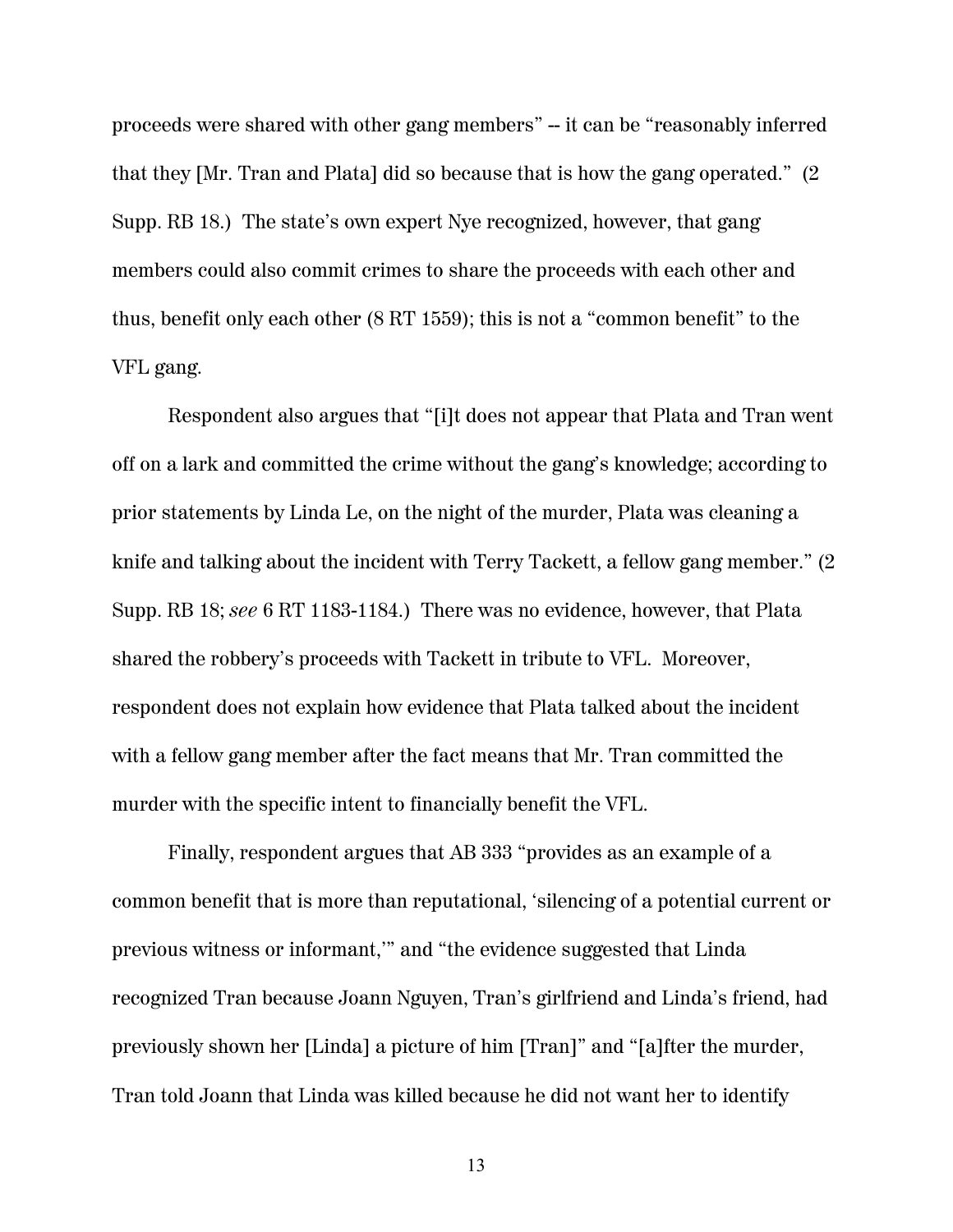him." (2 Supp. RB 18; *see* 5 RT 1011, 1047.) Mr. Tran agrees that this testimony was substantial evidence that the murder was committed to benefit himself, i.e. to ensure that Linda did not identify him. This testimony, however, was not substantial evidence that Mr. Tran specifically intended the murder to provide a "common benefit" to the VFL.

Respondent argues that the "common benefit" of killing Linda was that Linda's identification of Tran would lead to the identification of Plata and would have a negative impact on the gang." (2 Supp. RB 19.) This theory was never posited at trial -- by the parties or the evidence. There was nothing to suggest that the identification of Mr. Tran would lead to the identification of Plata. Nor did Nye testify that identification of VFL members in crimes had a negative impact on the VFL. If anything, based on Nye's own testimony that crimes enhanced reputation, the identification of VFL members committing crimes beneficially increased VFL's reputation in the community for violence. (8 RT 1557-1558.)

In any event, respondent's disagreements about the insufficiency of evidence that VFL was "an ongoing, organized association or group" and that Mr. Tran specifically intended to provide a "common benefit" to other VFL members which was "more than reputational" are irrelevant. The fact remains that, even if the evidence supported respondent's alternate theories, Nye still testified that one of the theories was a reputational benefit. By requiring proof for a gang enhancement that the benefit to the gang was more than reputational, AB 333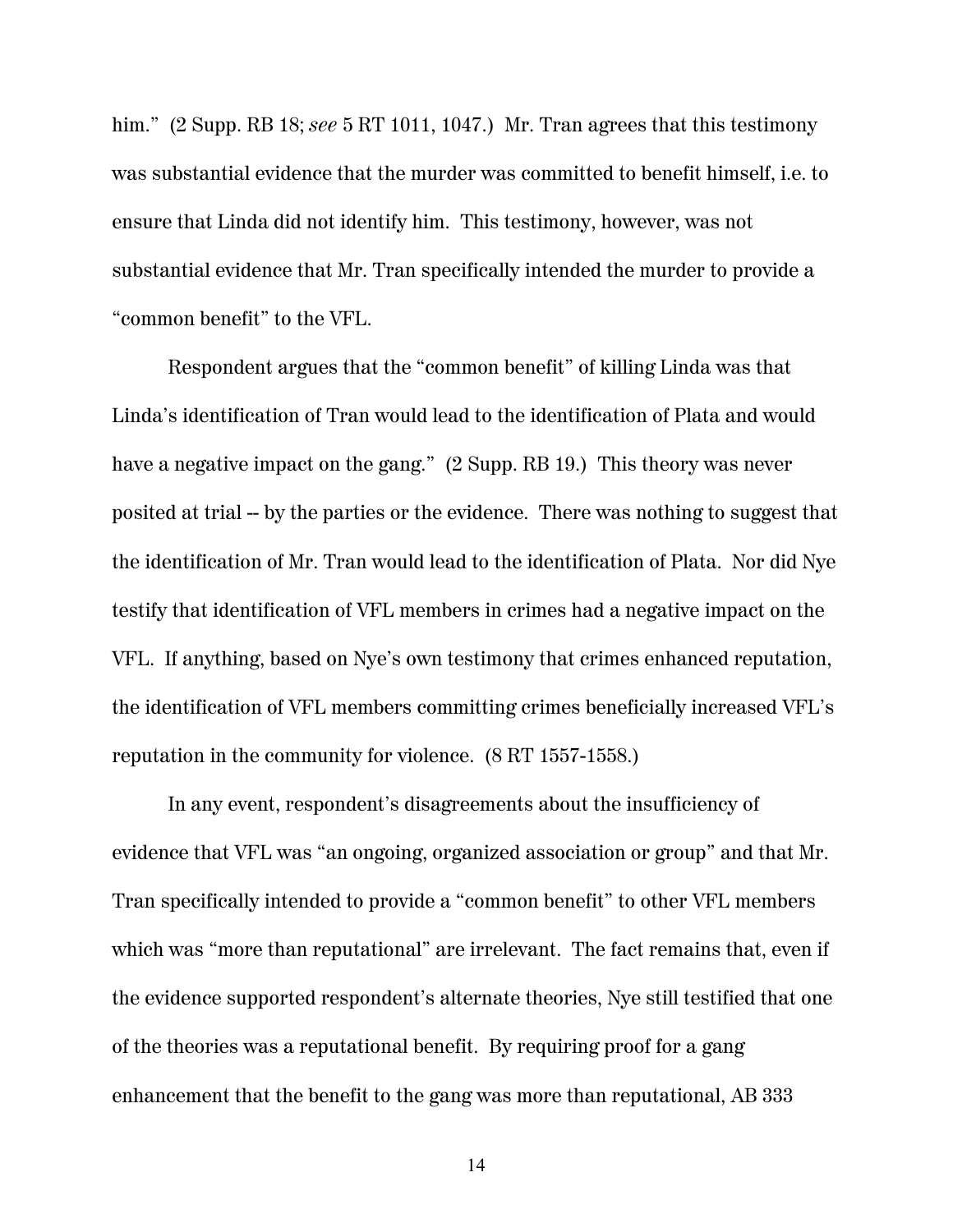adds a new element to the section 186.22, subdivision (b), enhancement. When jury instructions are deficient for omitting an element of an offense, the defendant's federal constitutional rights are implicated, and this Court must review for harmless error under the strict standard of *Chapman v. California* (1967) 386 U.S. 18. (*People v. Flood* (1998) 18 Cal.4th 470, 502–503; *People v. Lewis* (2006) 139 Cal.App.4th 874, 884.) Respondent concedes that this standard applies here, where the new element to the offense is introduced through the retroactive application of a new law. (2 Supp. RB 14.) Under the *Chapman* standard, reversal is required unless "it appears beyond a reasonable doubt that the error did not contribute to th[e] jury's verdict." (*People v. Flood*, *supra*, 18 Cal.4th at p. 504.)

In order to prove harmless error under the *Chapman* standard, it is not enough to show that substantial or strong evidence existed to support a conviction under the correct instructions. (*People v. Sek* (2022) 74 Cal.App.5th 657, 668.) "[T]he question . . . is not what effect the constitutional error might generally be expected to have upon a reasonable jury, but rather what effect it had upon the guilty verdict in the case at hand. [Citation.] . . . The inquiry, in other words, is not whether, in a trial that occurred without the error, a guilty verdict would surely have been rendered, but whether the guilty verdict actually rendered in this trial was surely unattributable to the error." (*Sullivan v. Louisiana* (1993) 508 U.S. 275, 279.)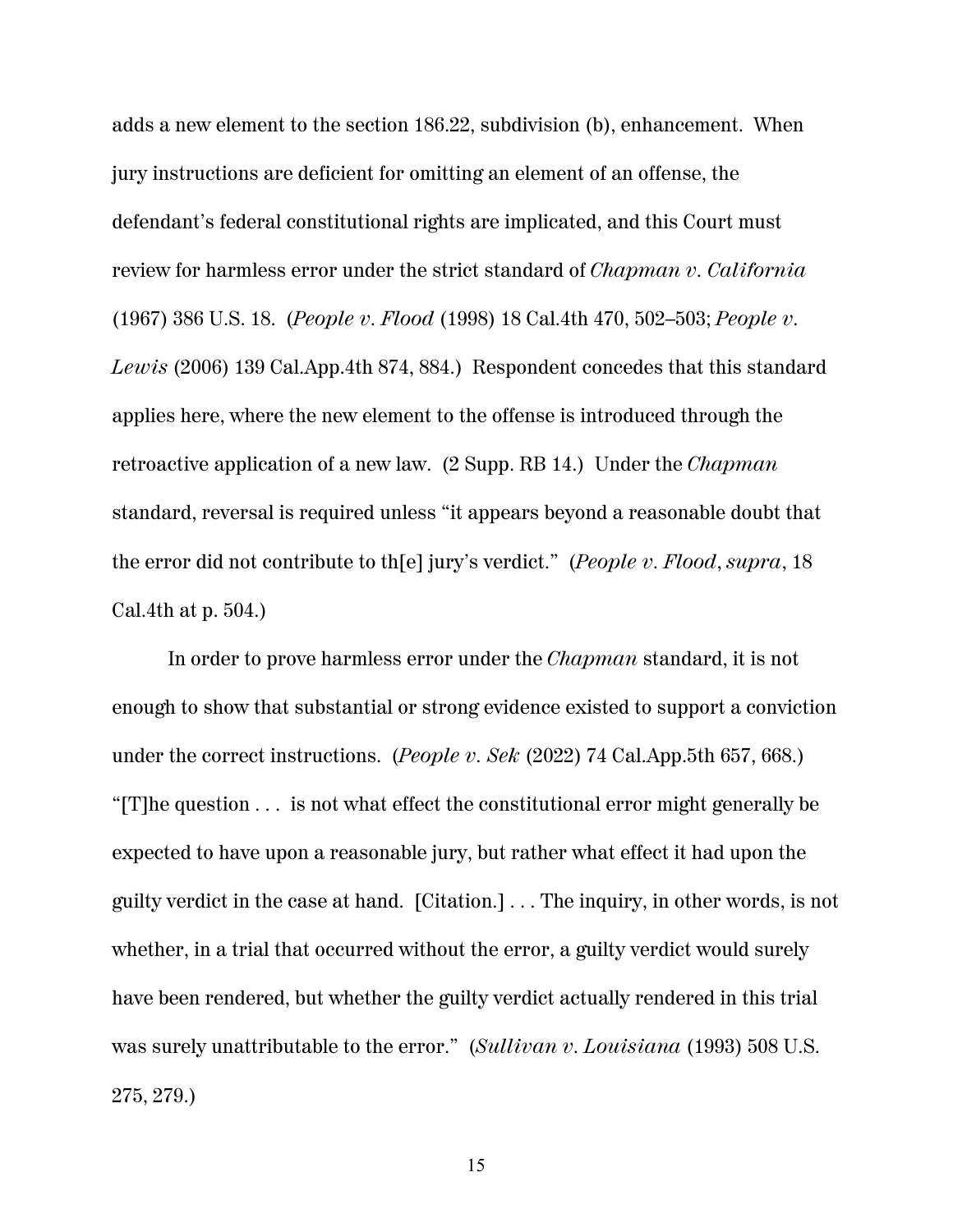Courts have found harmless error under this standard where the missing element from an instruction was uncontested or proved as a matter of law. For example, in *People v. Merritt* (2017) 2 Cal.5th 819, the trial court omitted the elements of robbery from the jury instructions, but the court held that the error was harmless because the only contested issue at trial was the identity of the defendant. (*Id*. at p. 832.) "Defendant knew what the elements of robbery were, and he had the opportunity to present any evidence he wished on the subject. '[W]here a reviewing court concludes beyond a reasonable doubt that the omitted element was uncontested and supported by overwhelming evidence, such that the jury verdict would have been the same absent the error, the erroneous instruction is properly found to be harmless.'" (*Ibid*., quoting *Neder v. United States* (1999) 527 U.S. 1, 17.)

Similarly, in *People v. Vinson* (2011) 193 Cal.App.4th 1190, the court affirmed the defendant's conviction of petty theft with a prior theft conviction even though the law had changed after trial to require the proof of three prior convictions, rather than one. (*Id*. at p. 1200.) The defendant conceded that he had suffered two prior convictions, and his attorney stipulated at trial to a third conviction. Thus, there was no dispute as to whether the new element in the law was proved. (*Ibid*.)

Here, in contrast, the basis of the jury's verdict on the section 186.22, subdivision (b), allegation is not clear. Nye testified about several ways in which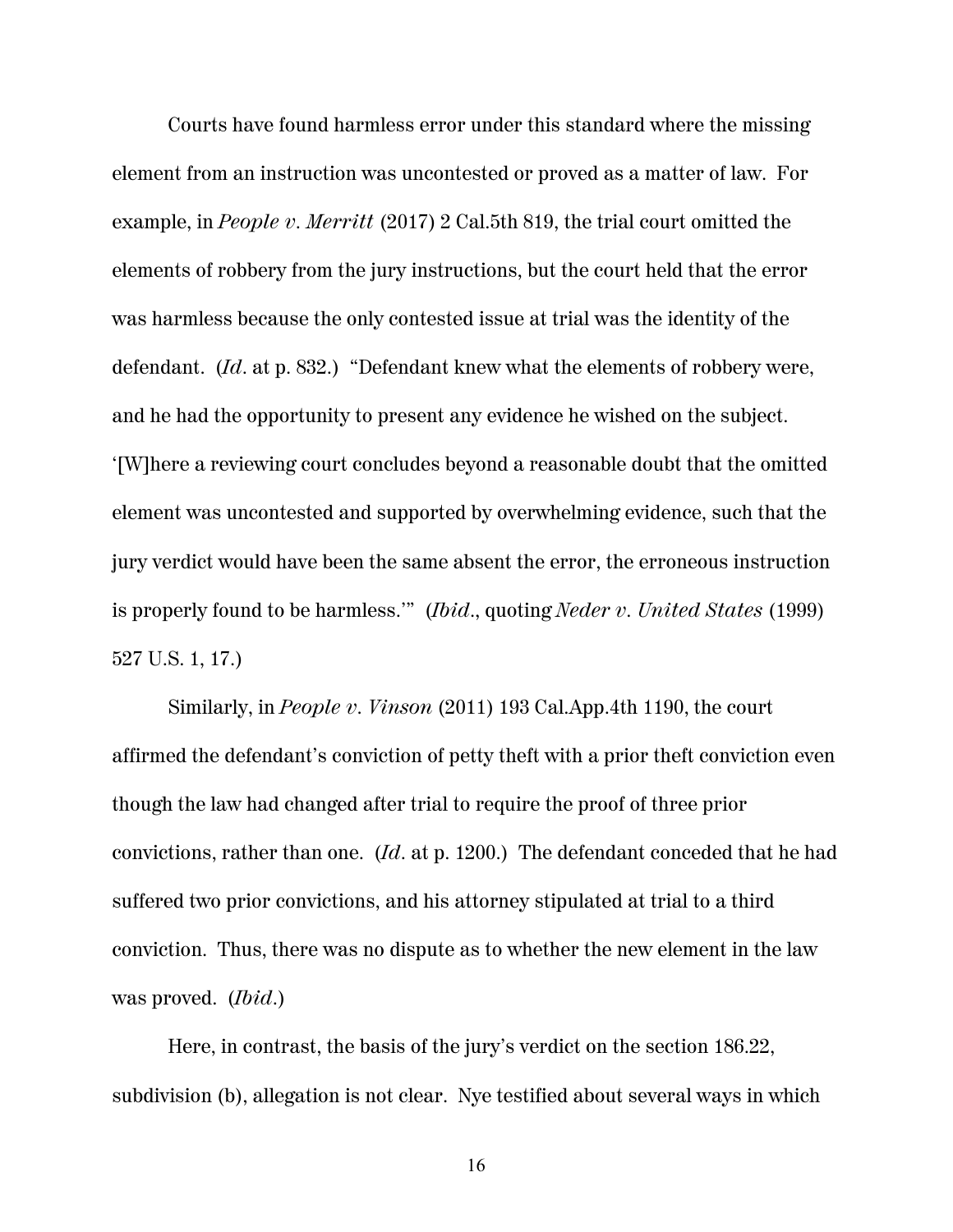crimes could benefit a criminal street gang, but one of these was reputational. When asked how hypothetical crimes similar to the ones Mr. Tran and Plata committed "benefits the entire gang," Nye testified, "[N]ot only are proceeds shared from robberies, but also any benefit, any enhanced benefit through respect in the community, committing violent crimes within the community enhances their reputation if it's known that they've committed these violent crimes" and "[a]ny monies that they get, large amounts of money, jewelry, things of that nature that the gang nets again enhances their reputation as a gang within the community, and everybody in that gang's reputation is enhanced as the gang reputation is enhanced." (8 RT 1558. *See also* 8 RT 1559-1560 ["the gang's reputation may be enhanced by the crime you're committing for other members of that gang"].) In closing argument, the prosecutor told the jury it could rely on Nye's testimony to find the gang enhancement true under the "benefit" theory; the prosecutor did not rely on any one theory of benefit. (8 RT 1697-1699, 1740.) Thus, even if respondent is correct, and there was substantial evidence of benefits to VFL that went beyond reputational, this Court cannot rule out the possibility that the jury relied on reputational benefit to the gang as its basis for finding the enhancement true. (*See People v. Delgado* (2022) 74 Cal.App.5th 1067, 1090 ["We cannot conclude beyond a reasonable doubt that the jury imposed the gang enhancements on a now legally valid ground under Assembly Bill 333's amendments"].)

Respondent similarly argues that there was also "compelling evidence that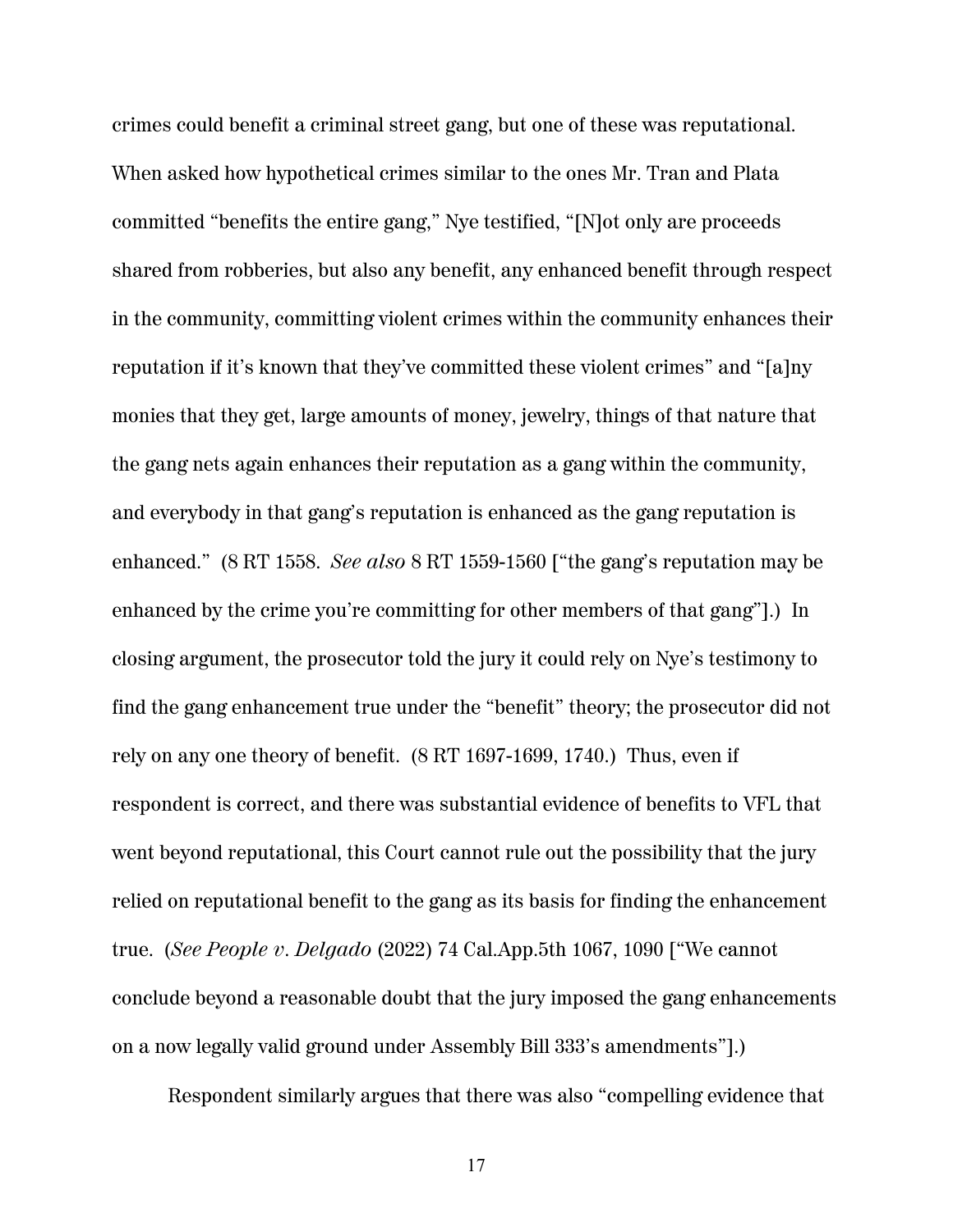the charged crimes were committed 'in association with the VFL.'" (2 Supp. RB 19, n. 7.) According to respondent, "Plata and Tran relied on their common gang membership and the apparatus of the gang in committing the charged crimes." (2 Supp. RB 19, n.7.) Respondent does not cite to any evidence to support the theory that the defendants relied on a VFL membership or the "apparatus of the gang" (whatever that means) to commit any crime. But perhaps more important, the theory of "association" is simply another theory upon which the jury *could* have rested its verdict. (*See* 4 CT 1050 [CALCRIM 1401].) Respondent does not - indeed cannot -- prove beyond a reasonable doubt that the jury actually *did* rest its verdict on that theory. Thus, for all these reasons, the instructional error on this question was not harmless under the *Chapman* standard.

#### **B. Penal Code Section 1109 Operates Retroactively and Requires Reversal of Mr. Tran's Convictions.**

Respondent raises section 1109, newly added under AB 333, and argues that although AB 333 applies retroactively, "section 1109, on its own, is prospective in nature." (2 Supp. RB 13, n. 3.) After the filing of both appellant's second supplemental opening brief and respondent's second supplemental brief, two lower court decisions have been issued which hold otherwise. In reply to respondent's argument, Mr. Tran contends, based on the recent decisions in *People v. Burgos* (2022) 77 Cal.App.5th 550 and *People v. Ramos* (2022)

\_\_Cal.App.5th \_\_ [2022 Cal.App. LEXIS 355], that section 1109, the bifurcation provision enacted as part of AB 333, applies retroactively to his case. For the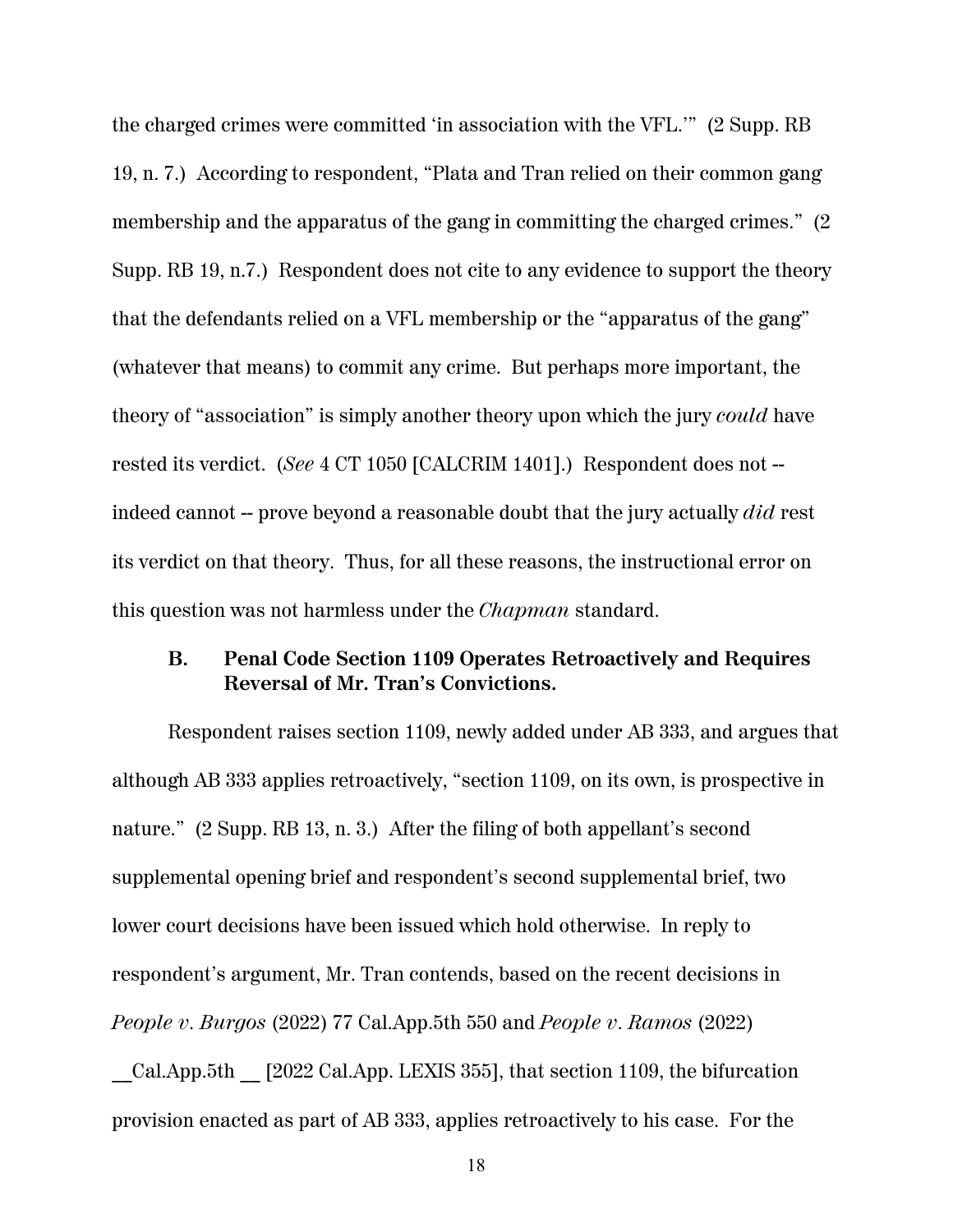reasons set forth below, Mr. Tran's convictions must be reversed and the case

remanded for a new bifurcated trial.

## **1. Mr. Tran was not provided the bifurcated trial that section 1109 requires.**

Penal Code section 1109, subdivision (a), enacted as part of AB 333, the

STEP Forward Act, provides:

If requested by the defense, a case in which a gang enhancement is charged under subdivision (b) or (d) of Section 186.22 shall be tried in separate phases as follows:

- (1) The question of the defendant's guilt of the underlying offense shall be first determined.
- (2) If the defendant is found guilty of the underlying offense and there is an allegation of an enhancement under subdivision (b) or (d) of Section 186.22, there shall be further proceedings to the trier of fact on the question of the truth of the enhancement. Allegations that the underlying offense was committed for the benefit of, at the direction of, or in association with, a criminal street gang and that the underlying offense was committed with the specific intent to promote, further, or assist in criminal conduct by gang members shall be proved by direct or circumstantial evidence.

Mr. Tran's case is one in which a gang enhancements was charged under

Penal Code section 186.22, subdivision (b). The gang enhancement was tried together with the underlying offense.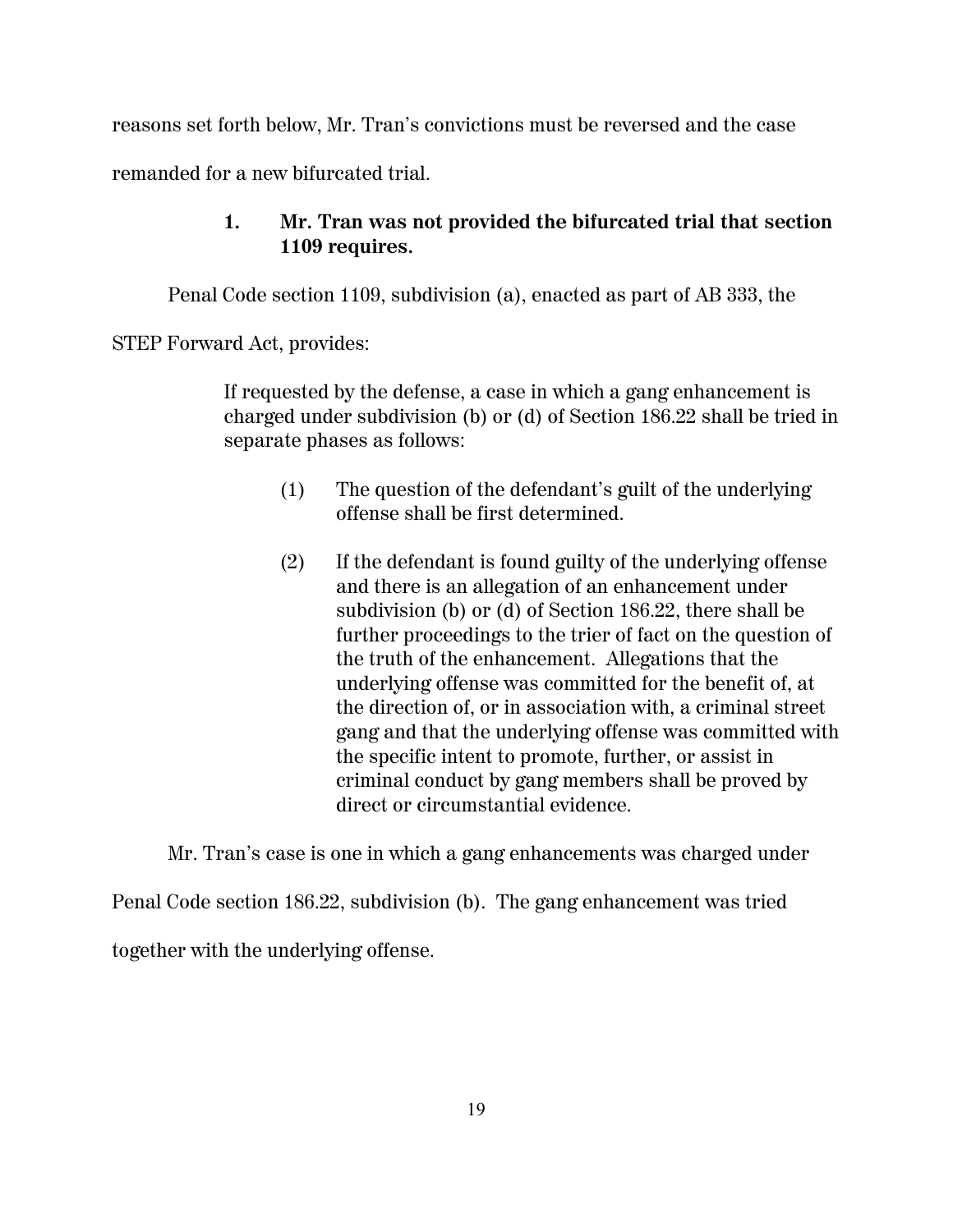#### **2. Penal Code Section 1109 Applies Retroactively to Mr. Tran's Case.**

The *Estrada* rule is set forth in Mr. Tran's second supplemental opening brief. (2 Supp. AOB 24-25; *see In re Estrada* (1965) 63 Cal.2d 740.) Briefly, it provides for an exception to the presumption that new statutes are intended to operate prospectively: the presumption does not apply to statutes changing the law to benefit criminal defendants. (*See Tapia v. Superior Court* (1991) 53 Cal.3d 282, 301.) In such cases, criminal defendants whose appeals are not final on direct appeal are entitled to the benefit of the new law. (*See Burgos, supra,* 77 Cal.App.5th at p. 568; *Ramos, supra,* 2022 Cal.App. LEXIS 355 at \*17.)

In *Burgos*, *supra*, the appellate court held that section 1109 applies retroactively under *Estrada*, noting that this Court has recently held that "a new statute may apply retroactively even if it concerns purely procedural changes that do not directly reduce the punishment for a crime. [Citations.]" (*Burgos, supra,* 77 Cal.App.5th at p. 565, citing *People v. Superior Court (Lara)* (2018) 4 Cal.5th 299, 303-304 [Proposition 57, which prohibits prosecutors from charging juveniles directly in adult court, is retroactive].)

*Burgos* discussed *Lara* and *People v. Frahs* (2020) 9 Cal.5th 618, which held that a new law creating a pretrial diversion program for certain defendants with mental health disorders was retroactive under *Estrada*, noting that *Frahs*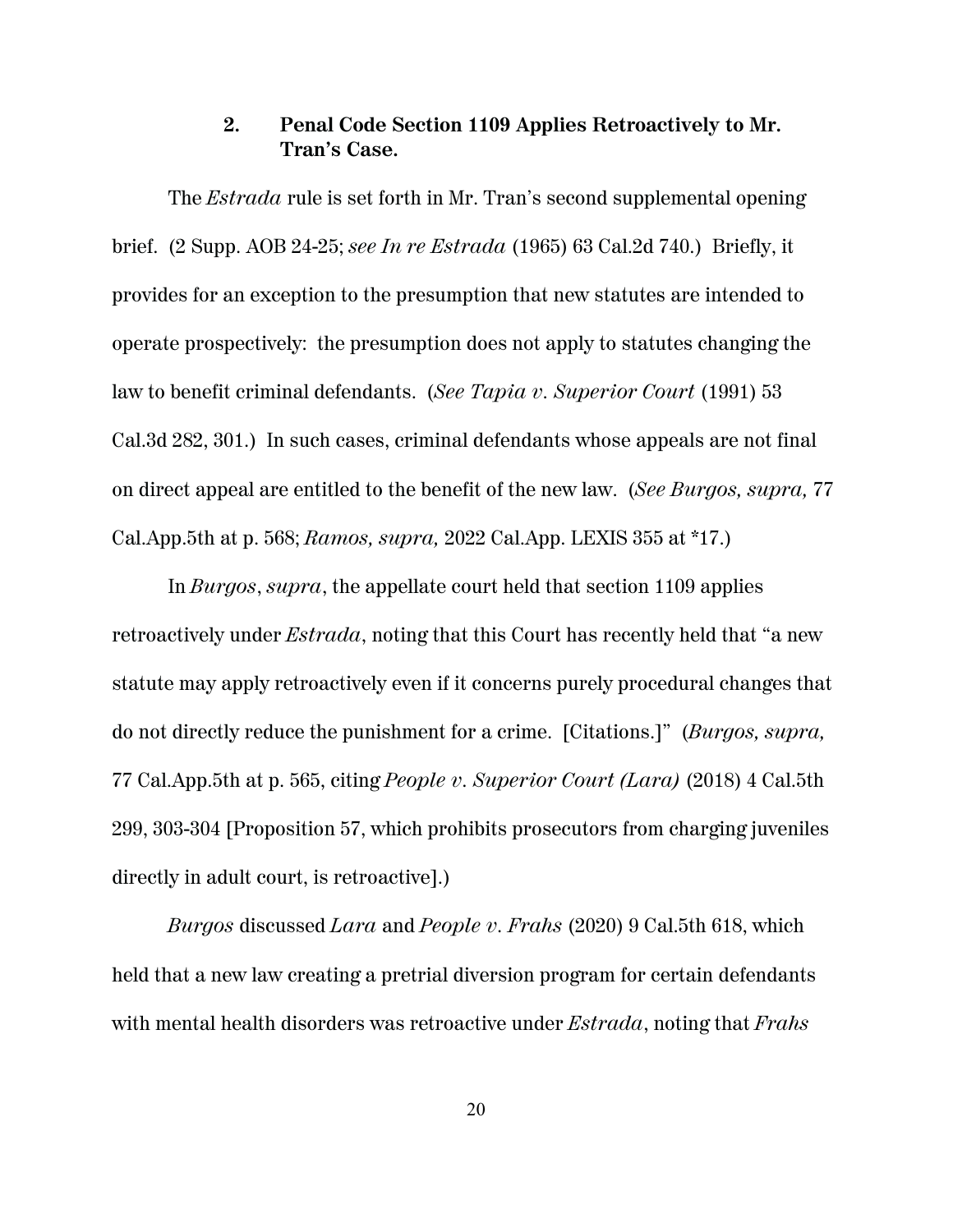"reiterated the principle that a statute that provides a 'possible benefit to a class of criminal defendants' should be applied retroactively in the absence of an express savings clause limiting the statute to prospective-only application." (*Burgos, supra,* 77 Cal.App.5th at p. 565, quoting *Frahs, supra,* 9 Cal.5th at 631.) *Burgos* noted that the language of Penal Code section 1109 identifies a distinct class of defendants -- those charged with gang enhancements under section 186.22(b) or (d). (*Burgos, supra,* 77 Cal.App.5th at p. 565.) *Burgos* also noted that the legislative findings in AB 333 show that the Legislature intended to ameliorate the disparate punishment of people of color -- "who overwhelmingly comprise the class of defendants charged with gang enhancements." (*Ibid*.)

*Burgos* further pointed to legislative findings accompanying AB 333, which show that bifurcation of gang enhancements at trial is intended to ameliorate the prejudicial impact of trying enhancements together with the offense. (*Burgos, supra,* 77 Cal.App.5th at p. 567; *see* AB 333, §§ 2(d)(6), 2(e), 2(f).) "In other words," *Burgos* explained, "one of the ameliorative effects of bifurcation is that some defendants will actually be *acquitted* of the underlying offense absent the prejudicial impact of gang evidence. This increased possibility of acquittal - which necessarily reduces possible punishment -- is sufficient to trigger retroactivity under the *Estrada* rule." (*Burgos, supra,* 77 Cal.App.5th at p. 567.)

*Burgos* rejected the argument that different parts of AB 333 should be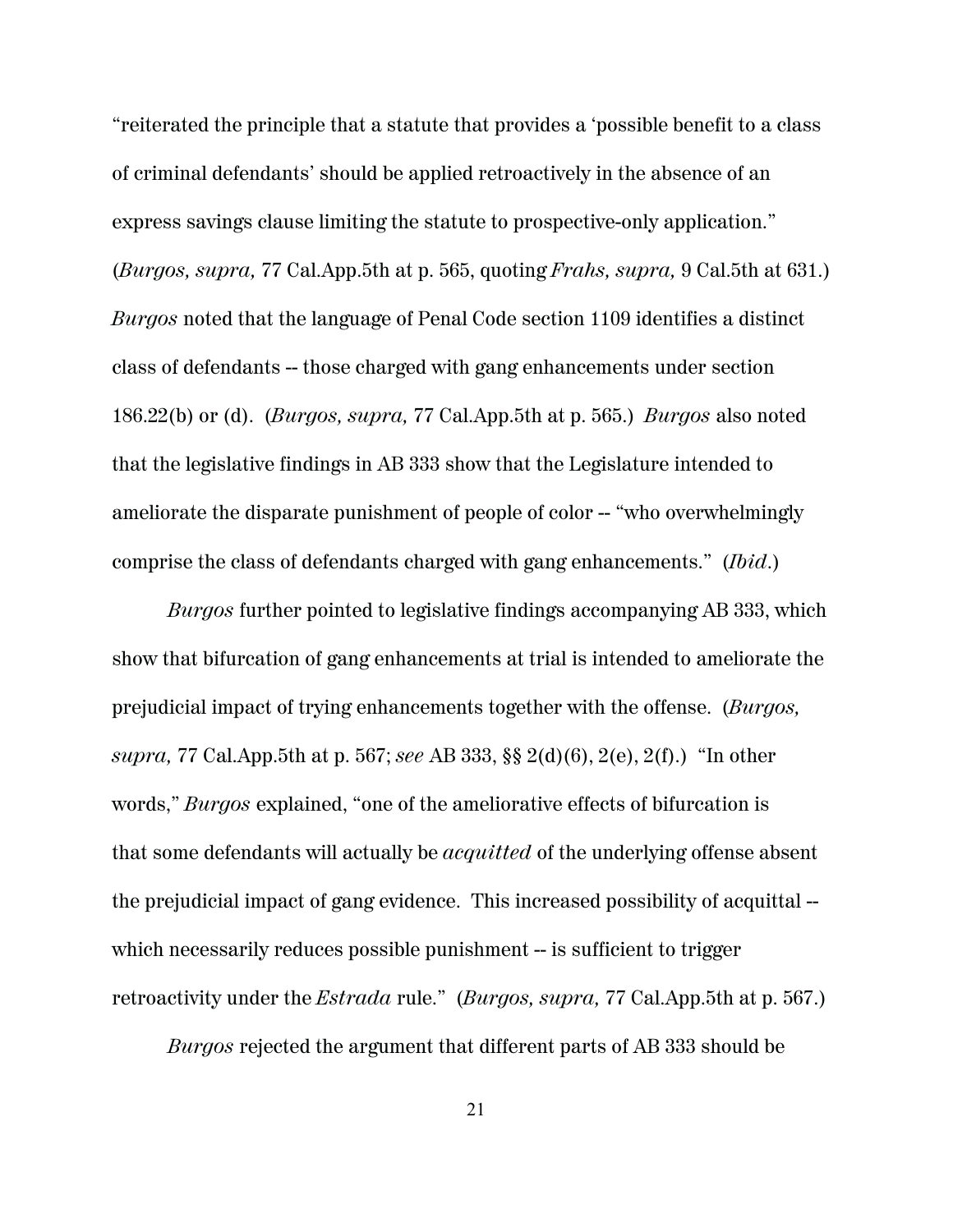treated differently under *Estrada,* noting that "[t]he Legislature could have added an express savings clause carving out a section of the bill as prospective-only, but there is no such clause, and no indication of any such intent." (*Burgos, supra,* 77 Cal.App.5th at p. 567.) "[T]he Legislature is deemed to be aware of existing laws and judicial constructions in effect at the time legislation is enacted . . . . [T]o rebut *Estrada*'s inference of retroactivity concerning ameliorative statutes, the Legislature must demonstrate its intention with sufficient clarity that a reviewing court can discern and effectuate it." (*Ibid.,* quoting *Frahs*, *supra,* 9 Cal.5th at 634-635; internal quotation marks omitted).) "This admonition carries even greater weight here[,]" the *Burgos* court explained, because it "would be especially incongruous for the Legislature to make one isolated section of a bill prospective-only without stating so expressly, expecting instead that a court would somehow discern this anomaly." (*Ibid*.)

The *Ramos* court reached the same conclusion: Because section 1109 is an ameliorative statute intended to benefit a class of criminal defendants by reducing the prejudicial impact of gang evidence and to address wrongful convictions and mitigate punishment resulting from irrelevant and prejudicial gang evidence, "the logic of *Estrada* applies." (*Ramos, supra,* 2022 Cal.App. LEXIS 355 at \*23.) *Ramos* further rejected the Attorney General's argument, also raised by respondent here (2 Supp. RB 13, N. 3), based on *People v. Cervantes* (2020) 55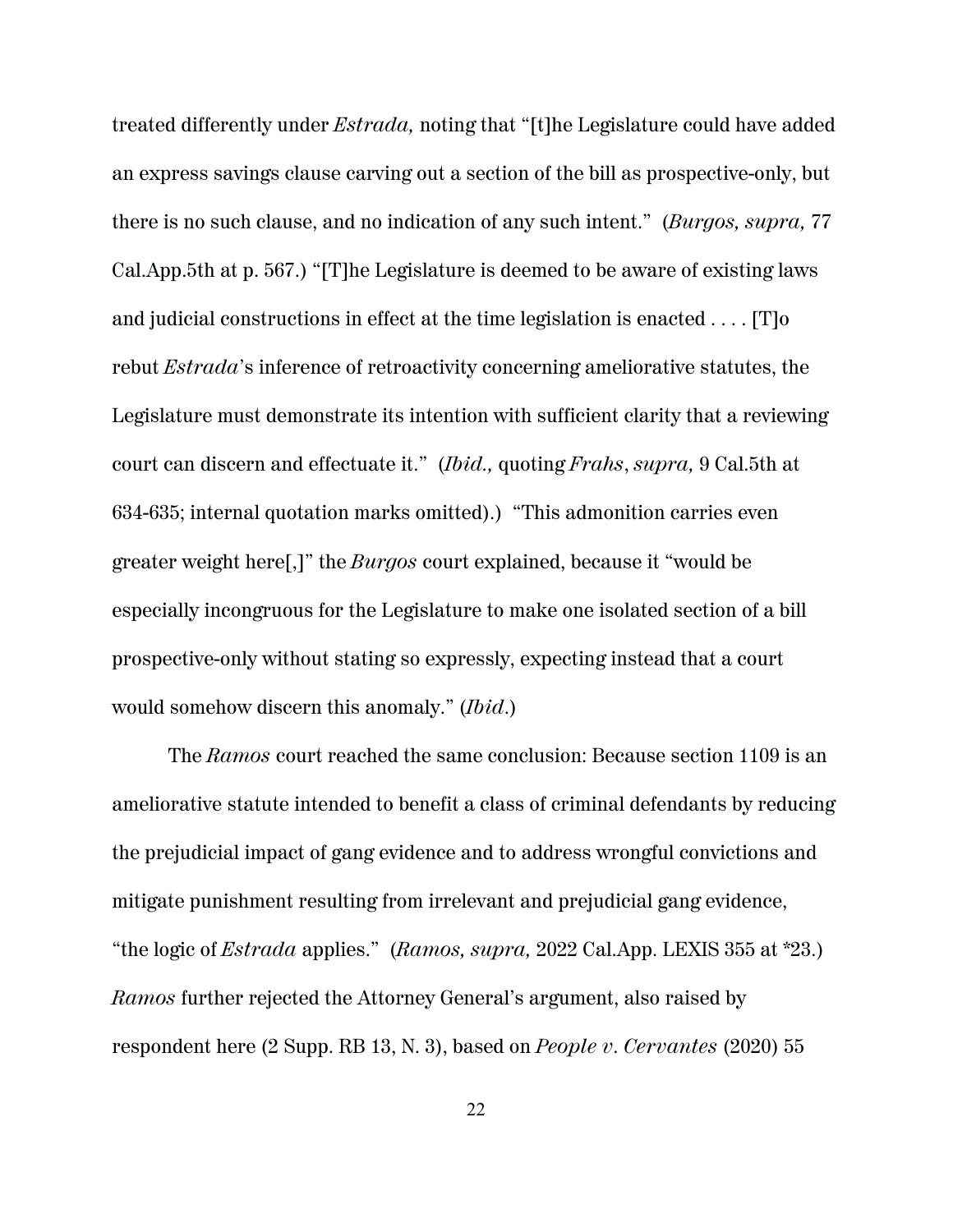Cal.App.5th 927, 940, and *People v. Sandee* (2017) 15 Cal.App.5th 294, that section 1109 merely governs procedure and does not alter the substantive requirements of gang allegations or mitigate punishment. (*See Ramos, supra,* 2022 Cal.App. LEXIS 355 at \*\*24-28.)

Mr. Tran urges this Court to follow the well-reasoned decisions in *Burgos* and *Ramos* and hold that AB 333 in its entirety, including section 1109, applies retroactively. (*But see People v. Perez* (2022) Cal.App.5th [2022 Cal. App. LEXIS 374] [section 1109 is not retroactive].) Because Mr. Tran's convictions were not final on direct appeal when AB 333 went into effect, he is entitled to the benefit of section 1109.

#### **3. The error is structural; in the alternative, Mr. Tran was prejudiced by the court's failure to bifurcate.**

*Burgos* concluded that failure to comply with Evidence Code section 1109's bifurcation provision "likely constitutes 'structural error' because it 'def[ies] analysis by harmless-error standards.'" (*Burgos, supra,* 77 Cal.App.5th at p. 568, quoting *Arizona v. Fulminante* (1991) 499 U.S. 279, 280.) "[T]he defining feature of a structural error is that it 'affect[s] the framework within which the trial proceeds,' rather than being 'simply an error in the trial process itself.'" (*Weaver v. Massachusetts* (2017) U.S. , 137 S.Ct. 1899, 1907.) Bifurcation "necessarily affects the framework within which the trial proceeds." (*Burgos,*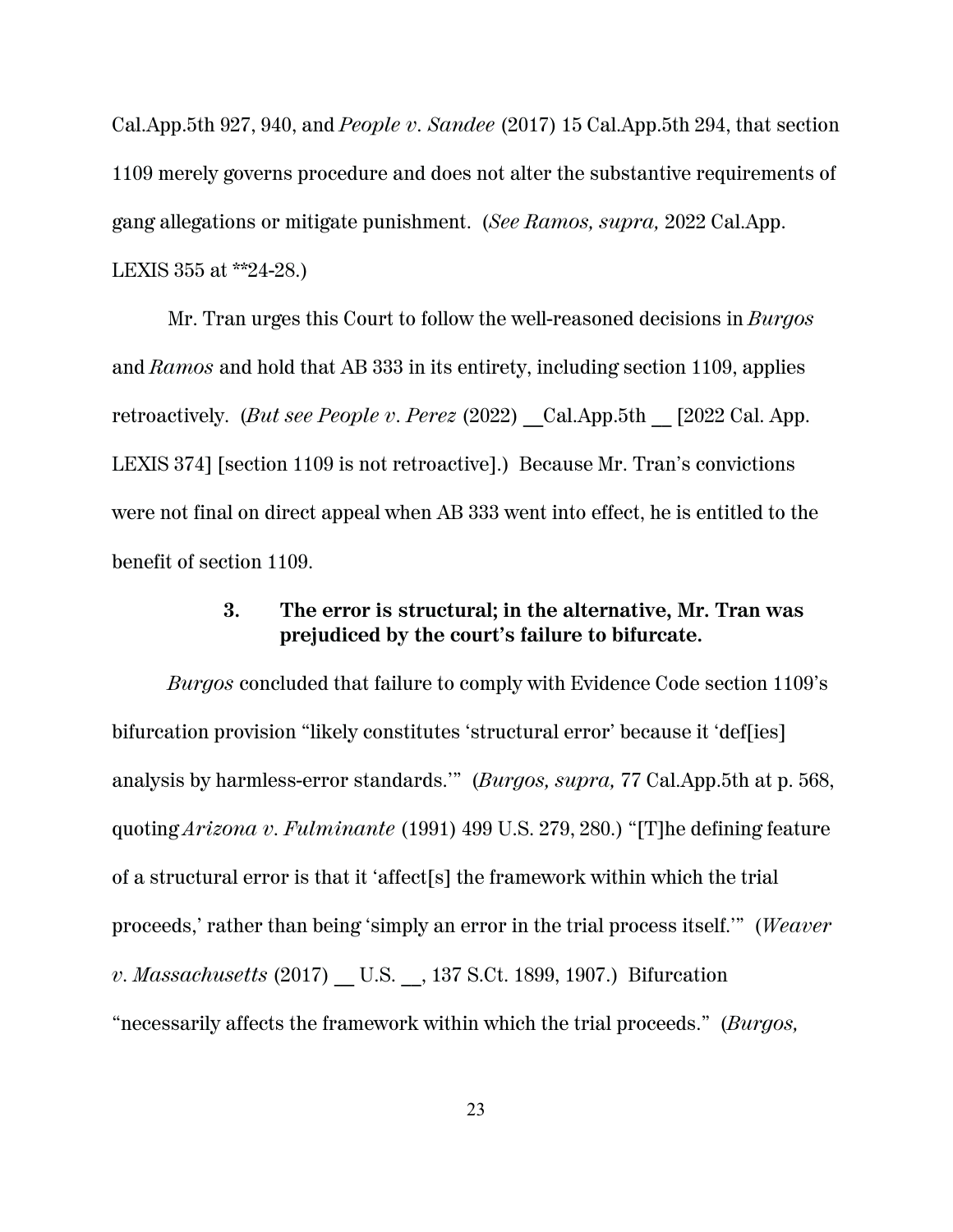*supra,* 77 Cal.App.5th at p. 568 [citations and internal quotation marks omitted]; *but see People v. E.H.* (2022) 75 Cal.App.5th 467, 480 [holding that even if section 1109 is retroactive, the failure to bifurcate was not prejudicial under *People v. Watson* (1956) 46 Cal.2d 818]; *Ramos, supra,* 2022 WL 1233755, at \*13 [applying *Watson* to failure to bifurcate].) Indeed, bifurcation creates the framework within which the trial proceeds. This Court should reverse Mr. Tran's convictions and remand for a new, bifurcated trial.

Even if harmless error analysis were applied, reversal is required; Mr. Tran suffered prejudice under either the *Chapman v. California, supra*, 386 U.S. 18, or *People v. Watson*, *supra,* 46 Cal.2d 818, standards. Gang evidence is highly prejudicial, as the Legislative findings accompanying AB 333 make clear. (AB 333, § 2(d)(6) ["Gang enhancement evidence can be unreliable and prejudicial to a jury because it is lumped into evidence of the underlying charges which further perpetuates unfair prejudice in juries and convictions of innocent people."]; *id.* at § 2(e) ["California courts have long recognized how prejudicial gang evidence is," citing *People v. Williams* (1997) 16 Cal.4th 153, 193, and studies suggest that it may lead to wrongful convictions]; see *Williams, supra,* 16 Cal.4th at 193 ["even where gang membership is relevant . . . it may have a highly inflammatory impact on the jury"].) Indeed, it can render a trial fundamentally unfair, in violation of the federal constitutional right to due process. (See *People v. Albarran* (2007)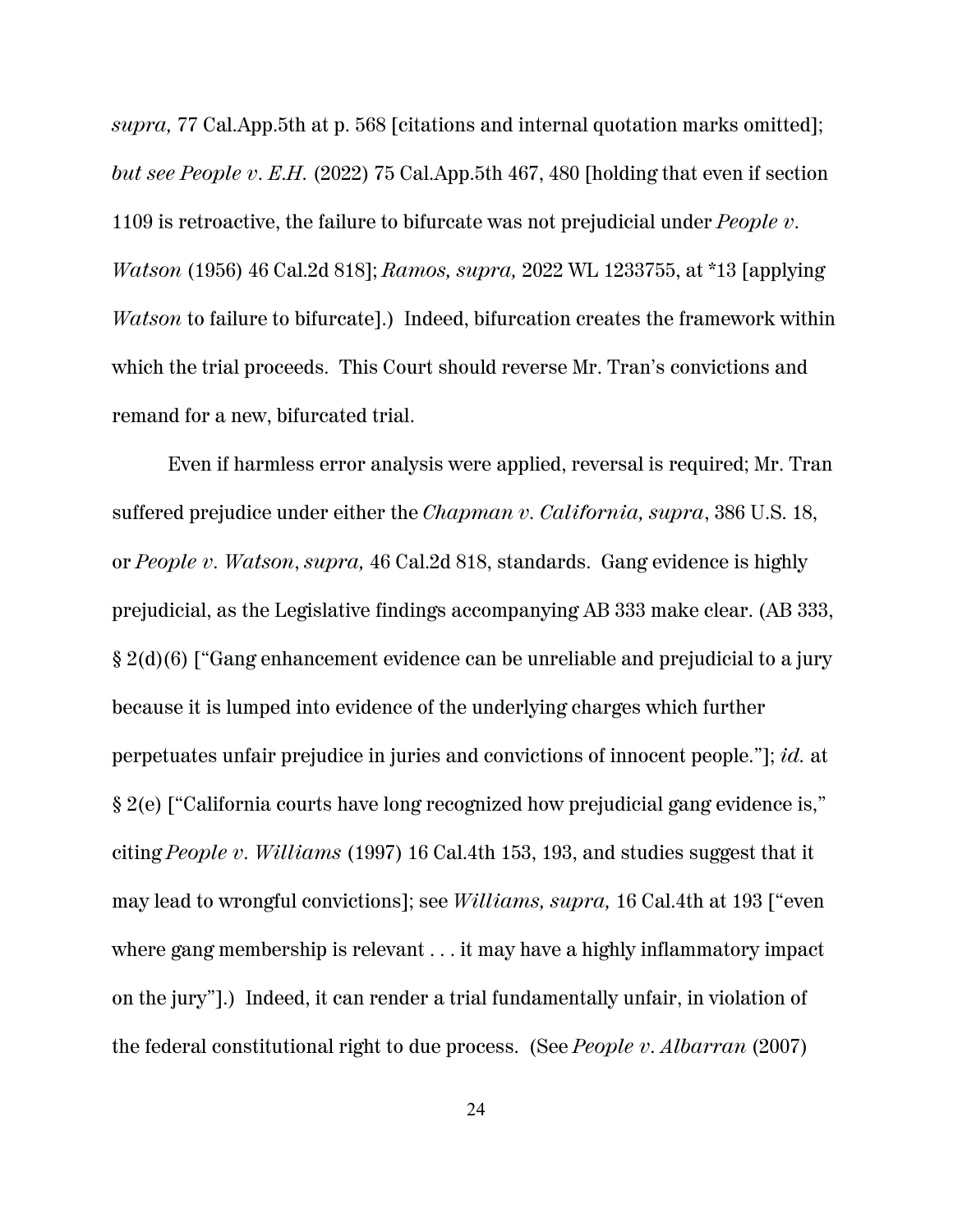149 Cal.App.4th 214, 231-232; U.S. Const., 14th Amend.)

That is what happened here. Had the gang allegation been tried separately, the gang evidence in this case would have been excluded from the trial on the underlying offense and special circumstance allegations because only evidence that went to the question of Mr. Tran's guilt or innocence would be admissible. (*See People v. Hernandez* (2004) 33 Cal.4th 1040, 1049 ["In cases *not* involving the gang enhancement, we have held that evidence of gang membership is potentially prejudicial and should not be admitted if its probative value is minimal. [Citation.]"]; *People v. Memory* (2010) 182 Cal.App.4th 835, 859 ["'Evidence of gang membership may not be introduced . . . to prove intent or culpability,'" citing *Kennedy v. Lockyer* (9th Cir. 2004) 379 F.3d 1041, 1055-1056; *but cf. People v. Samaniego* (2009) 172 Cal.App.4th 1148, 1167-1168 [trial courts should carefully scrutinize gang evidence; wide latitude is permitted in admitting evidence of the existence of motive]; *Ramos, supra,* 2022 Cal.App. LEXIS 355 at \*28 [finding failure to bifurcate harmless under *Watson* where some of the gang evidence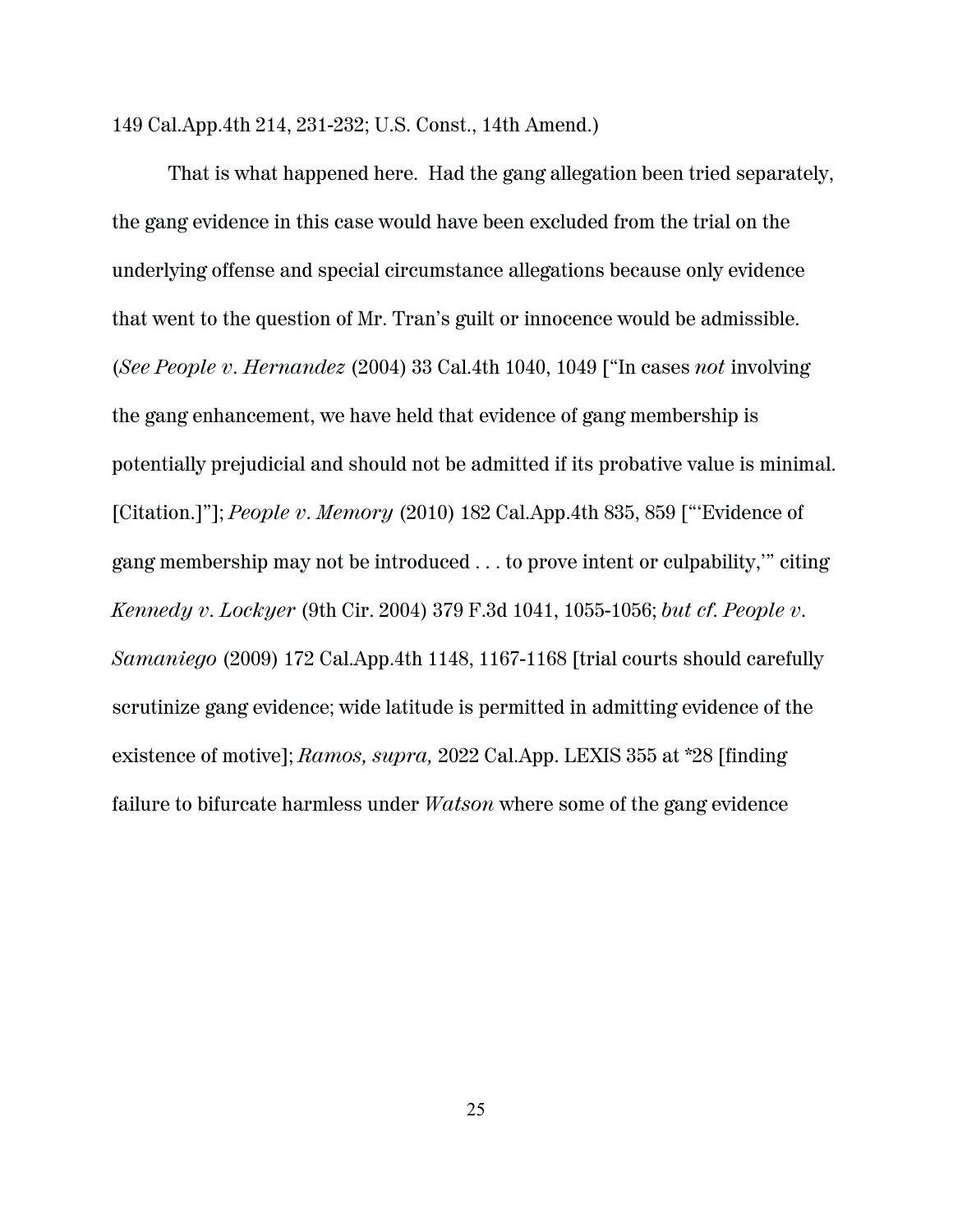would have been admissible at a trial of the underlying offenses].<sup>3</sup>

For purposes of assessing prejudice from the failure to bifurcate, the question is not whether the trial court abused its discretion or would have abused its discretion in admitting gang-related evidence in a bifurcated trial of the underlying offenses. The question is whether the trial court might have exercised its discretion to exclude these items of evidence in the first place. The trial court's weighing of prejudicial effect against probative value under Evidence Code section  $352^4$  would necessarily have been different, because the court would have weighed

<sup>3</sup> The *Ramos* court's prejudice analysis is flawed. First, the court's statement that "[i]t is apparent from this record the jury did not simply rely on the gang evidence to convict the defendants of the charged crimes" does not reflect the appropriate standard. (*Ramos, supra,* 2022 Cal.App. LEXIS 355 at \*27.) Even under *Watson*, the question is not whether the jury convicted the defendant based on the inadmissible evidence alone; the question is whether, in the absence of the inadmissible evidence, there is more than an abstract chance that the result would have been different. (*See People v. Wilkins* (2013) 56 Cal.4th 333, 351; *People v. Soojian* (2010) 190 Cal.App.4th 491, 519-521.)

More, *Ramos* focuses on the gang evidence that would have come in at a bifurcated trial on the underlying offenses (see *Ramos, supra,* 2022 Cal.App. LEXIS 355 at \*\*27-29); it does not assess the prejudicial effect of the evidence that would *not* have come in at such a trial. (*See Wilkins, supra,* 56 Cal.4th at 351 [asking whether there is "more than an abstract possibility" that the error affected the verdict]; *People v. Gallardo* (2017) 18 Cal.App.5th 51, 76 [concluding error was not harmless under *Watson*, based on several factors, including the highly prejudicial nature of the erroneously admitted evidence].)

<sup>&</sup>lt;sup>4</sup> Evidence Code section 352 reads: "The court in its discretion may exclude evidence if its probative value is substantially outweighed by the probability that its admission will (a) necessitate undue consumption of time or (b) create substantial danger of undue prejudice, of confusing the issues, or of misleading the jury."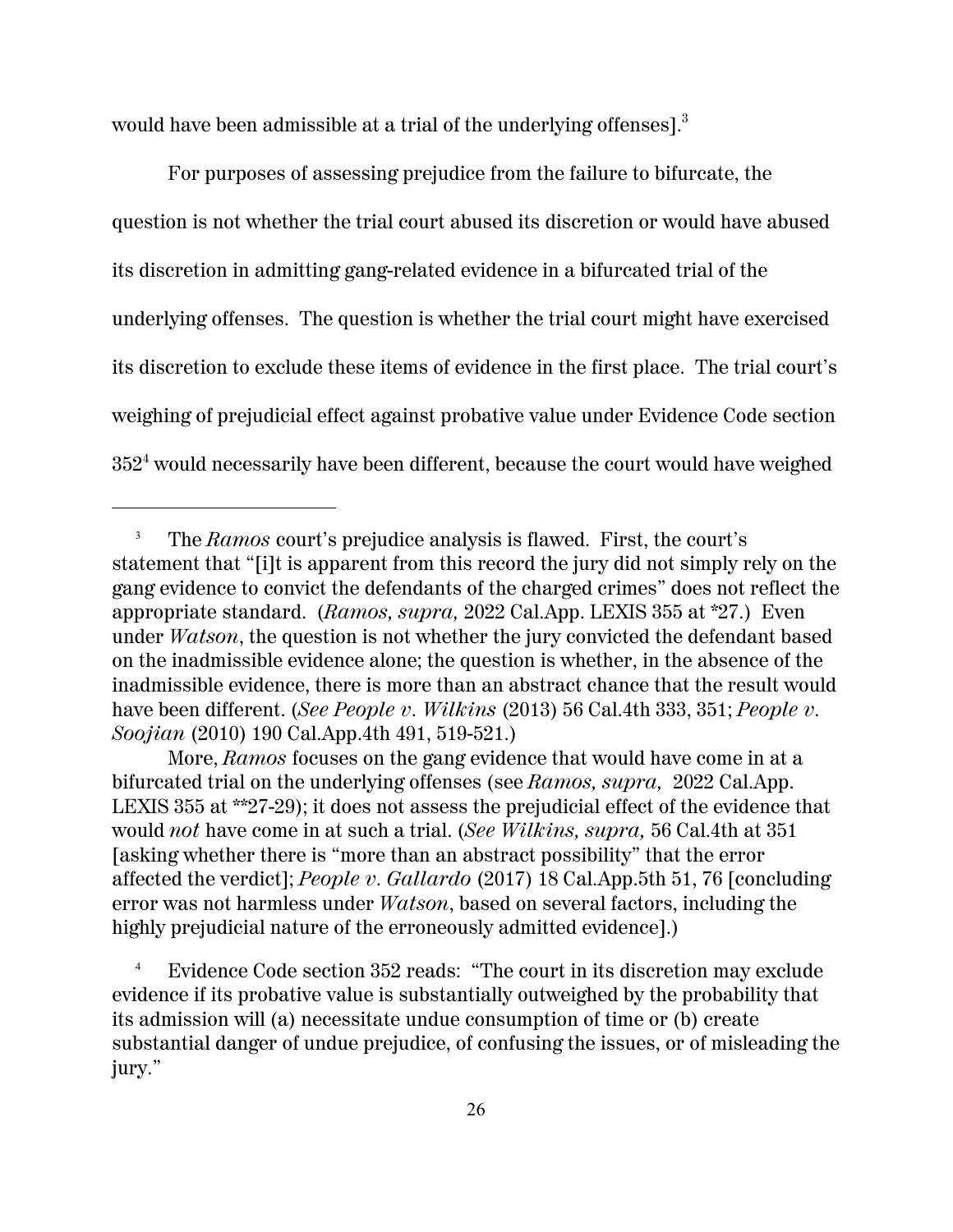the prejudicial effect of the evidence against its probative value with respect to the elements of the underlying crime, not its probative value with respect to the elements of the gang enhancement. (*See People v. Hernandez, supra,* 33 Cal.4th at p. 1050 [noting gang evidence might be excluded under section 352 when no gang enhancement is charged].) Moreover, not only would the prosecution's gang evidence have been subject to different limitations under Evidence Code section 352, but the defense cross-examination would likely have been different as well. Finally, the prosecutor would not have been able to rely on the gang evidence at the guilt phase closing argument, which, as explained in the second supplemental opening brief, played a large role in setting up the state's theory at the penalty phase -- that Mr. Tran was a gangbanger killer who callously got tattoos to brag about murdering a young girl to fellow gangmembers, and evidence a further commitment to the criminal street gang. (*See* 2 Supp. AOB 75-76.)<sup>5</sup> On this record, the failure to comply with Evidence Code section 1109's bifurcation provision cannot be deemed harmless no matter which standard of prejudice applies. Reversal of the guilt and penalty phase verdicts is required.

<sup>5</sup> For these reasons, again, the error should be deemed structural. The failure to bifurcate affected the framework within which the guilt phase and penalty phase proceeded, altering what the prosecution needed to prove, altering the Evidence Code section 352 analysis applicable to every item of gang-related evidence, affecting defense incentives to cross-examine, and altering the composition of opening and closing arguments in both phases of trial.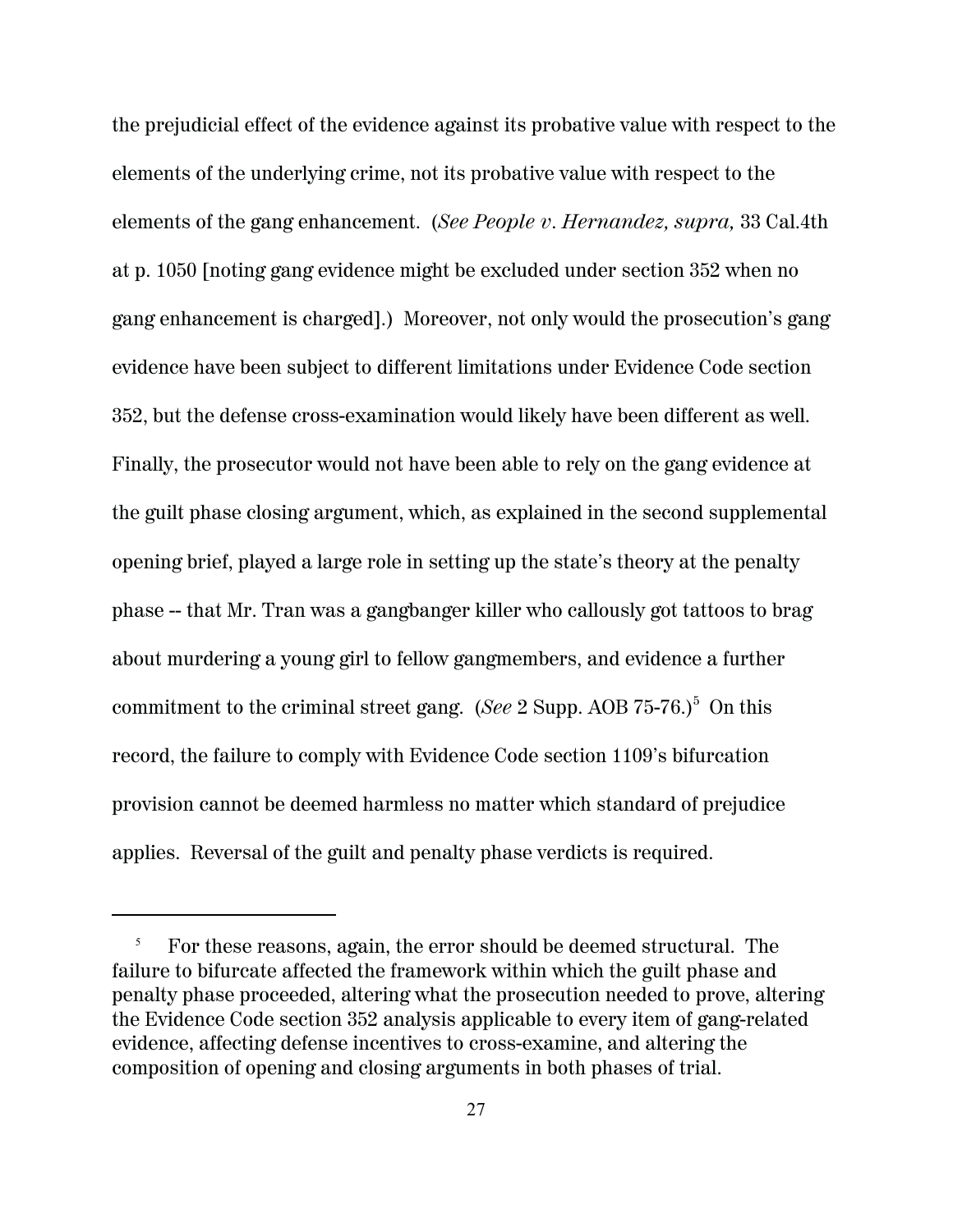## **XVII. BECAUSE THERE WAS INSUFFICIENT EVIDENCE TO PROVE THE PREDICATE OFFENSES ABSENT TESTIMONIAL CASE-SPECIFIC HEARSAY, AND IN LIGHT OF RESPONDENT'S CONCESSION THAT PREJUDICIAL ERROR OCCURRED, REVERSAL OF THE GANG ENHANCEMENT IS REQUIRED.**

In Argument XVII of his second supplemental opening brief, Mr. Tran contended that the state introduced case-specific hearsay in violation of *People v. Sanchez* (2016) 63 Cal.4th 665 to prove the requisite predicate offenses -committed by Se Hoang, Phi Nguyen and Anthony Johnson -- for a true finding on the section 186.22, subdivision (b), gang enhancement. (2 Supp. AOB 54-59.) According to Mr. Tran, because there was insufficient evidence that Hoang, Nguyen and Johnson were VFL members to support the enhancement absent the erroneously admitted evidence, the error was not harmless. (2 Supp. AOB 59-63.)

Respondent concedes that Nye related case-specific hearsay to prove the predicate offenses. According to respondent, "[i]n testifying about the predicate offenses, it appears Nye related case-specific hearsay in concluding that Se Hoang and Phi Nguyen were VFL gang members." (2 Supp. RB 19.) Respondent further concedes that there was insufficient evidence "to support a finding that the VFL satisfied the statutory requirements for a criminal street gang in the absence of Nye's testimony" and thus, "the error was not harmless." (2 Supp. RB 21-22.)

Respondent does not concede that Nye related case-specific hearsay in testifying that Anthony Johnson was a VFL gang member. Instead, respondent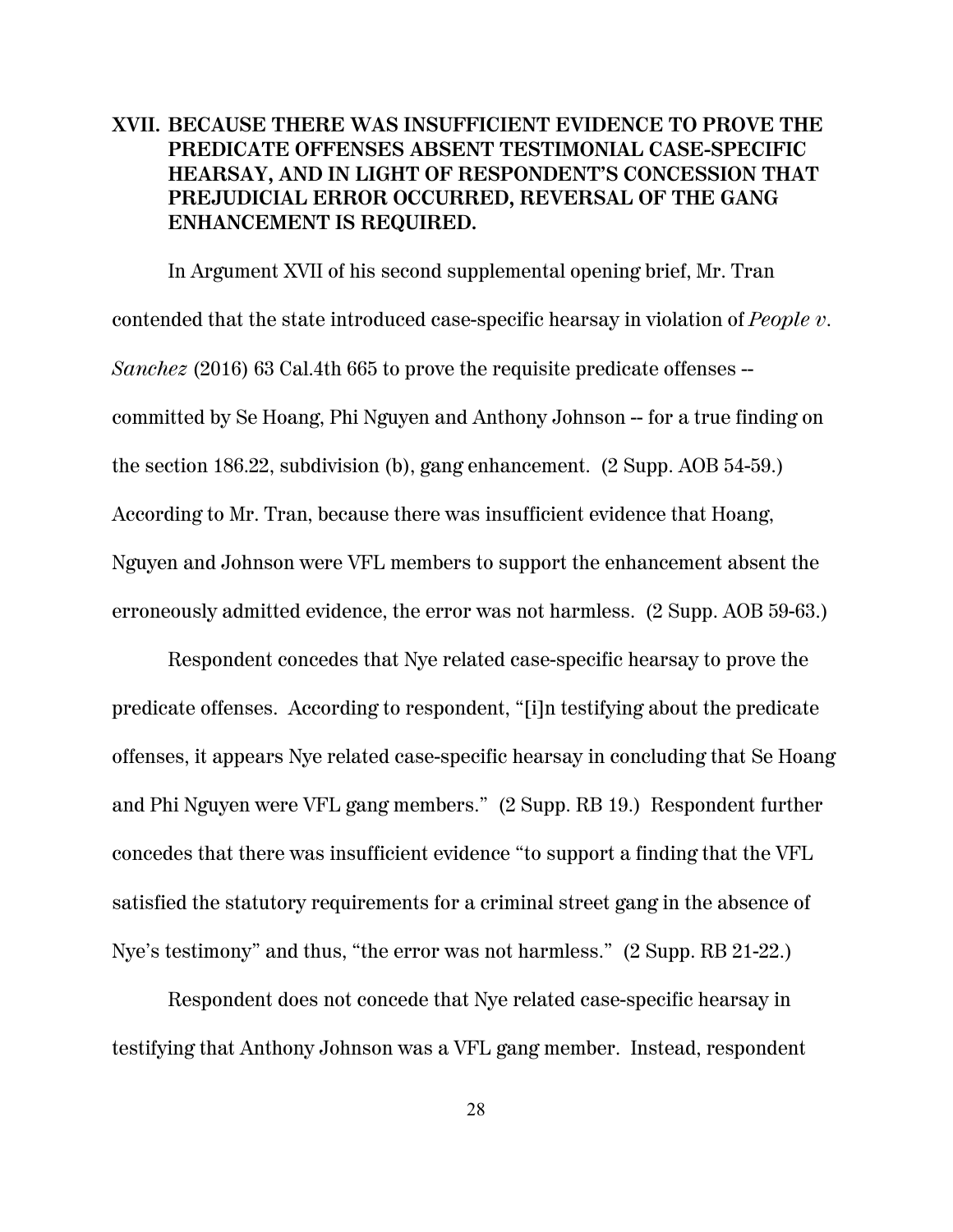argues "it seems that Nye's conclusion that Anthony Johnson was a VFL gang member was based on his own personal knowledge" and "it does not appear that when testifying about Johnson's gang membership, Nye was simply 'regurgitat[ing] information from another source.'" (2 Supp. RB 21, citing *People v. Veamatahau* (2020) 9 Cal.5th 16; *see* 8 RT 1533.) According to respondent, "Nye assisted in investigating the 1995 attempted murder by Johnson and personally interviewed Johnson." (2 Supp. RB 21; s*ee also* 2 Supp. RB 15 [same].)

However, Nye never claimed to learn of Johnson's gang membership from the investigation or interview. Moreover, there was no evidence about what information was gleaned from the investigation or interview. Thus, respondent is simply speculating that Nye learned of Johnson's gang membership from these sources. But putting this aside, if Nye learned of Johnson's gang membership from the investigation and interview, then, contrary to respondent's argument, Nye was not relying on personal knowledge, but rather regurgitating information from Johnson or another source in his investigation. This is case-specific hearsay. In any event, Nye also claimed that he reviewed a transcript of a police interrogation of Plata in which Plata told officers that Johnson was a VFL member. (8 RT 1538.) Respondent does not dispute that this evidence was testimonial case-specific hearsay, or explain how this erroneously admitted evidence was not prejudicial as to proving that Johnson was a VFL member.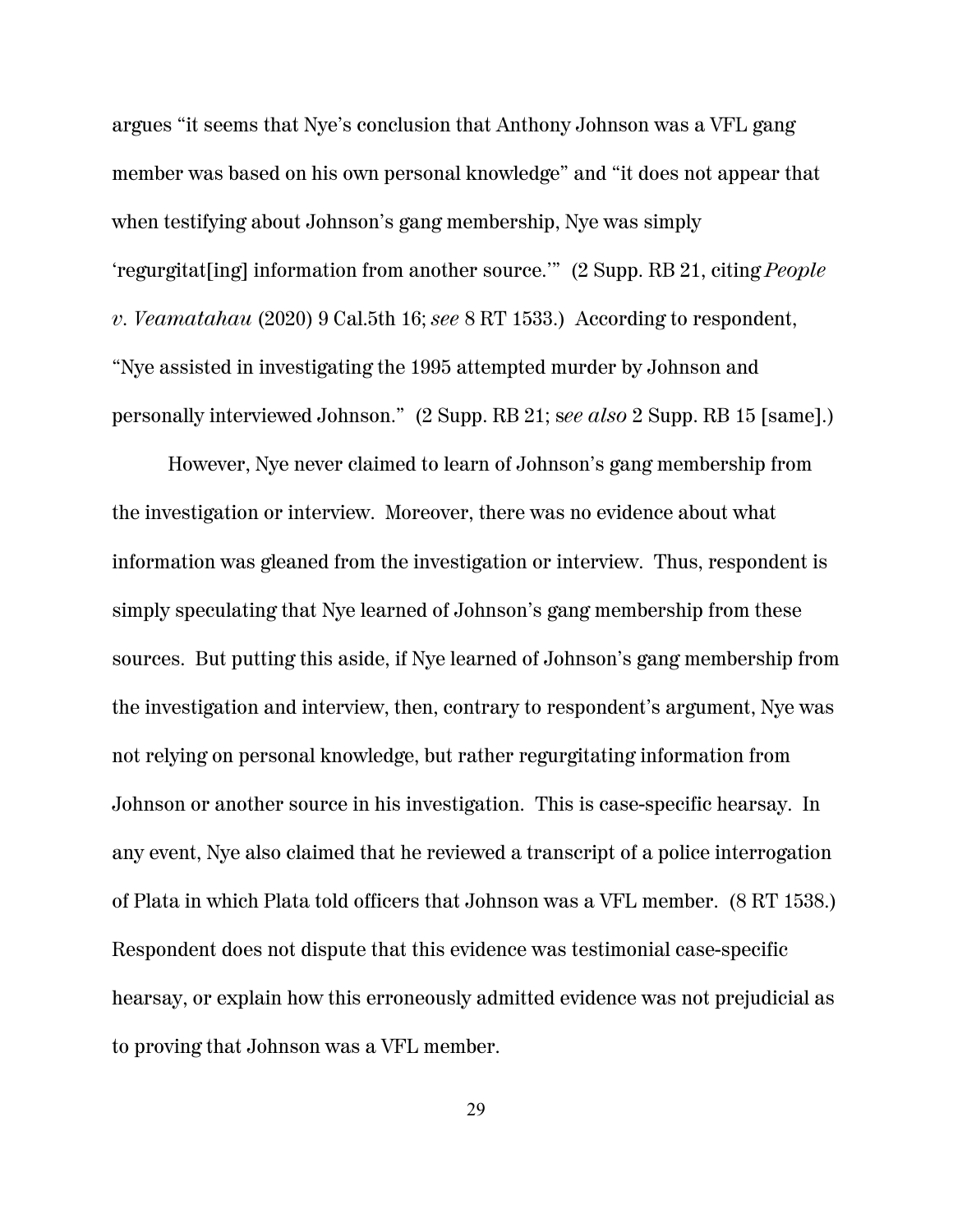In any event, as respondent concedes, without the evidence admitted in violation of *Sanchez*, and without the ability to rely on the charged offense to prove the requisite predicate offenses pursuant to newly amended section 186.22, there was insufficient evidence to sustain the gang enhancement and it must be stricken. (2 Supp. RB 21-22. *Compare People v. Navarro* (2021) 12 Cal.5th 285, 313 [*Sanchez* error harmless where the jury could rely on the charged offense under former section 186.22].)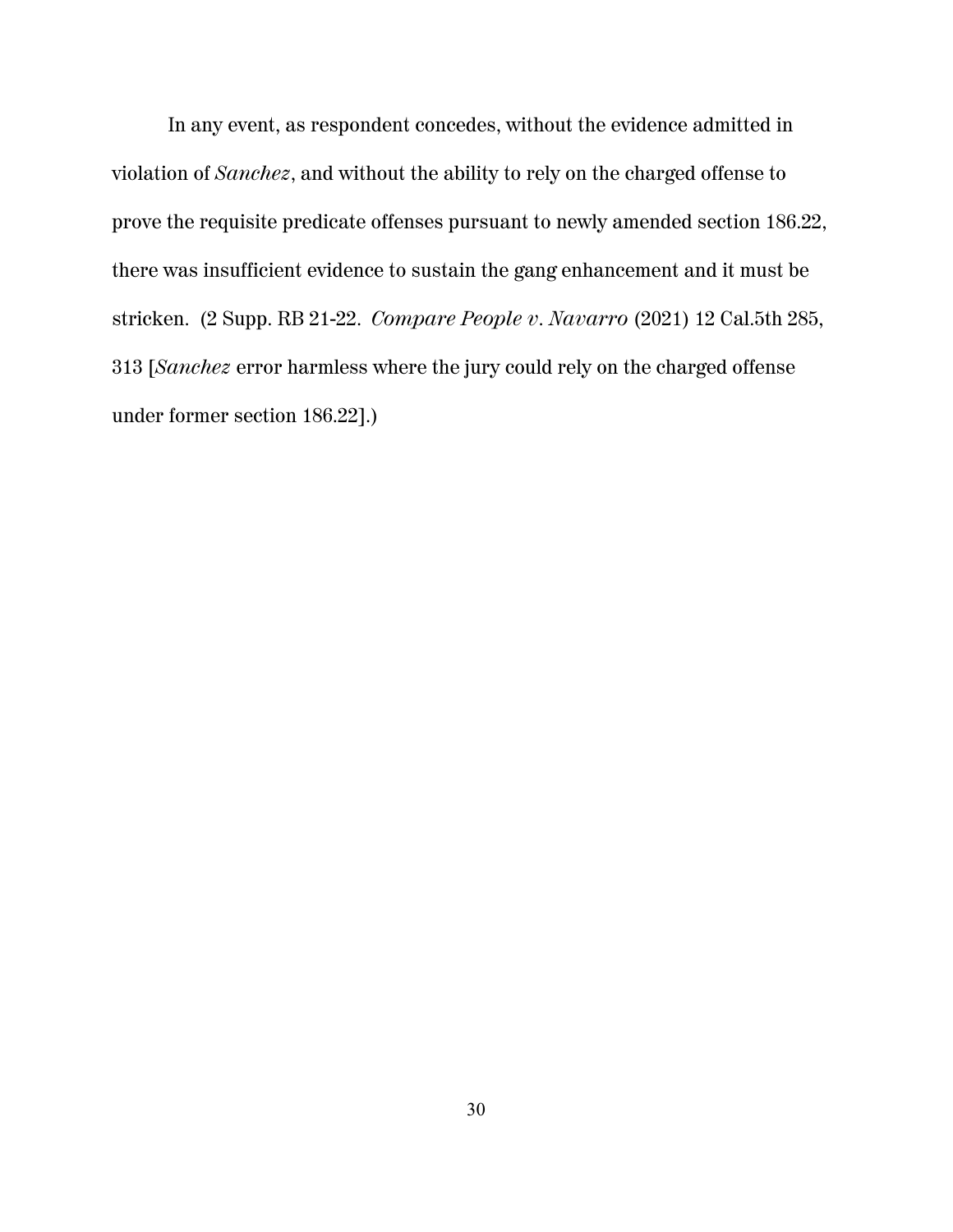## **XVIII. BECAUSE RESPONDENT CONCEDES THAT NYE RELATED SIGNIFICANT CASE-SPECIFIC HEARSAY OF MR. TRAN AND PLATA'S GANG MEMBERSHIP, AND IN LIGHT OF THE STATE'S HEAVY RELIANCE ON THIS PREJUDICIAL EVIDENCE, REVERSAL OF THE GANG ENHANCEMENT AND PENALTY PHASE IS REQUIRED.**

In Argument XVIII of his second supplemental opening brief, Mr. Tran contended that Nye and probation officer Timothy Todd related case-specific hearsay in violation of *People v. Sanchez*, *supra*, 63 Cal.4th 665 to prove that he and Plata were VFL members. (2 Supp. AOB 68-71.) The admission of this evidence was so prejudicial that reversal of the gang enhancement and the verdict of death is required. (2 Supp. AOB 72-77.)

Respondent concedes that "Nye and Todd relied on police reports or other documentation such as FI cards to form their opinions that Tran was a member of VFL," and "conveyed case-specific hearsay" in violation of *Sanchez*. (2 Supp. RB 23.) Respondent claims, however, that "the admission of case-specific facts asserted in hearsay statements is improper only if the facts are not otherwise independently proven by competent evidence." (2 Supp. RB 23, citing *People v. Sanchez*, *supra*, 63 Cal.4th at p. 686.) According to respondent, *Mr. Tran's gang membership* "was independently proven by other competent evidence." (2 Supp. RB 23.) As this other competent evidence, respondent sets forth (1) Nye and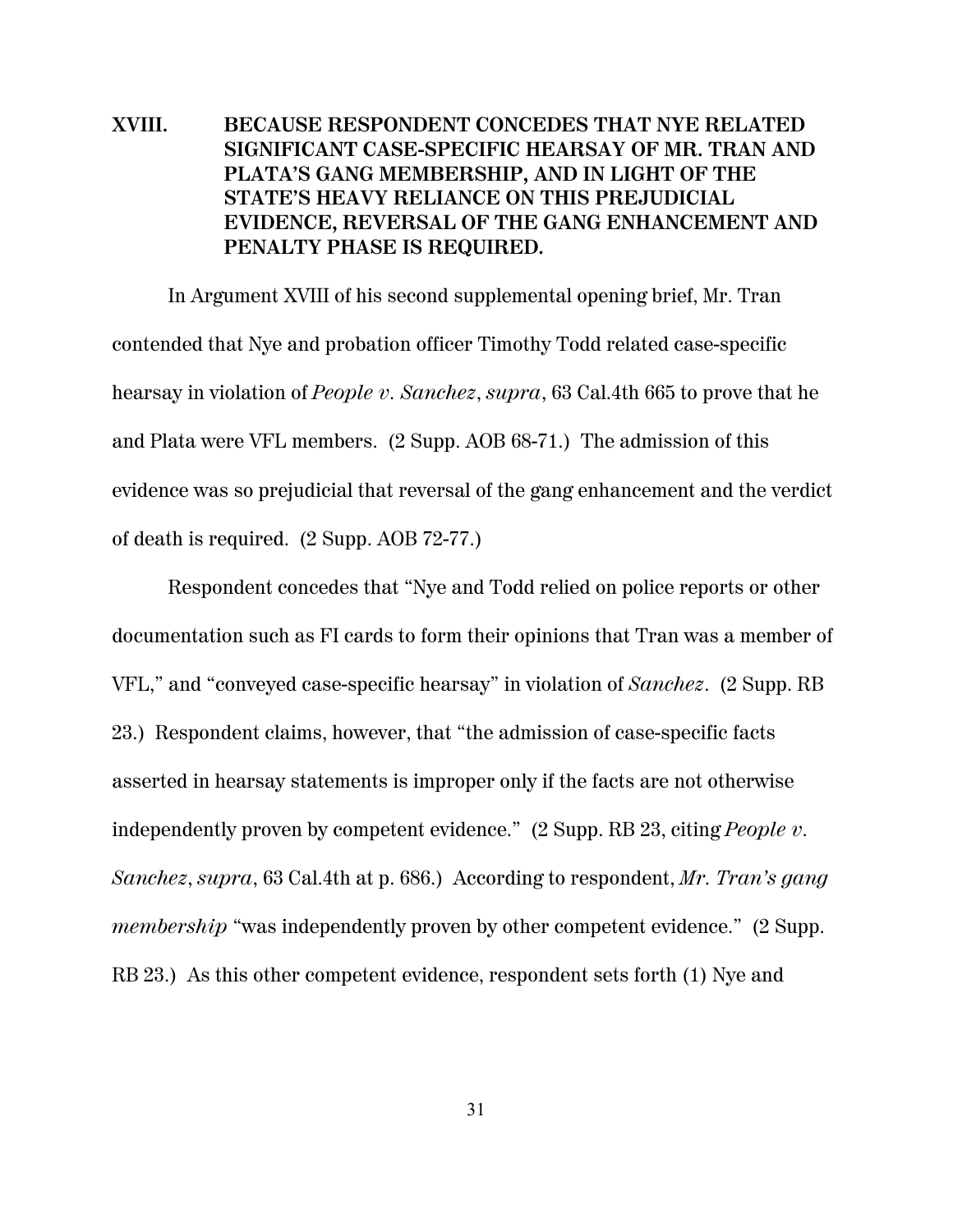Todd's testimony regarding Mr. Tran's tattoos 6 and (2) Nye's testimony regarding a textbook found in a search of Mr. Tran's parents' home which contained handwritten writings, including "Scrappy," "VFL," "Fuck TRG," and the letters "TRG" crossed out. (2 Supp. RB 24-26; see 6 RT RT 1555.) Respondent is mixing apples and oranges.

*Sanchez* held, "What an expert cannot do is relate as true case-specific facts asserted in hearsay statements, unless *they"* -- the case-specific facts -- *"*are independently proven by competent evidence or are covered by a hearsay exception." (*People v. Sanchez*, *supra*, 63 Cal.4th at p. 686, emphasis added.) Put another way, case-specific facts are not made admissible if the state introduces independent and competent evidence to support the expert's conclusion; the case-specific facts themselves must be independently proven by competent evidence.

<sup>6</sup> Respondent claims "Tran does not dispute that Nye could base his opinion about Tran's VFL membership on his tattoos . . . ." (RB 24.) But that is exactly what Mr. Tran disputed. In Argument XVIII of the second supplemental opening brief, and here in reply, Mr. Tran contends that Nye (and Todd) could not rely on the Korean symbol tattoo or the Vietnamese writing tattoo to prove VFL membership. (*See also* 2 Supp. AOB 125-127.) In Argument XX of the second supplemental opening brief, Mr. Tran specifically disputed the propriety of relying on Mr. Tran's remaining tattoos -- which respondent does not address -- to prove VFL membership. (*See* 2 Supp. AOB 116-117, 124 [map of Vietnam]; 124-125 ["in loving memory of Viet" tattoo]; 125 ['93, '94, '95, and '96 tattoo]; 125 [tattoos saying "Scrappy Tran" with a "V" surrounded by a ray of lines].) Respondent's claim that Mr. Tran does not dispute the propriety of relying on the tattoos must be rejected.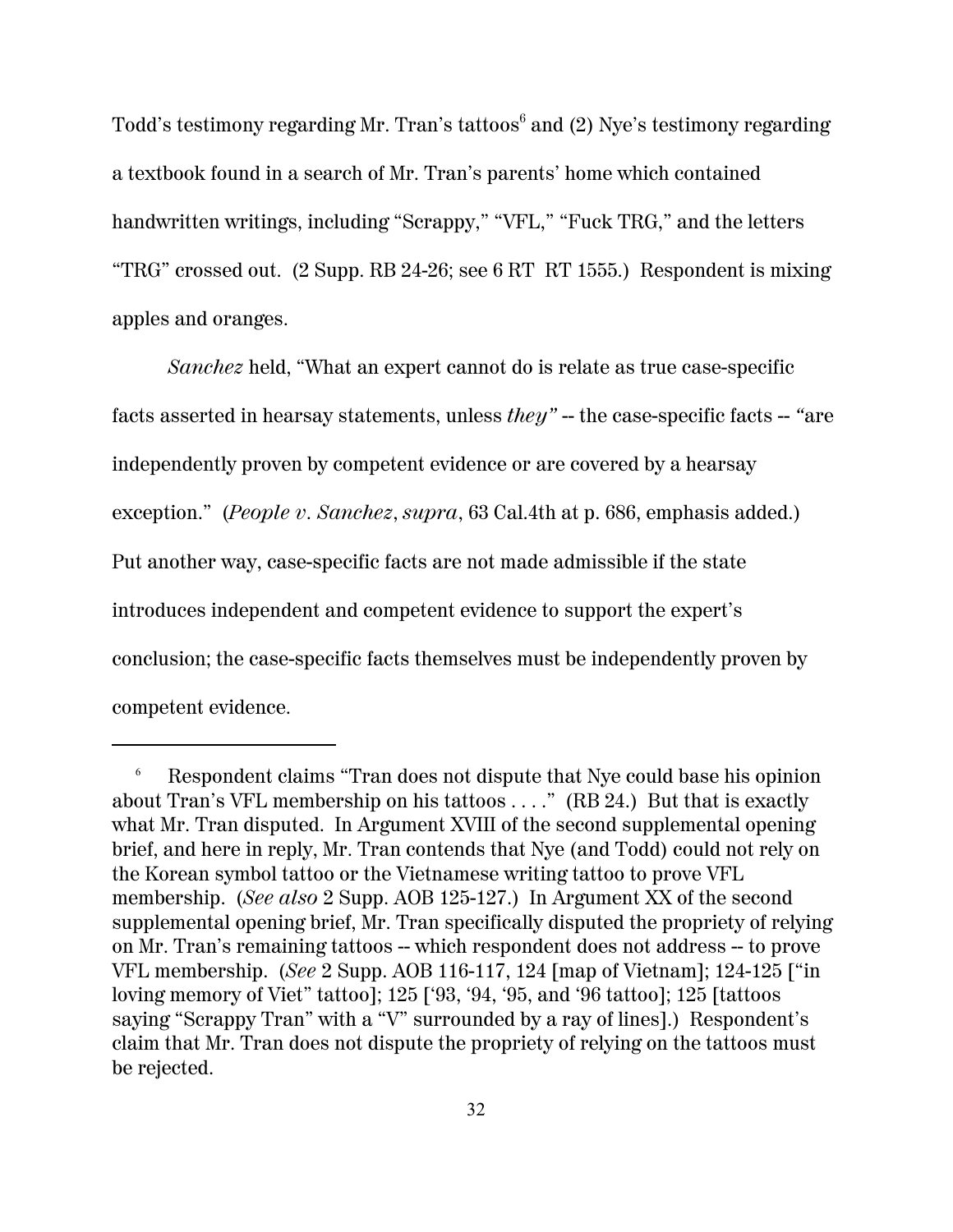By way of example here, as respondent concedes, Nye related as true the case-specific facts found in "police reports or other documentation such as FI cards" that Mr. Tran admitted to officers that he was a VFL member; Nye related the information to support his ultimate conclusion that Mr. Tran was a VFL member. (RB 23; *see* 8 RT 1554-1555.) What *Sanchez* says is that Nye's testimony relating the case-specific facts of Mr. Tran's admissions was inadmissible unless the state also introduced competent evidence that Mr. Tran indeed admitted to officers that he was a VFL member, such as the testimony of these officers or other witnesses to the admissions. Contrary to respondent's argument, *Sanchez* does not stand for the entirely different proposition that Nye's testimony relating the case-specific facts of Mr. Tran's admissions was improper unless the state also introduced competent evidence that supported Nye's ultimate opinion that Mr. Tran was a VFL member. The evidence of Mr. Tran's tattoos and textbook writings -- which supported Nye's ultimate conclusion -- does not make the casespecific facts of Mr. Tran's admissions to officers admissible evidence. Because respondent does not -- and cannot -- point to any competent evidence which independently proves Mr. Tran's admissions to officers, the admission of Nye's testimony relating these admissions was error.

Putting this aside, respondent cannot rely on (1) Nye and Todd's testimony regarding Mr. Tran's tattoos and (2) Nye's testimony regarding a textbook found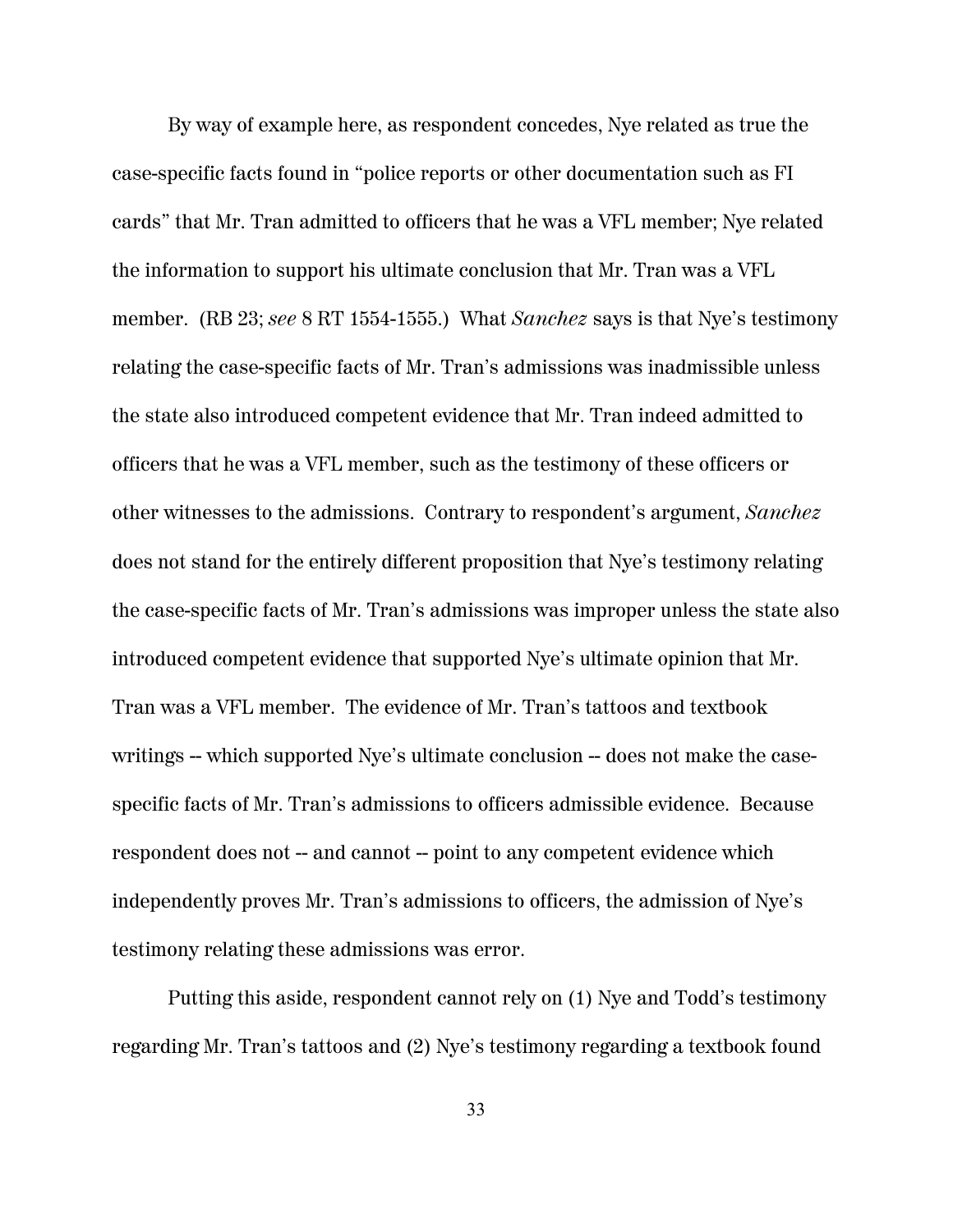in a search of Mr. Tran's parents' home as competent evidence to prove Mr. Tran's gang membership. There are problems with this evidence too.

As to Mr. Tran's tattoo of Korean characters which literally translated "Forgive," Nye and Todd testified that the tattoo was a form of bragging to fellow VFL members about the murder. (6 RT 1156-1159; 8 RT 1553-1554.) Of course, to logically constitute bragging, the fellow gang members would have to know that (1) a crime was committed against a person, (2) the person was Korean, (3) the characters were Korean, (4) the Korean characters were a nod to that person's heritage, (5) the characters meant something other their literal translation, "Forgive," (6) that the meaning was braggadocious, and (6) Mr. Tran meant to convey that meaning.

Even ignoring these logical leaps, and the dearth of evidence that this ever happened, Nye and Todd claimed their opinions were reinforced by Plata's recorded statement to Qui Ly that the tattoo translated, "blow me" and "suck me."  $(6 RT 1158; 8 RT 1554.)$  Neither expert explained  $-$  nor does respondent explain  $$ how Plata's own translation of the Korean tattoo was reliable evidence of what Mr. Tran meant the tattoo to convey; there was no evidence that Mr. Tran actually told Plata what he meant to convey. Nor is there any logical explanation as to why Mr. Tran would tattoo himself with Korean symbols which translated, "Forgive," if he actually meant to convey "blow me" or "suck me," or otherwise brag about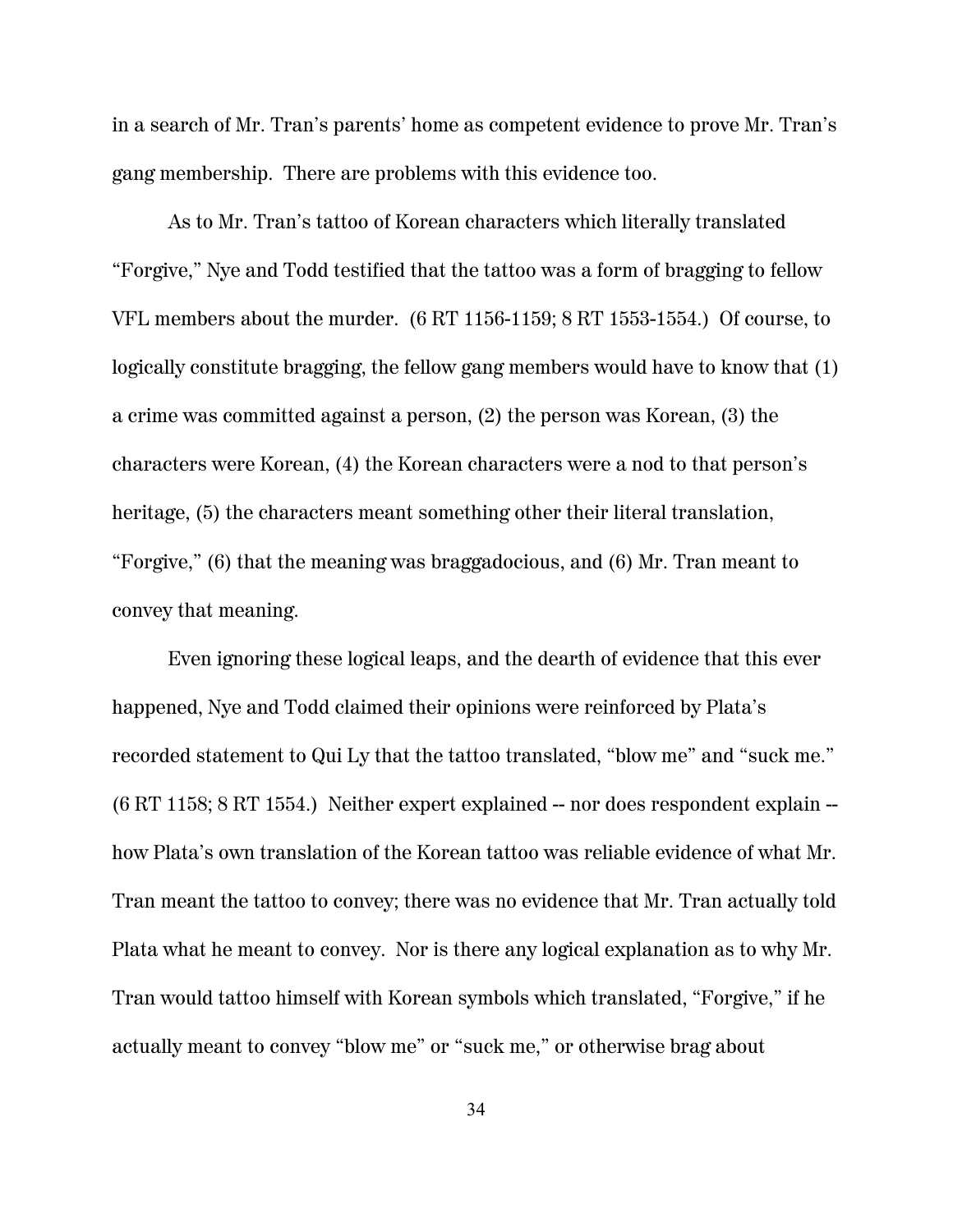committing murder. Anyway, respondent does not dispute that the evidence was case-specific double hearsay, including both testimonial and non-testimonial statements, admitted in violation of *Sanchez*, *supra*. (2 Supp. RB 24.)

Instead, respondent argues that in concluding that Mr. Tran was a VFL member based on this tattoo, "Nye and Todd also relied on their own experiences interacting with Asian gang members and seeing their various tattoos." (2 Supp. RB 24.) Based on his experience, Nye testified, according to respondent, that "if it was known within Tran's gang that a Korean person was murdered, Tran would be taking credit for the murder by getting a tattoo" and "it would not be a genuine expression of remorse because remorse is a sign of weakness in gang culture, and Tran would not want to advertise weakness to other gang members." (2 Supp. RB 24-25; *see* 8 RT 1553-1554.) Likewise, according to respondent, Todd testified that "in his experience, tattoos are a way for gang members to brag about the things their gang has done." (2 Supp. RB 25; *see* 6 RT 1155, 1157.)

Whatever else can be said about the meaning of the tattoo, there is a problem with respondent's logic. Respondent is essentially relying on the expert testimony -- that a person who belongs to a gang and gets a tattoo related to a crime must be bragging to fellow gang members about the crime -- to support the conclusion that the person with the tattoo must be a gang member. The expert testimony here presupposes that the person is a gang member in the first place.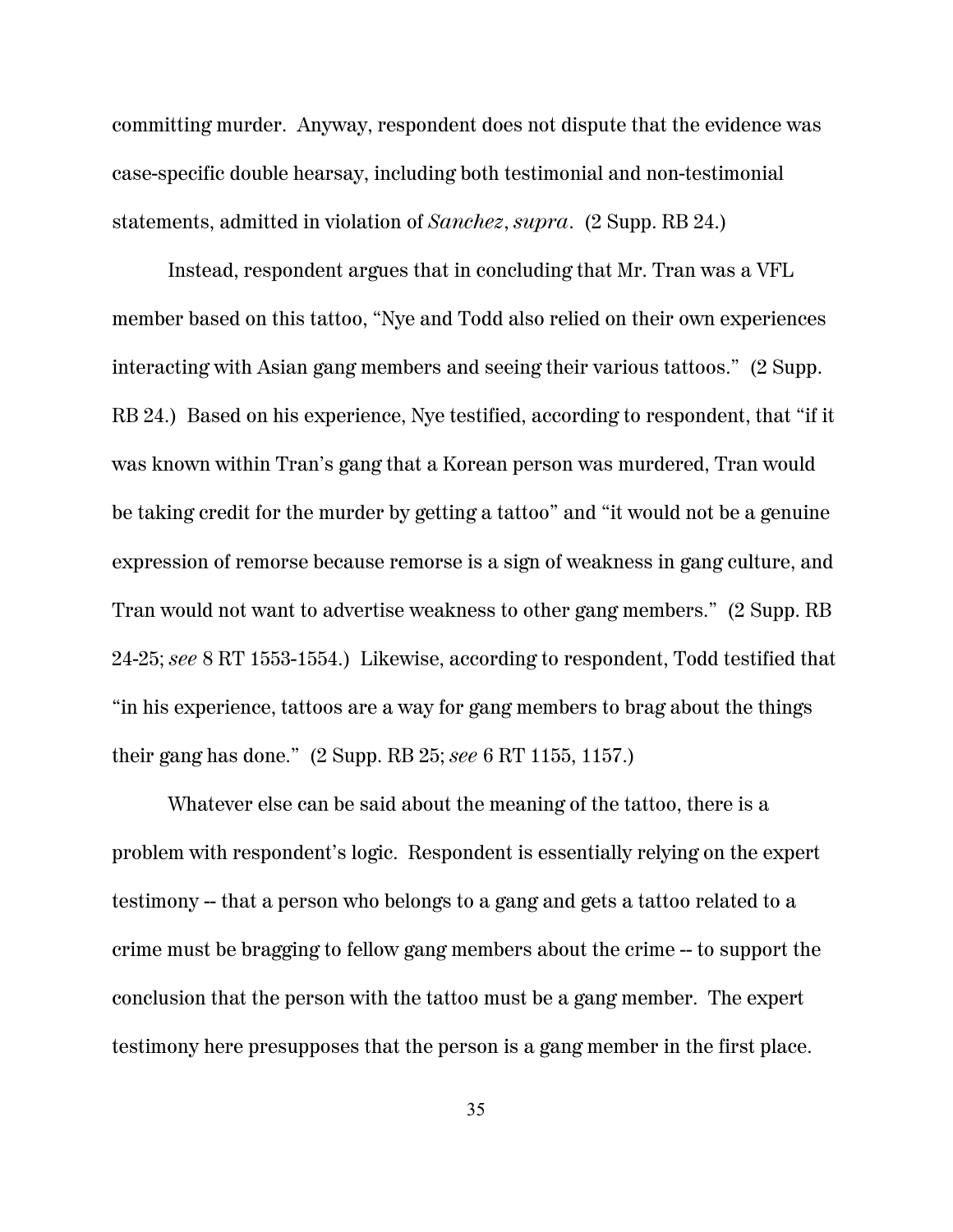This bootstrapping logic fails and the testimony is not competent, admissible evidence that Mr. Tran was actually a VFL member.

Next, as to Mr. Tran's tattoo of the Vietnamese saying, "no good deed has been returned to my father and mother by me," respondent notes that Nye "explained that based on the thousands of gang members he has talked to and the tattoos he has seen, the tattoo basically means that the individual has lost the love of his family and is willing to participate in the gang life and engage in criminal activity." (2 Supp. RB 25; *see* 6 RT 1564-1565.) Accepting Nye's rather dubious testimony on its face that he actually spoke to thousands of gang members about the meaning of this particular tattoo, the fact remains that the testimony related case-specific hearsay, i.e. out-of-court statements that the tattoo means a willingness to engage in gang and criminal activity offered for the truth that the tattoo -- worn by Mr. Tran -- means a willingness to engage in gang and criminal activity.

Respondent disagrees. Citing *People v. Veamatahau* (2020) 9 Cal.5th 16, respondent argues, "Nye could opine about the meaning of the tattoo based on background knowledge Nye obtained through his work and interactions with gang members." (2 Supp. RB 26.) *Veamatahau* actually assists Mr. Tran, not respondent.

This Court recently discussed *Veamatahau* and the difference between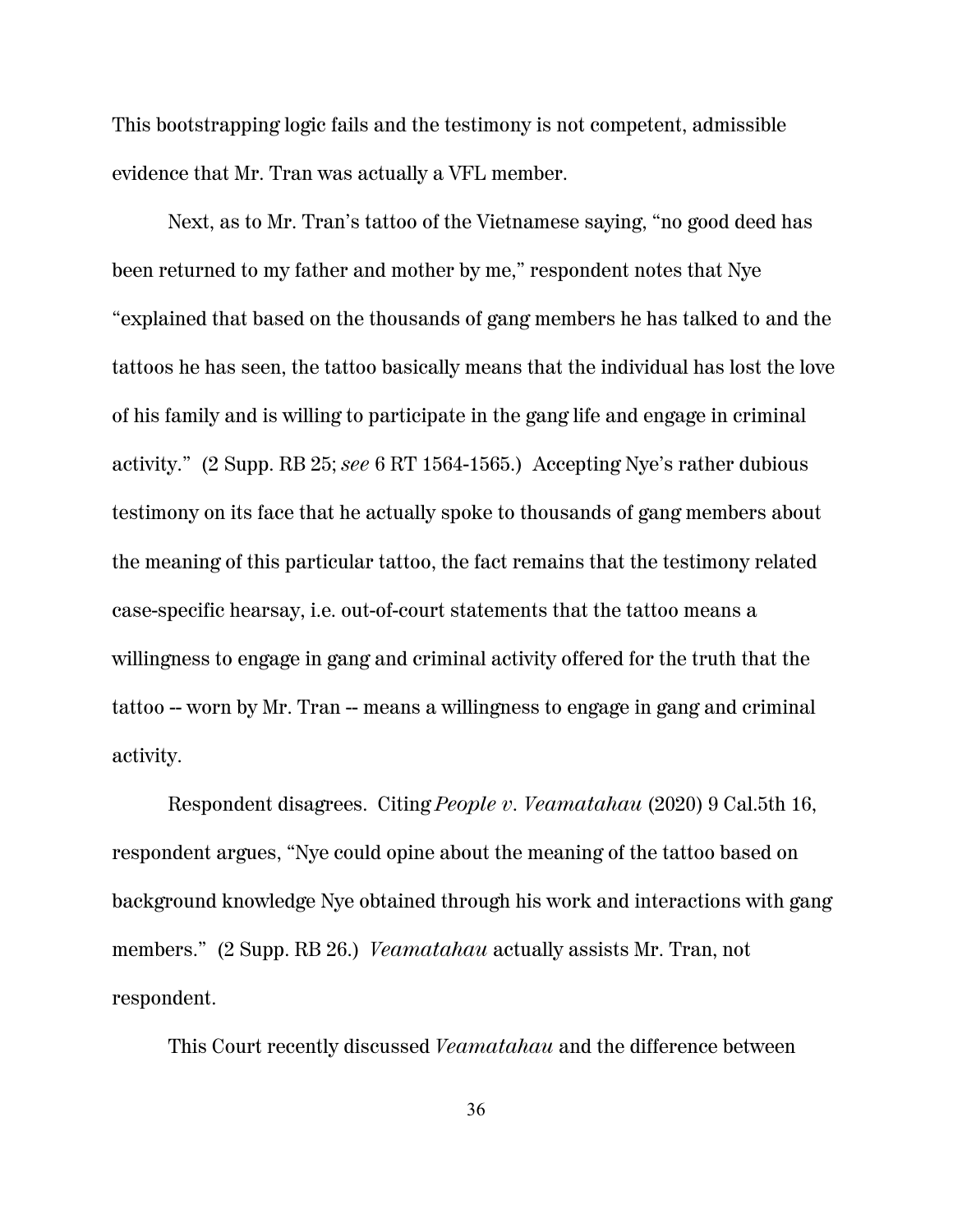background knowledge and case-specific facts in *People v. Valencia* (2021) 11

Cal.5th 818:

In *Veamatahau*, the defendant was charged with possessing contraband pills. The question at trial was whether the recovered pills contained the controlled substance alprazolam. An expert compared markings he saw on the pills "against a database containing descriptions of pharmaceuticals." (*Veamatahau*, *supra*, 9 Cal.5th at p. 22.) Asked about the identification process, the expert testified that the approach he employed was generally accepted in the scientific community. He elaborated on cross-examination that "when 'there's a controlled substance in the tablet, the (Food and Drug Administration) requires companies to have a distinct imprint on those tablets to differentiate it from any other tablets. The FDA regulates that. [¶] And if there's a tablet that has -- in this case GG32—or 249 [as an imprint] -- you can look that up. And it's going to tell you that it contains alprazolam, 2 milligrams. And that's -- we trust that, all those regulations being in place, to say that there's alprazolam in those tablets.'" (*Id*. at p. 23.) Based on this database search, the expert opined the pills contained alprazolam. (*Ibid*.) *Veamatahau* concluded that the expert's testimony about what he read from the database was background information. "[The expert's] statement concerning what the database 'tell[s] you' related general background information relied upon in the criminalist's field. The facts disclosed by the database, and conveyed by [the expert], are 'about what [any generic] pills containing certain chemicals look like.' [Citation.] The database revealed nothing about 'the particular events . . . in the case being tried,' i.e., the particular pills that [police] seized from defendant. [Citation.] Any information about the specific pills seized from defendant came from [the expert's] personal observation (that they contained the logos 'GG32—or 249') and his ultimate opinion (that they contained alprazolam), not from the database. In short, information from the database is not case specific but is the kind of background information experts have traditionally been able to rely on and relate to the jury." (*Id*. at p. 27.)

*Veamatahau* clarifies that the distinction between background information and case-specific facts can depend, in part, on what the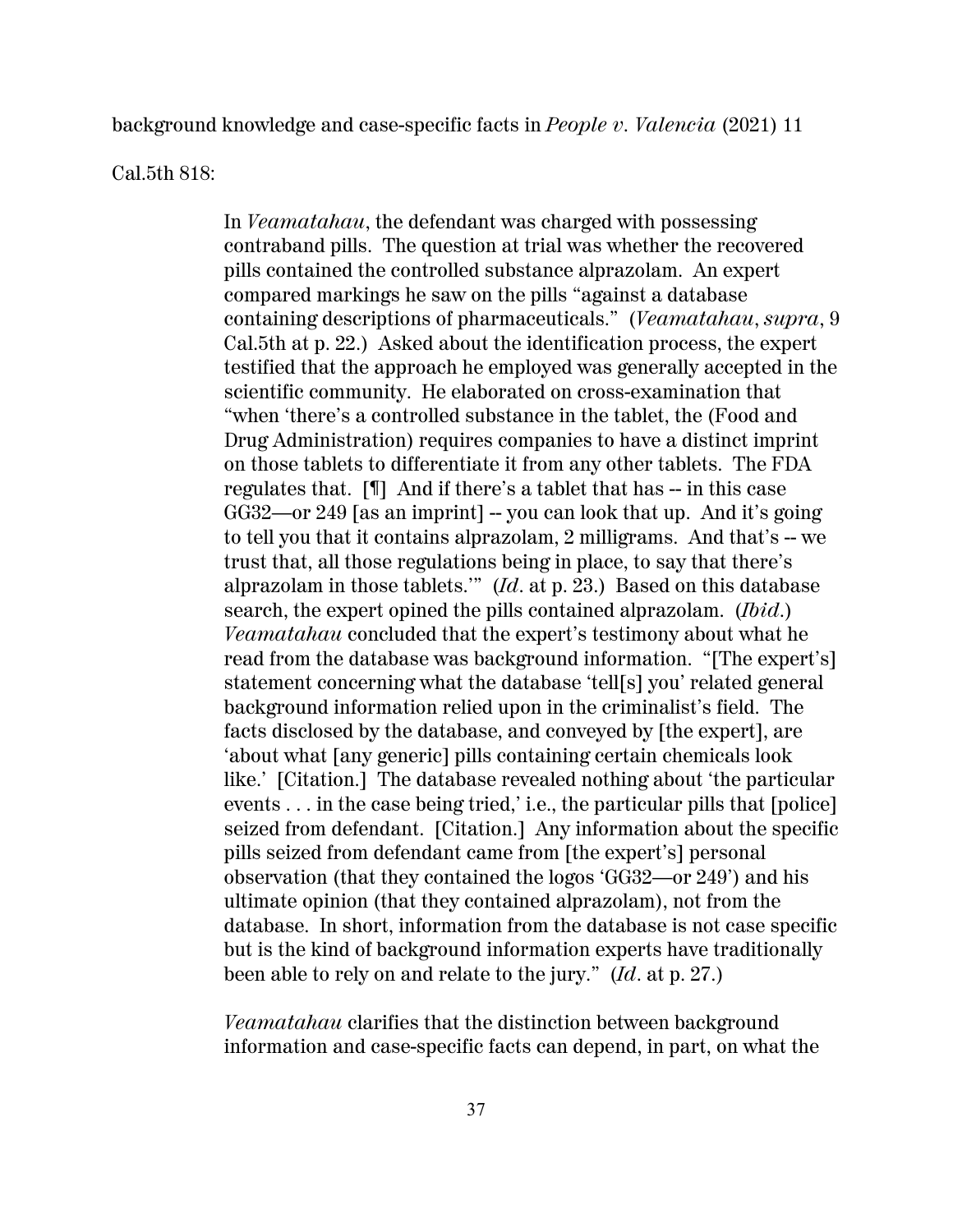evidence, considered independently, is offered to prove. The expert's testimony about the contents of the database, and expert reliance on it, was offered to prove that all pills with a given imprint contain alprazolam. That testimony, though hearsay, related background information. His opinion was offered to prove that the defendant's pills, those at issue in the current prosecution, contained alprazolam. The markings on the defendant's pills were case-specific facts. The expert was permitted to testify about them because his own observation of the markings provided personal knowledge. The jury was entitled to consider the expert-provided background information, even though hearsay, along with his personal observations and opinion to determine whether the pills the defendant possessed contained the controlled substance.

(*People v. Valencia*, *supra*, 11 Cal.5th at pp. 833-834.)

According to the Court, "Hallmarks of background facts are that they are generally accepted by experts in their field of expertise, and that they will usually be applicable to all similar cases. Permitting experts to relate background hearsay information is analytically based on the safeguard of reliability. A level of reliability is provided when an expert lays foundation as to facts grounded in his or her expertise and generally accepted in that field." (*People v. Valencia*, *supra*, 11 Cal.5th at pp. 833-834.) As an example, the Court relied on *Veamatahau* and stated, "[T]he hearsay database information was accepted by experts in the field as accurately stating that pills of a certain appearance contain alprazolam." (*People v. Valencia*, *supra*, 11 Cal.5th at p. 836, citing *People v. Veamatahau*, *supra*, 9 Cal.5th at p. 32.)

In stark contrast, Nye's testimony about the meaning of the Vietnamese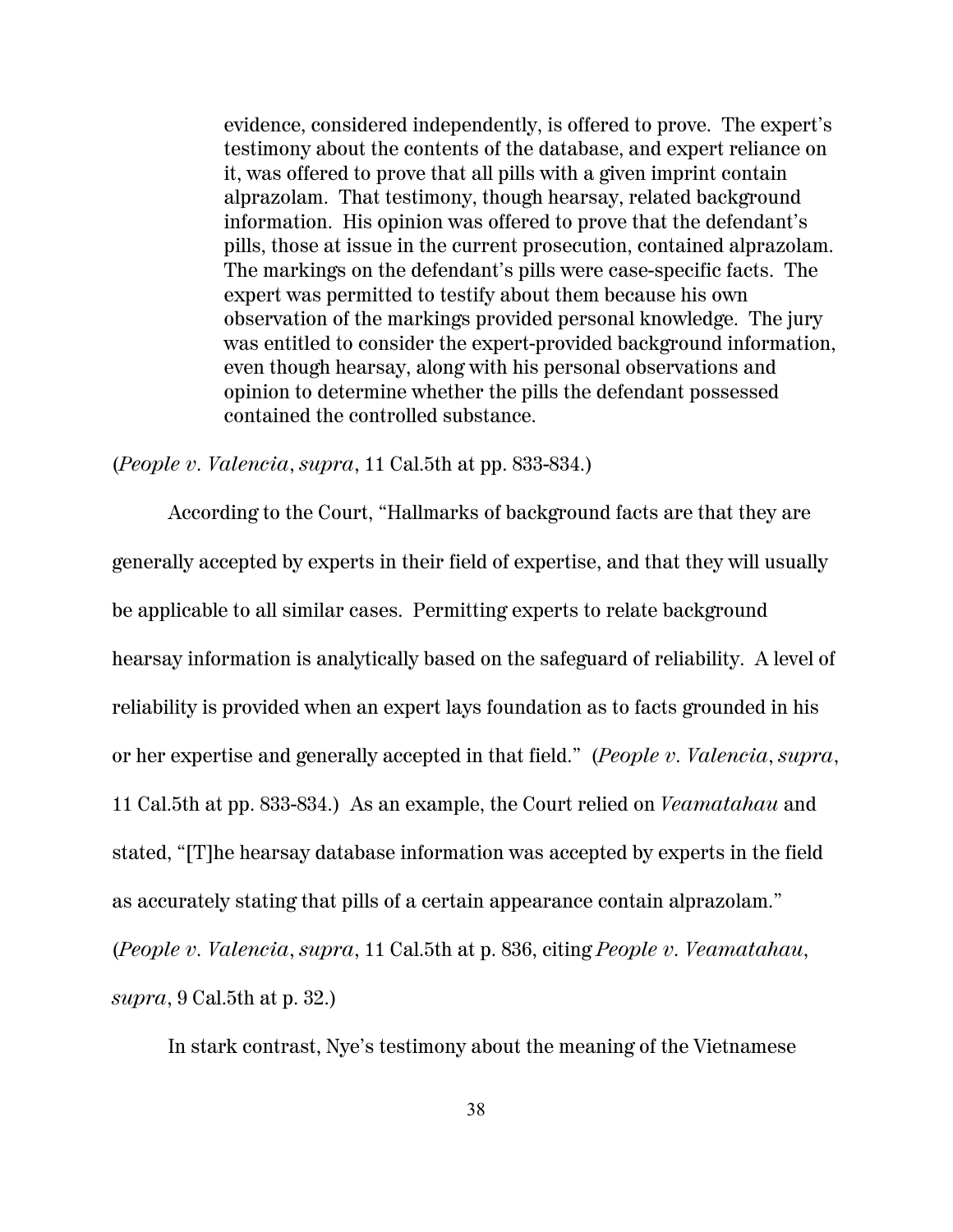tattoo did not have any of the hallmarks of background facts. Nye simply stated, "consistently over the thousands of gang members I've talked to or contacts I've had and the tattoos I've seen, it's generally just a saying that tells others that they're willing to participate in criminal activity and live in that gang subculture." (8 RT 1564-1565.) Unlike the hearsay database information in *Veamatahau* - which was generally accepted by experts in the field as reliable and accurate  $-$ Nye was not referencing information that he claimed was generally accepted by experts in his field. For instance, he did not rely on a database or list of gang tattoo meanings consistently relied upon by experts in the gang field. He did not even claim that experts in the gang field agreed on the tattoo's meaning. Instead, he was simply regurgitating information he had personally heard from gang members; no expertise was involved and the reliability justification to admitting the hearsay was absent.

Even if respondent is correct that Nye's testimony about the meaning of the tattoo constitutes admissible background information, the information is still not competent and relevant evidence which proved that Mr. Tran was a VFL member. Respondent argues that "if admissible evidence was introduced that a defendant had a diamond tattooed on his arm, a gang expert could properly testify that the diamond is a symbol adopted by a given street gang" and also opine that the presence of a diamond tattoo shows the person belongs to the gang." (2 Supp. RB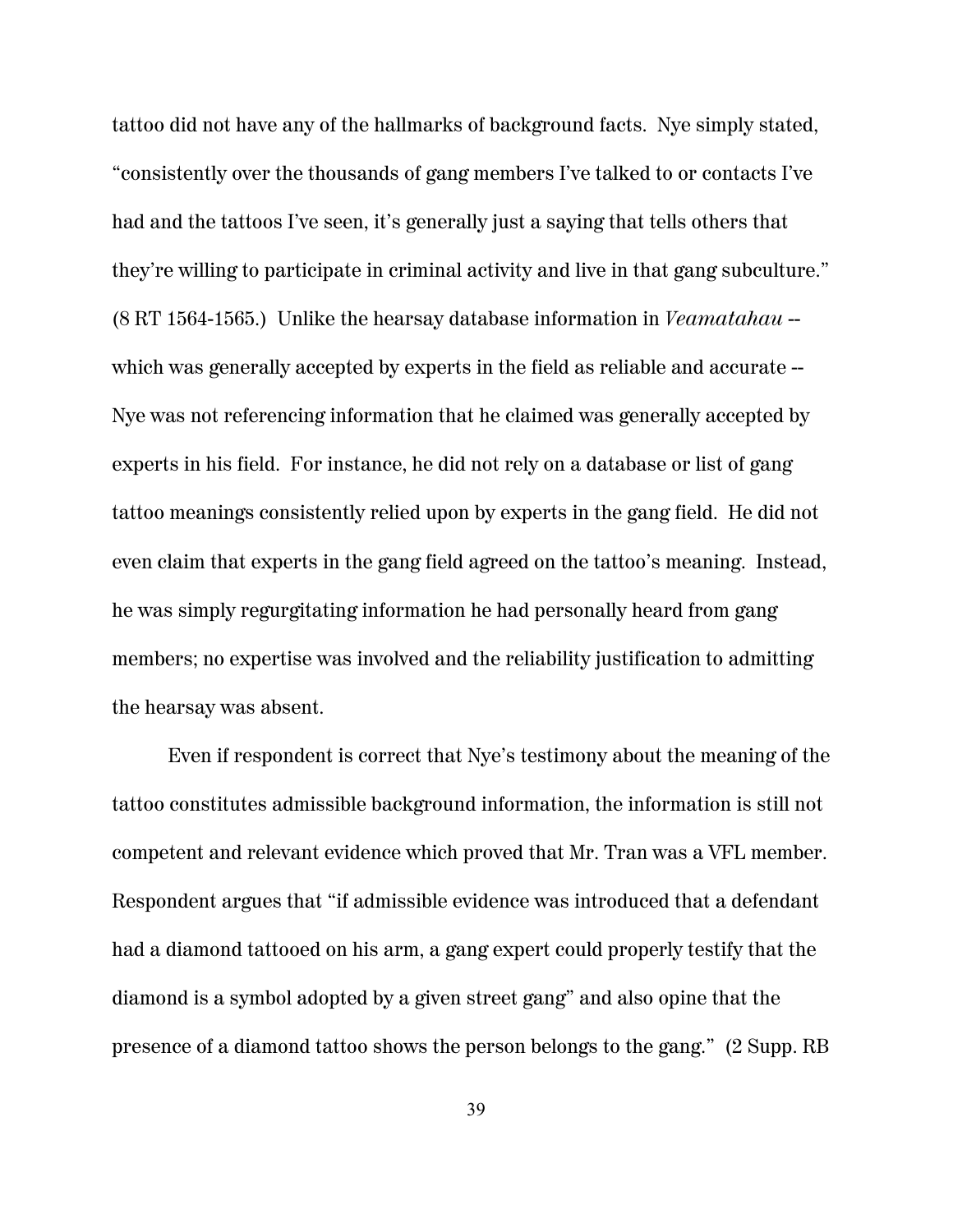25-26, citing *People v. Sanchez*, *supra*, 63 Cal.4th at p. 677.) That is not what happened here though.

Although Nye testified that he spoke to thousands of gang members who told him the meaning of the tattoo, he did not say that he spoke to a VFL member about the meaning of the tattoo or whether it symbolized VFL membership. Indeed, VFL only had 20 to 30 members in 1995 (8 RT 1535); Nye did not claim that even one VFL member had this tattoo at that time or that any VFL members ever associated the group with this tattoo in any way. Without proof connecting the tattoo to VFL membership, respondent cannot rely on Nye's testimony regarding Mr. Tran's tattoo as independent proof that Mr. Tran was a VFL member.

Nye also testified that he relied on a school science textbook which was found in Mr. Tran's family's home with handwriting saying, "Scrappy, Viets for Life," and "Fuck T.R.G.," (VFL's rival), with the TRG crossed out, and "Big Bad VFL Gang '93," to conclude that Mr. Tran was a VFL member. (8 RT 1526, 1554- 1555.) According to respondent, "Nye [] properly relied on a text book containing handwriting that was found during the search of Tran's parent's [sic] home" and "[g]iven where the text book was found and the content of the handwriting, Tran does not argue that the handwriting could not be attributed to him." (RB 26.) While the words in the textbook might not be hearsay, the fact that the book was found at Mr. Tran's family's home was case-specific hearsay. Nye was not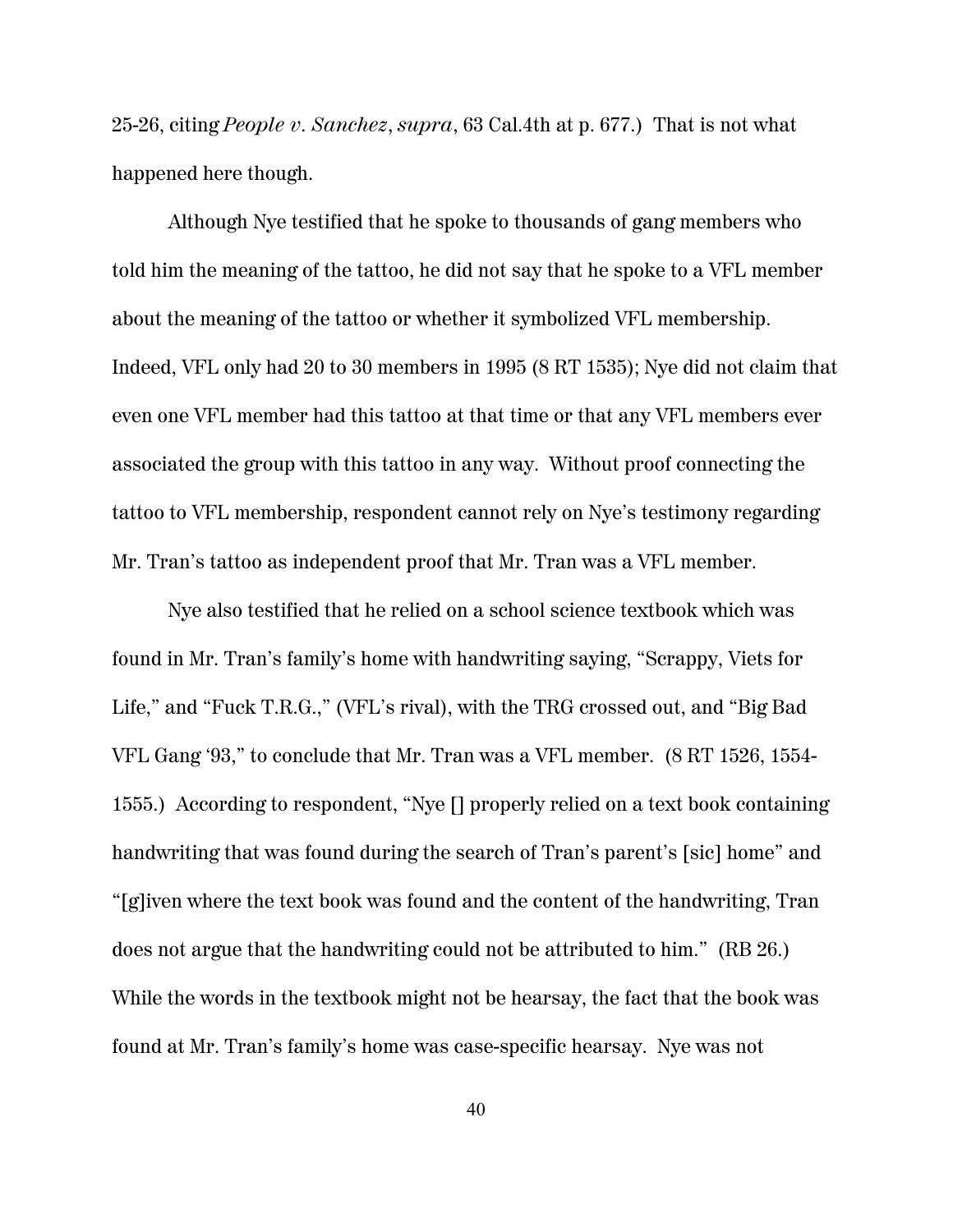identified as an officer who was present at the time the book was found; he was informed of the search and the location of the book. Putting this aside, neither Nye nor respondent explains how the writing in the textbook necessarily identified Mr. Tran as a VFL member as opposed to a mere associate or friend of VFL.

In short, respondent concedes that Nye and Todd related case-specific hearsay statements in police reports and FI cards that Mr. Tran admitted being a member of the VFL, violating *Sanchez*, *supra*. There was no independent evidence of these admissions. The admission of these statements was error. The remaining evidence of Mr. Tran's VFL membership was tainted by *Sanchez* error and did not actually prove VFL membership.

Turning to Plata, respondent again concedes that "to the extent Nye relied on police reports, FI cards and police statements to form his opinion regarding Plata's gang membership, Nye was relating case-specific hearsay." (2 Supp. RB 27.) Nonetheless, respondent argues that "Nye also based his opinion on other competent evidence, citing (1) a letter from Hong "Old Man" Lay to Plata and (2) a letter from Plata to Tam, a deceased individual. (2 Supp. RB 27-28.) Mr. Tran has already anticipated and addressed this argument in his second supplemental opening brief and there is no reason to repeat that discussion here. (*See* 2 Supp. AOB 69-70, 121-123.) Suffice it to say, this evidence too contained case-specific hearsay in violation of *Sanchez* and was otherwise unreliable evidence that Plata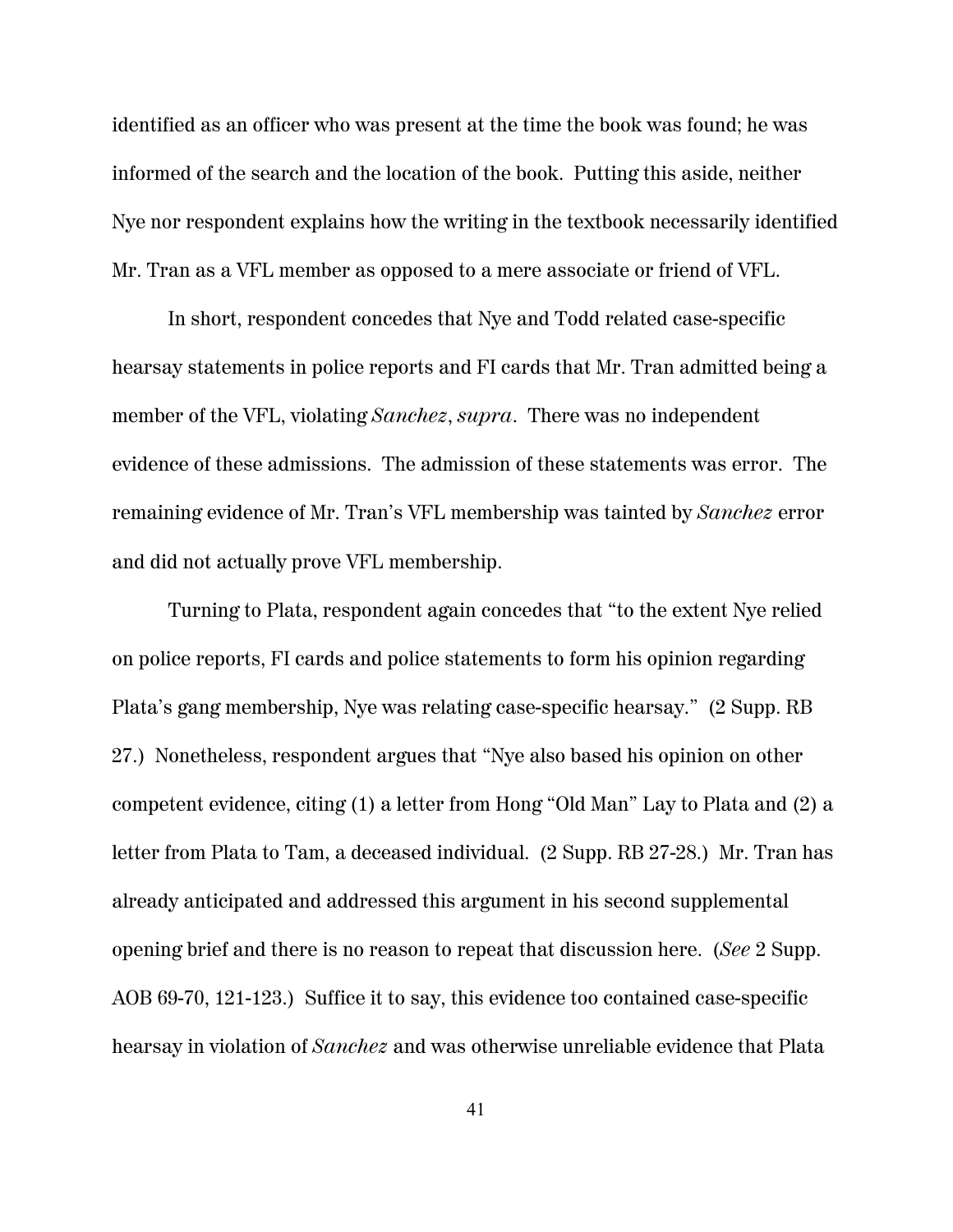was a VFL member.<sup>7</sup>

Respondent alternatively argues that "[a]ny error by Nye or Todd in relating case-specific hearsay regarding Plata and/or Tran's gang membership was harmless beyond a reasonable doubt" because "there was additional evidence presented at trial establishing that Plata and Tran were VFL members. (2 Supp. RB 28.) Respondent relies on (1) Linda Le's testimony that both Mr. Tran and Plata were VFL members and (2) Joann Nguyen's testimony that Mr. Tran told her that he was a VFL member. (2 Supp. RB 28.) Again, Mr. Tran already anticipated and addressed this argument in his second supplemental opening brief. (*See* 2 Supp. AOB 73-75.) Put simply, Nyugen's and Le's claims were not persuasive

Mr. Tran will address one additional point made by respondent. Respondent argues that the letter from Lay to Plata in which he "asked Plata to jump Homeless out of the gang, showed that Hong Lay trusted Plata with gang business." (2 Supp. RB 27.) According to respondent, "Lay's request was not hearsay because it did not assert the truth of any fact." (2 Supp. RB 27.) Respondent cites *People v. Jurado* (2006) 38 Cal.4th 72, 117, in which this Court held that "[b]ecause a request, by itself, does not assert the truth of any fact, it cannot be offered to prove the truth of the matter stated," and thus, was not hearsay.

But here, the words of Hong's request did assert the truth of a fact. In his letter to Plata, he said, "Jump Homeless out of V.F.L. because he want [sic] to jump out long [sic] time ago, but we did not have time, so that way I want you and some of the guy [sic] to go with you and jump him out." (8 RT 1539.) The relevant fact asserted -- that Hong wanted Plata and another "guy" to "jump out" Homeless -- was offered for its truth to prove that indeed, Hong wanted Plata to jump out Homeless, which, as respondent concedes, was relevant to "show[] that Hong Lay trusted Plata with gang business." This is hearsay and *Jurado* does not apply here.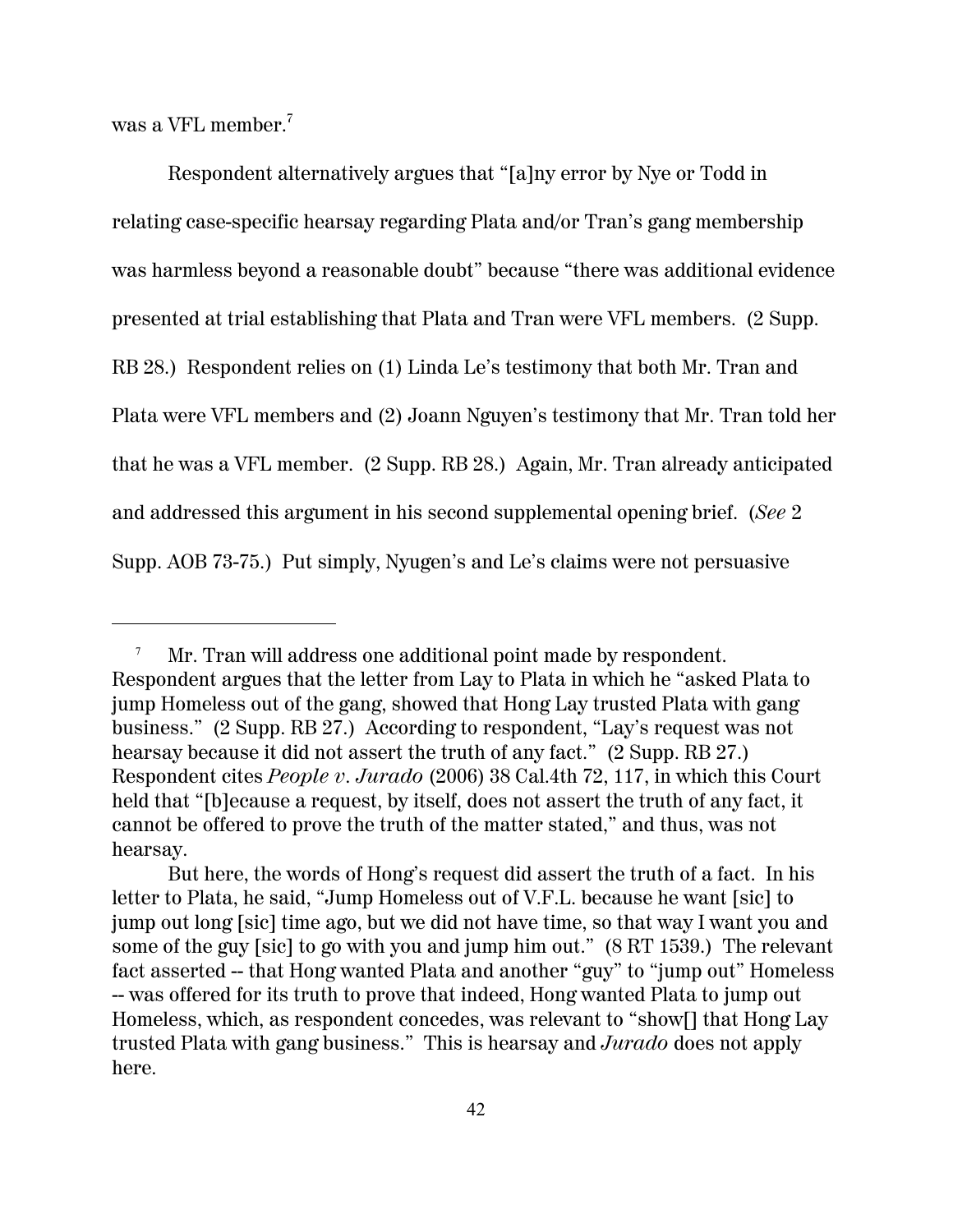witnesses on this point, and, not surprisingly, the prosecutor instead relied in closing argument on Nye's conclusions that Mr. Tran and Plata were VFL members. (*See, e.g.*, 8 RT 1698 ["the expert talked about it"], 1740 ["[y]ou heard Sergeant Nye talk about it."].)

Respondent also relies on evidence that (1) 3-inch plaster letters spelled VFL were found on Mr. Tran's girlfriend Kathy Nguyen's bedroom wall (6 RT 1252) and (2) a letter from Plata to Mr. Tran was found in Mr. Tran's family home which was signed, "Your homie, Noel" (6 RT 1255). (2 Supp. RB 28.) Respondent does not explain how evidence that a girlfriend put VFL on her own bedroom wall or a friend calling himself Mr. Tran's "homie," actually proved Mr. Tran's VFL gang membership. Contrary to respondent's argument, this evidence certainly does not render the admission of Nye's opinions that Mr. Tran and Plata were VFL members harmless.

Finally, respondent addresses in a footnote Mr. Tran's argument that the penalty phase verdict should be reversed in addition to the gang enhancement. (2 Supp. RB 29, n. 12.) According to respondent, the prosecutor did not primarily rely on the gang evidence but instead "the main focus of the prosecutor's argument was the torture Plata and Tran inflicted on Linda." (2 Supp. RB 29, n. 12.) Respondent claims "the prosecutor told the jury that they could forget about everything else -- the torture was enough to warrant the death penalty." (2 Supp.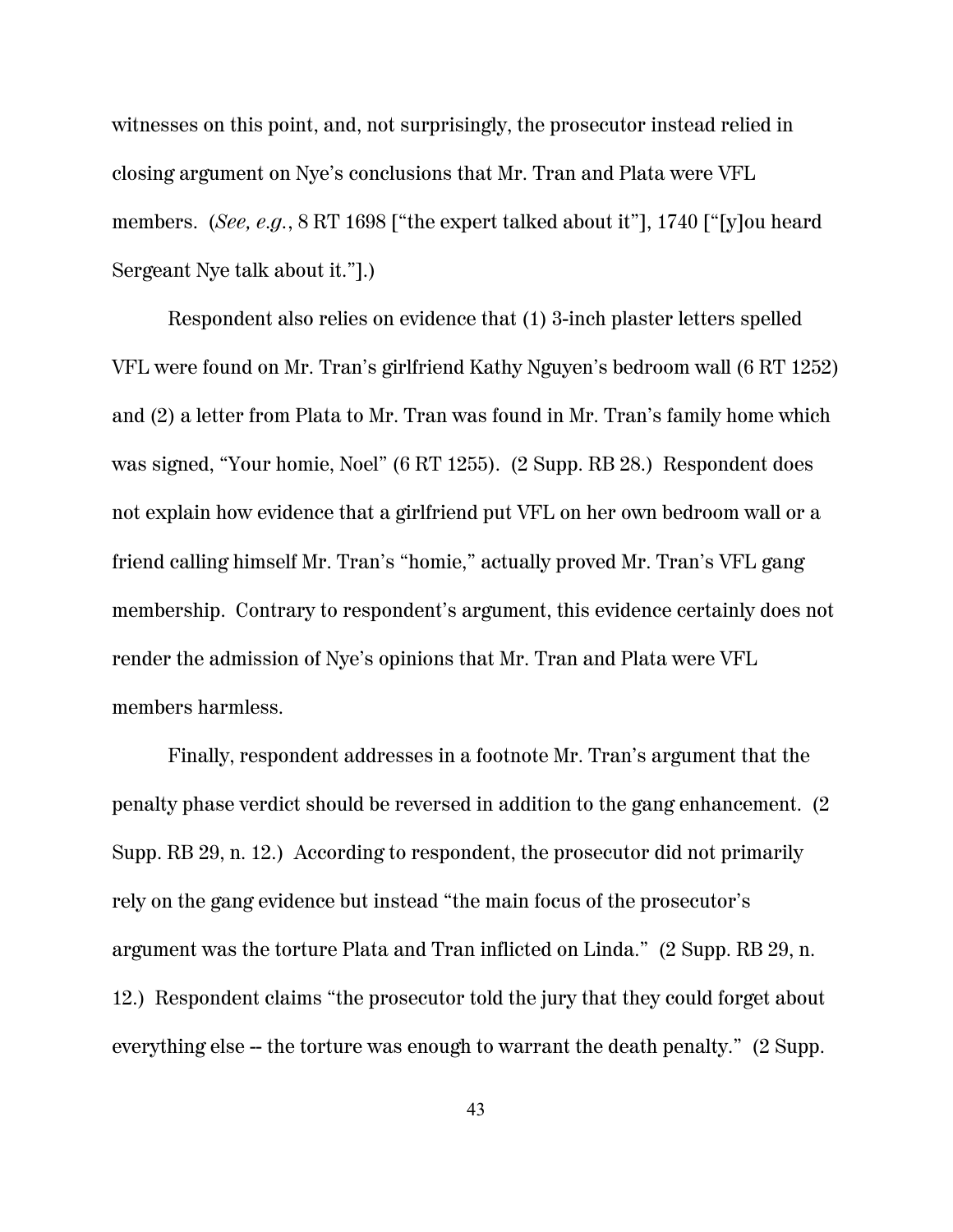RB 29, n. 12, citing 12 RT 2403.)

In fact, the prosecutor actually told the jury, "I submit to you -- I just go back to this, just the special circumstance of torture by itself, just by itself. Forget about everything else. Forget about his other crimes. Forget about the robbery, the burglary, the strangulation. Just talk about the torture. Not even close. Not even close." (12 RT 2403.) Contrary to respondent's suggestion, however, the prosecutor did not actually tell the jury to ignore the gang evidence. In fact, the prosecutor specifically told the jury to give weight to the evidence that Mr. Tran and Plata were "two selfish gang-bangers." (*See* 2 Supp. AOB 76 and citations within.) In short, the record speaks for itself. As detailed in the second supplemental opening brief, the prosecutor repeatedly relied on the evidence of gang membership in urging the jury to return a verdict of death. (*See* 2 Supp. AOB 75-77.) The fact that the prosecutor also relied on other evidence in closing argument does not vitiate the prejudicial effect of the erroneously admitted evidence on the outcome of the penalty phase. (*See People v. Powell* (1967) 67 Cal.2d 32, 55-57 [prosecutor's reliance on evidence in final argument reveals how important the prosecutor "and so presumably the jury" considered the evidence]; *People v. Cruz* (1964) 61 Cal.2d 861, 868 [same]. *Accord Clemons v. Mississippi* (1990) 494 U.S. 738, 753 [the prosecution's reliance on a particular issue bears on whether error regarding that issue is harmless; *United States v. Kojoyan* (9th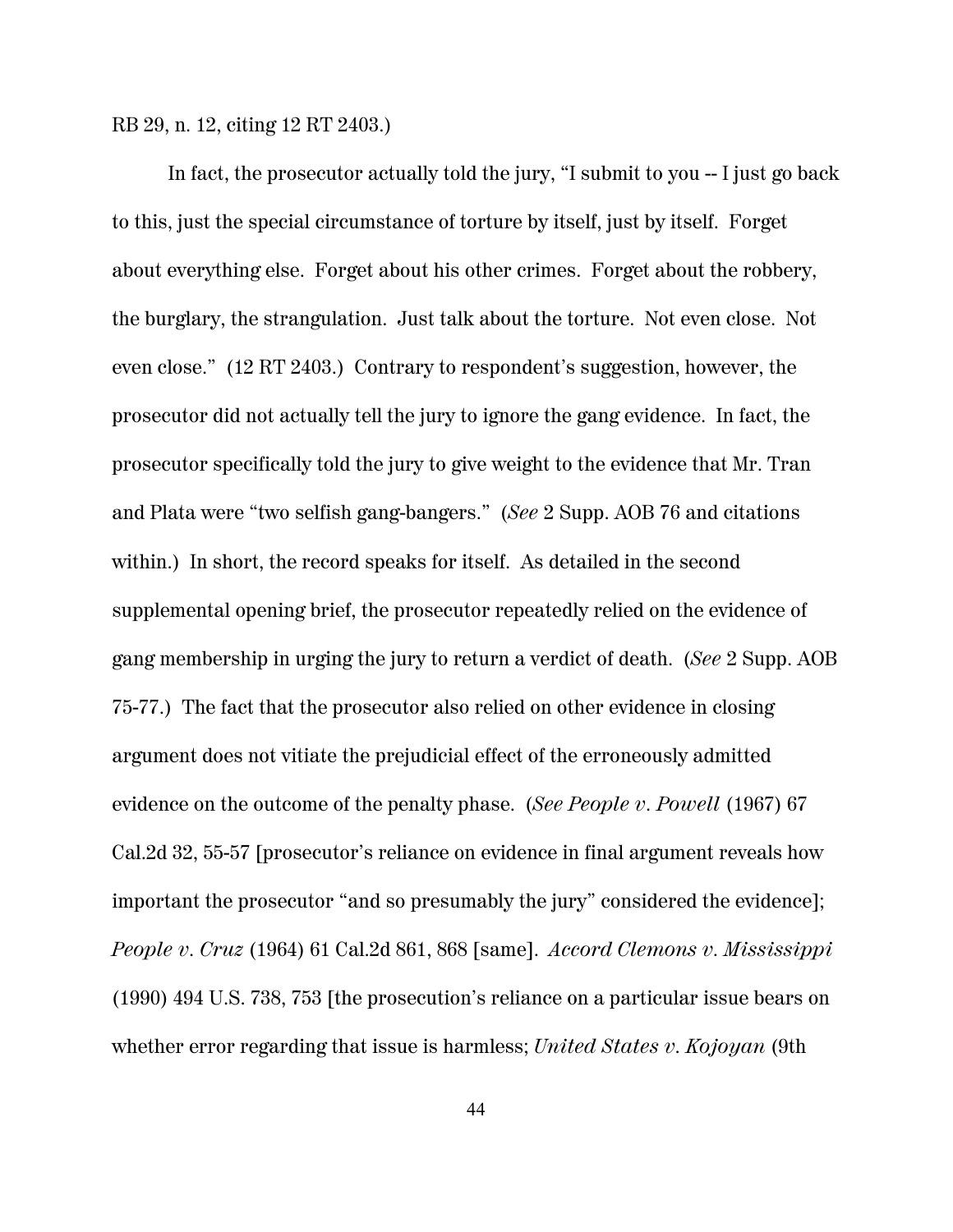Cir. 1996) 8 F.3d 1315, 1318 ["closing argument matters; statements from the prosecutor matter a great deal"].) Reversal of the gang enhancement and penalty phase verdict of death is required.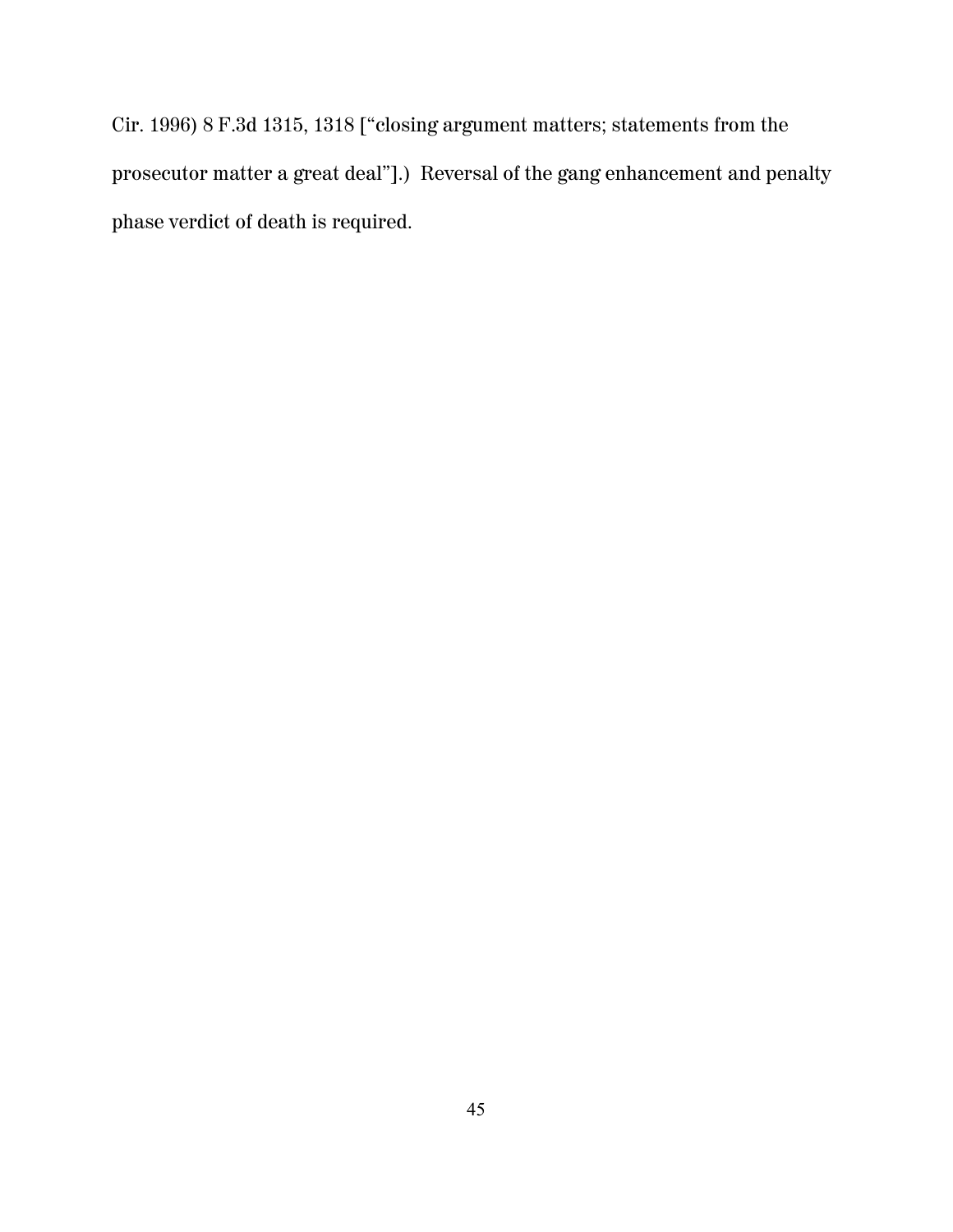#### **XIX. THE ERROR IN ADMITTING CASE-SPECIFIC HEARSAY IN VIOLATION OF SANCHEZ TO UNDERCUT KEY DEFENSE EVIDENCE OF REMORSE REQUIRES REVERSAL OF THE PENALTY PHASE.**

As fully explained in Argument XIX of the second supplemental opening brief, it is universally accepted that evidence of a defendant's expressions of remorse (or lack thereof) -- as to either the consequences of his actions for the victim and her survivors or the consequences of his actions for his own family - can be critical for the jury and outcome-determinative at the penalty phase. (*See* 2 Supp. AOB 82-84, and citations therein.) In this case, there was key defense evidence of remorse that, subsequent to the charged crimes, Mr. Tran got (1) a tattoo with Korean characters which translated, "Forgive," which he told his girlfriend Joann Nguyen meant, "[f]orgive me" (5 RT 1047-1048; 8 RT 1552-1553); and (2) a tattoo with Vietnamese writing which translated, "No good deed has been returned to my father and my mother by me" (8 RT 1550-1552).

The state's theory, however, was that Mr. Tran did not mean to convey remorse with these tattoos. Instead, according the state, the tattoos were Mr. Tran's means of bragging to fellow gang members about committing the charged crimes. To support this theory, the prosecutor introduced the testimony of Nye and Todd about the meaning of both tattoos.

Nye testified that, although the Korean symbol tattoo literally translated, "Forgive," Mr. Tran was actually "taking credit for that crime [the murder of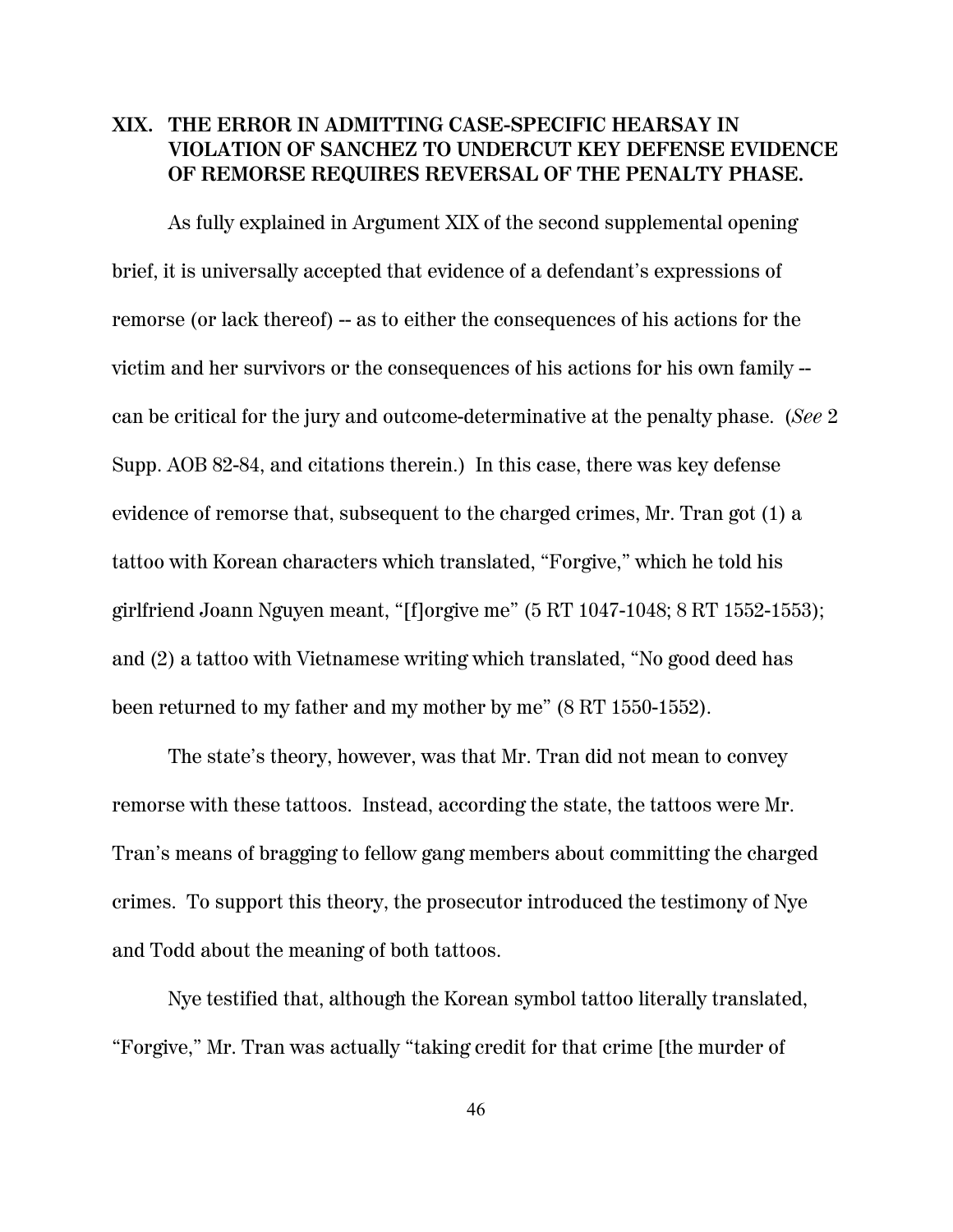Linda Park] by tattooing this on his body" and "he's taking credit for what he did." (8 RT 1553.) According to Nye, the tattoo could not mean remorse because "[s]howing remorse is a sign of weakness within the gang" and [w]hy would he want to advertise his weakness to other gang members?" (8 RT 1553-1554.) He claimed his opinion was "reinforced" by the fact that "during a taped conversation between Mr. Plata and another individual who was trusted within the gang, Mr. Plata said that that actually means, at least what Mr. Tran was conveying 'blow me' or 'suck me.'" (8 RT 1554.)

Todd testified much to the same. He claimed that he believed that Mr. Tran's tattoo was "an attempt at projecting his pride at something that occurred," and even though the tattoo literally translated, "Forgive," Todd agreed with Nye that "the significance of that tattoo in [his] training and experience is nothing more than bragging." (6 RT 1158-1159.) Like Nye, Todd claimed "a gang member would not want to admit that he felt remorse or might not want to show any weakness in front of other gang members." (6 RT 1160.) He too relied on the transcript in which "Plata told Qui Ly that the tattoo that's on the side of Tran's neck stands for something to the effect of 'suck me' or 'blow me." (6 RT 1158.) He believed it was significant that "a fellow gang member is conveying to a trusted gang member of the gang that Mr. Tran perceives that [the tattoo] to indicate 'suck me' or 'blow me.'" (6 RT 1158.) The transcript of Plata's statement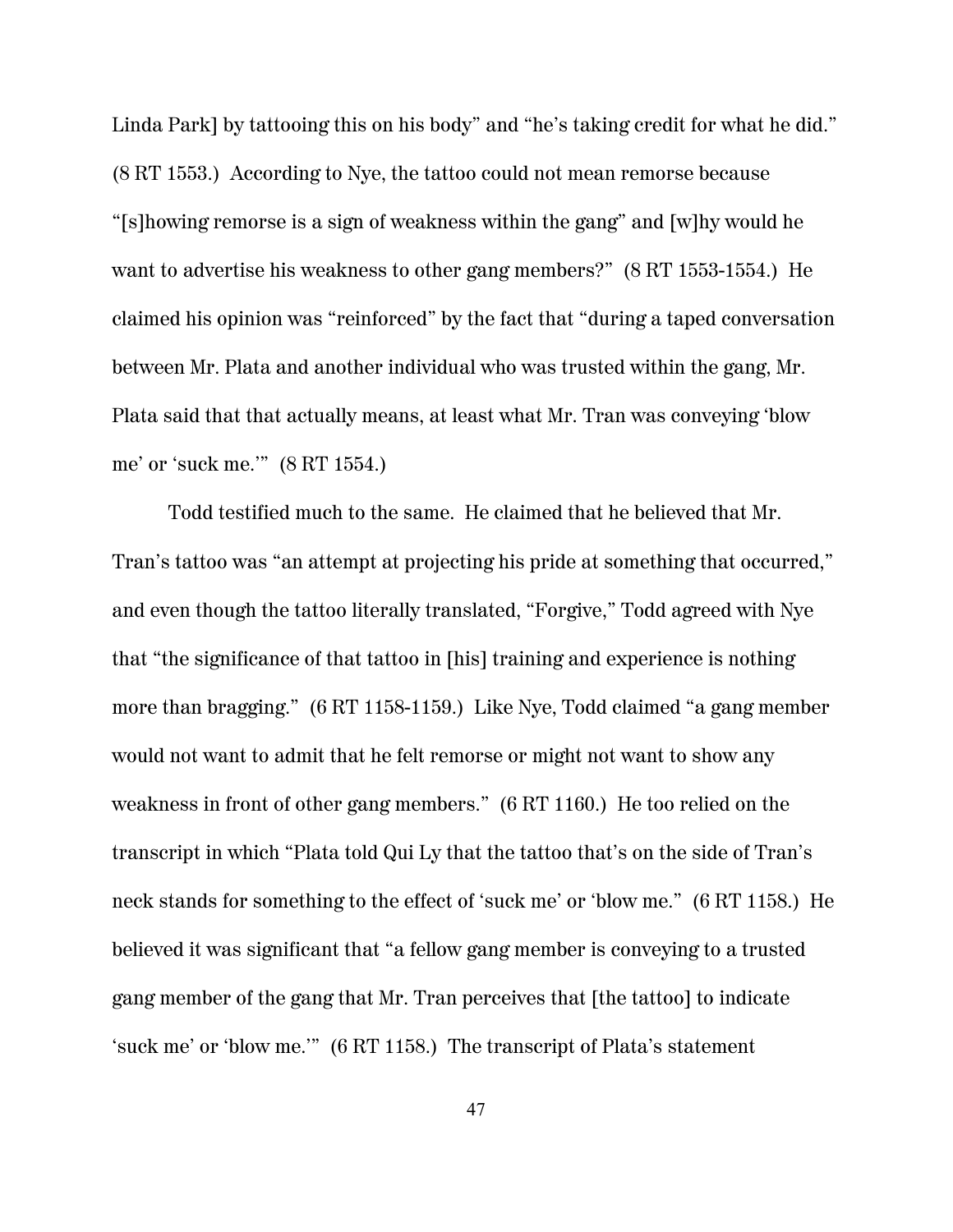"solidified [his] interpretation of the tattoo." (6 RT 1160.)

Nye also testified about the meaning of Mr. Tran's tattoo of Vietnamese writing, which translated, "No good deed has been returned to my father and my mother by me." He claimed that "consistently over the thousands of gang members I've talked to or contacts I've had and the tattoos I've seen, it's generally just a saying that tells others they're willing to participate in criminal activity and live in that gang subculture." (8 RT 1565.) According to Nye, "it's a symbol to other gang members that they have nothing to lose because their parents -- they've lost the love of their family. They have nothing else, basically, so they're more open to do whatever." (8 RT 1564.)

In Argument XIX of his second supplemental opening brief, Mr. Tran contended that the state's purported gang expert Nye and probation officer Todd related case-specific hearsay in violation of *People v. Sanchez*, *supra*, 63 Cal.4th 665, to reinforce their opinions that Mr. Tran did not mean to convey remorse with his tattoos, but rather he was taking credit for committing the crimes and bragging to his fellow gang members. (2 Supp. AOB 78-81.) Given the critical importance of the evidence that Mr. Tran was truly remorseful for his crimes to the jury's decision on whether he should live or die, the erroneous admission of the case-specific hearsay required reversal of the penalty phase. (2 Supp. AOB 81-87.)

In addressing the *Sanchez* error here, respondent repeats the arguments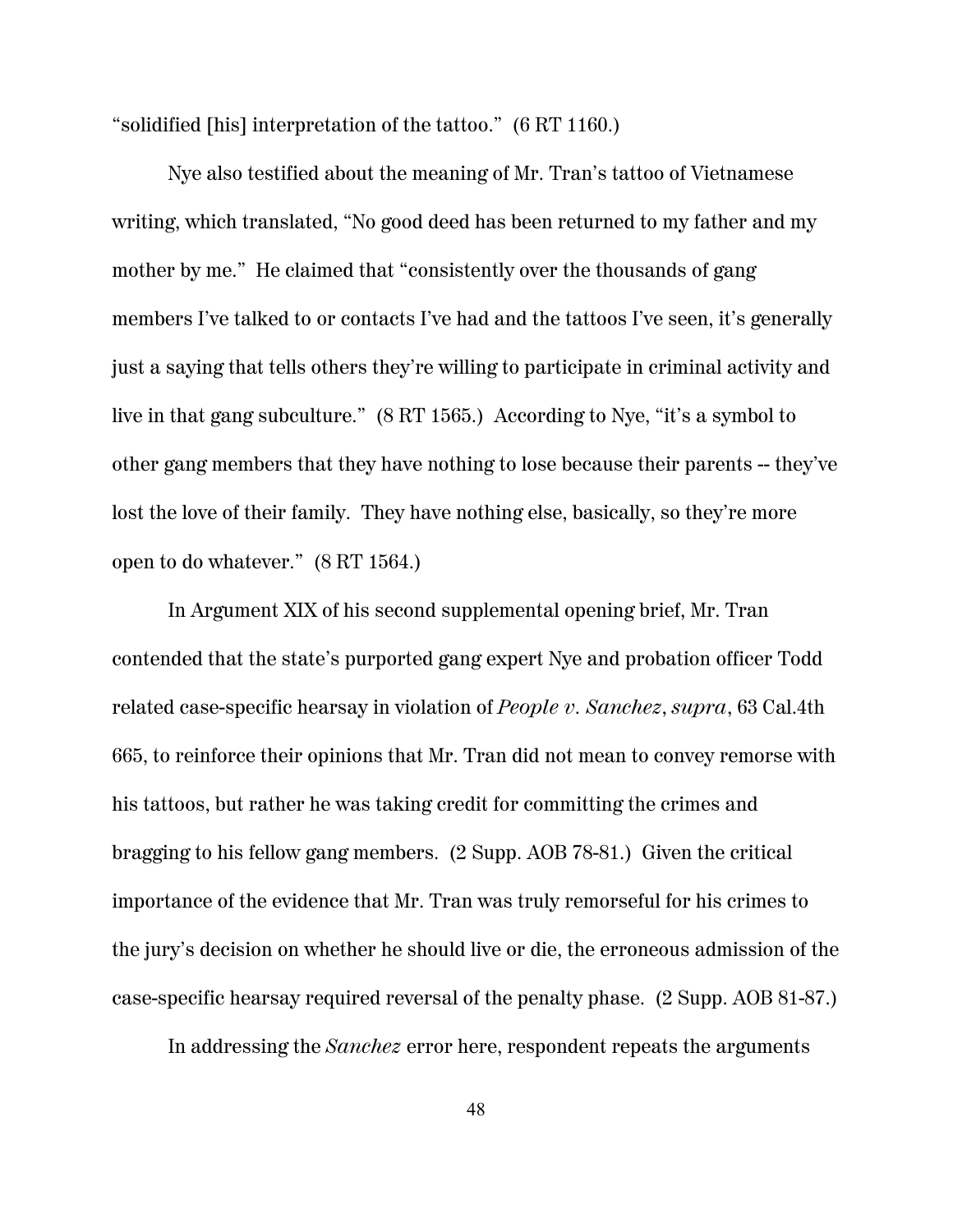made in Argument XIX-A of its second supplemental brief that Nye and Todd basically related background information in their testimony, and any case-specific hearsay was otherwise established through admissible evidence. (2 Supp. RB 30.) Mr. Tran has already addressed these arguments in Argument XVIII, *supra*. He therefore turns to prejudice.

Respondent does not dispute that a jury's decision at the penalty phase of trial can alone rise and fall on the presence (or absence) of a defendant's remorse. Nor does respondent dispute that the parties implicitly recognized this truism and thus, the evidence of Mr. Tran's remorsefulness was critical to the parties in closing arguments at both the guilt phase and penalty phase. (*See* 2 Supp. AOB 84-86.) Instead, respondent argues that even if the admission of Nye's and Todd's testimony was error, the error was harmless because "there was other compelling evidence that Tran lacked remorse for his crimes." (2 Supp. RB 30.) According to respondent, the prosecutor (1) "talked about how Tran's repeated criminal actions showed that he was not a remorseful person," pointing out "that Tran had committed a string of residential burglaries and had only been out of prison for six months when he killed Linda" and (2) "pointed to Tran's taped conversations with Qui Ly about the crimes" in which "Tran did not express sorrow or remorse for what he had done, but rather exhibited callousness and selfishness." (2 Supp. RB 31-32.)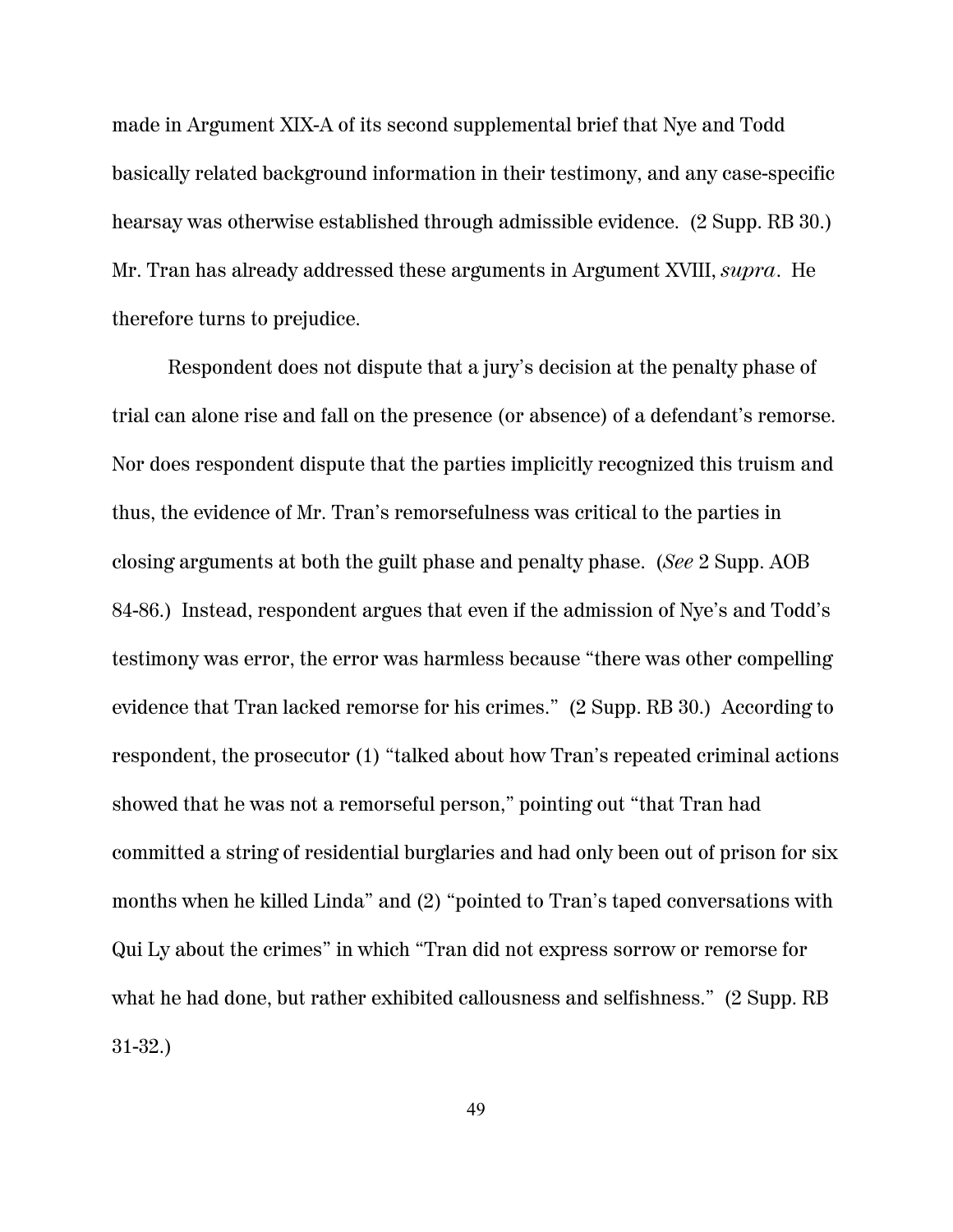First things first. The burglaries, and Linda's home burglary, do not show that appellant is not a "remorseful person." Burglaries are not murder. Even if Mr. Tran did not "express sorrow or remorse" during his conversation with Ly, there was no evidence that the two had such a relationship that Mr. Tran would share his true feelings of sorrow and remorse with Ly while sitting in a holding cell.

But putting this aside, and contrary to respondent's argument, the fact that the state presented so-called "other compelling evidence" that Mr. Tran "lacked remorse for his crimes" did not cure the harm here; it made it worse. Under the defense theory, the tattoos proved that Mr. Tran was immediately remorseful for his conduct; he was not simply remorseful because he was caught and charged with crimes. The fact that the state presented "compelling evidence," that Mr. Tran was not a "remorseful person" and did not "express sorrow or remorse" when discussing the crimes, made the defense evidence of the tattoos and their meaning all that more critical to the jury's determination of whether Mr. Tran was indeed remorseful for these crimes. After all, the issue of remorse (or lack thereof) was highly disputed between the parties. The jury's ability to fairly determine this highly disputed issue was skewed by the erroneous admission of the case-specific hearsay related by Nye and Todd that Mr. Tran did not mean to convey remorse, but rather meant to callously brag about committing the crimes to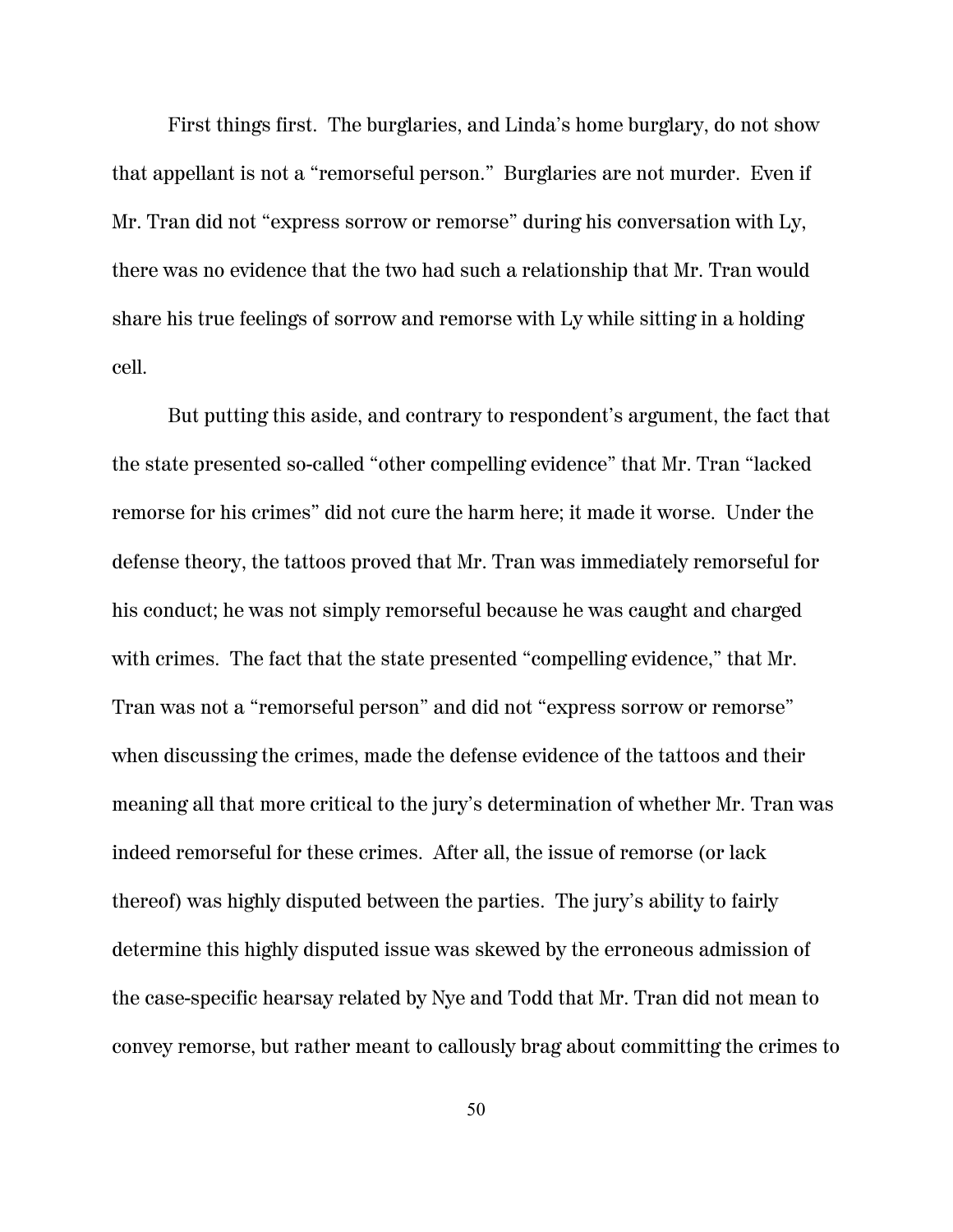other gang members.

Finally, respondent argues that "whether Tran was remorseful or not, the fact remains that he and Plata tied up an eighteen-year-old girl, duct-taped her mouth, slashed her throat twice, and eventually strangled her to death" and "Linda suffered and died so Plata and Tran could get away with some cash and jewelry." (2 Supp. RB 32.) Again, it is precisely respondent's characterization of the crimes -- likewise made by the prosecutor to the jury in this case and not meaningfully disputed by the trial defense -- that made the evidence of remorse so key to the outcome of the penalty phase. If the jury did not believe Mr. Tran was remorseful for committing such horrific crimes, there was no real hope for a verdict of life.

This was not lost on the prosecutor. In closing argument of the guilt phase, the prosecutor told the jury, "No evidence of bragging or lack of remorse. That's what Mr. Pohlson [defense counsel] said. Really? Really? ... How about the opinion of Todd and Nye. This is evidence, both of them, experienced in the field, told you that that's evidence of bragging." (8 RT 1734-1735.) Moreover, according to the prosecutor, "Well, how about 'blow me and suck me?' It's on tape. It's on tape. This is on tape. How does that factor into the opinion of Nye and Todd, 'Blow me and suck me.' Telling people that's what it means." (8 RT 1735.) Later the prosecutor ridiculed the defense theory that "Nye does not know if Tran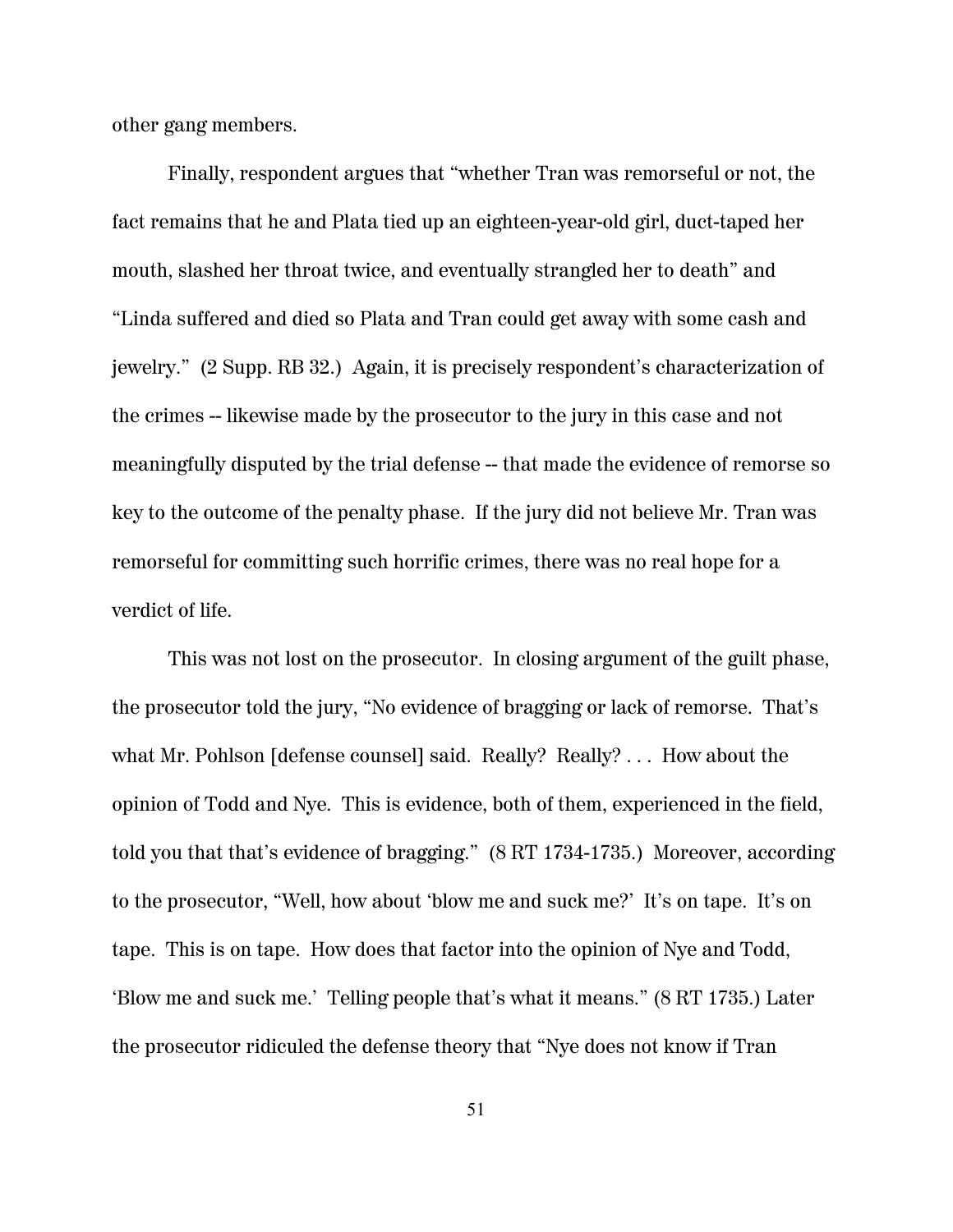bragged about it," telling the jury, "Sure he does. The 'blow me and suck me' comments, sure he does." (8 RT 1740.)

In the penalty phase of closing argument, the prosecutor again turned to whether there was evidence of remorse. (12 RT 2380 ["When ... they get up and they want to say, 'Well' -- start talking about remorse and feeling sorry, I want you to think about something because talk is cheap."]; 2381 ["They want to play this - they want to tell you, 'Oh, he was remorseful.' Talk is cheap. Talk is cheap. Let's look at your conduct."]; 2385 ["You want to talk about remorse? You want to talk about that? Let's talk about that. Let's talk about Mr. Tran."]; 2389 ["You want to talk remorse?"].)

The state cannot demonstrate that the erroneously admitted evidence would not have impacted at least one juror's vote for death. In fact, numerous studies indicate that perceived remorsefulness is often the most important factor to capital jurors in choosing the appropriate sentence. (Bandes, Remorse and Demeanor in the Courtroom: Cognitive Science and the Evaluation of Contrition in The Integrity of Criminal Process: From Theory into Practice (Hunter et al., eds. 2016) p. 310, fn. 7 [citing studies].) In California capital cases, a defendant's degree of remorse is a frequently discussed issue in the jury room and a factor that many jurors cite as the most compelling reason for their decision. (Sundby, The Capital Jury and Absolution: The Intersection of Trial Strategy, Remorse, and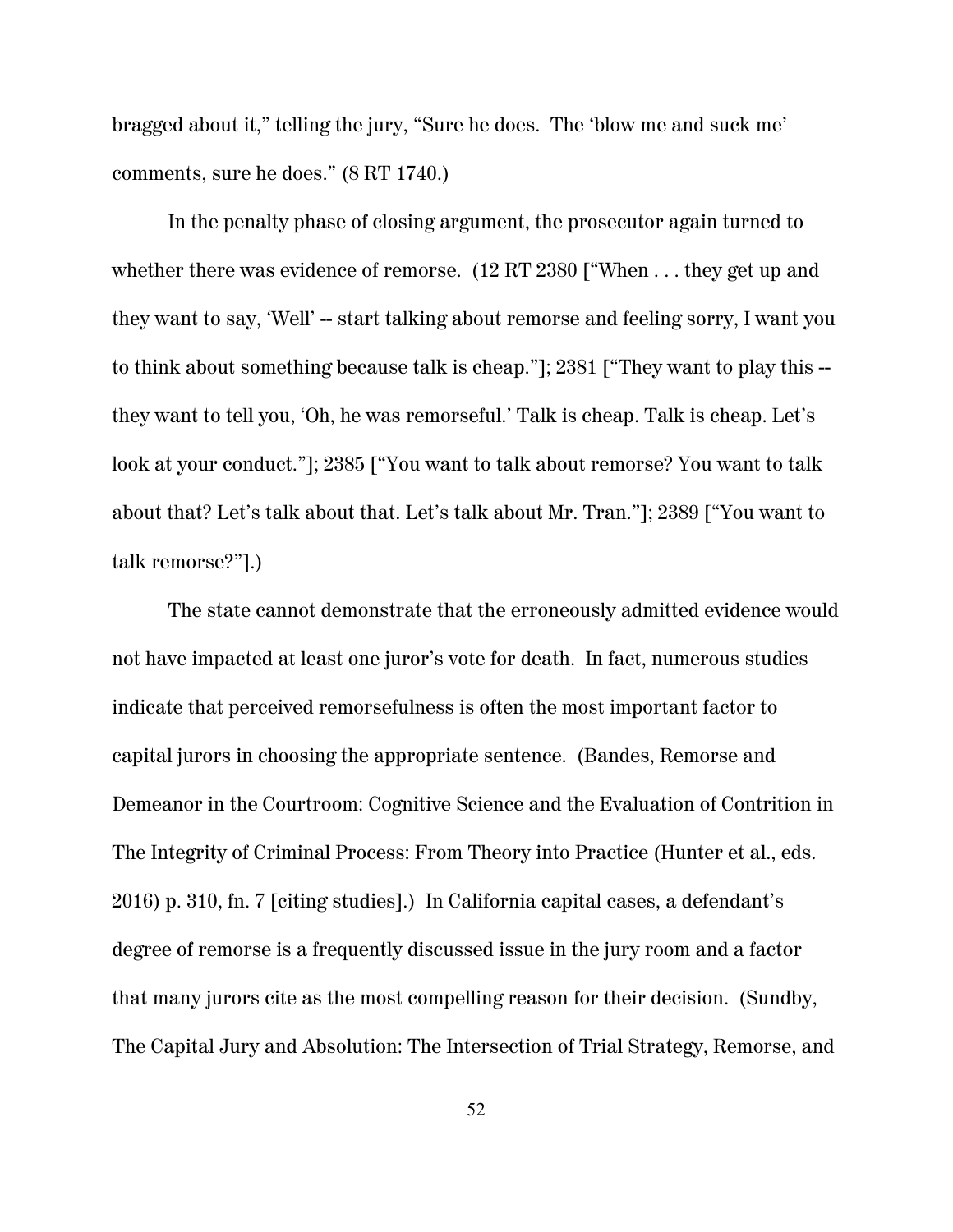the Death Penalty (1998) 83 Cornell L. Rev. 1557, 1560.)

Bandes posits that remorse "is a complex, unfolding, internal process rather than a discrete emotion." (Bandes, Remorse and Criminal Justice (2015) Emotion Review 1, 2.) It develops over time and encompasses several stages, including "a recognition that one has caused harm; an acceptance of responsibility for causing that harm; an associated internal strife; a desire to atone or make things right; a desire to be forgiven; and perhaps some actions in furtherance of atonement and reparation." (*Ibid*., citing Proeve & Tudor, Remorse: Psychological and Jurisprudential Perspectives (2010) p. 48.) The fact that, subsequent to Linda's murder, Mr. Tran got permanent tattoos that acknowledged dishonoring his parents and asked for forgiveness, which was powerful evidence that he was remorseful for his role in Linda's death.

Thus, although respondent now attempts to downplay the role of remorse in this case, respondent knew and argued strenuously about how important remorse should be to the jury in this case. No doubt respondent was simply recognizing what is universally accepted *(see 2 Supp. AOB 82-84)* – that a defendant's remorse is important to all juries in capital cases. Indeed, there is no need to even guess as to the importance of remorse to the jury in this case. One juror's contemporaneous writing during penalty phase deliberations in this case indicated that he could not grant mercy absent a show of genuine remorse. (*See* 2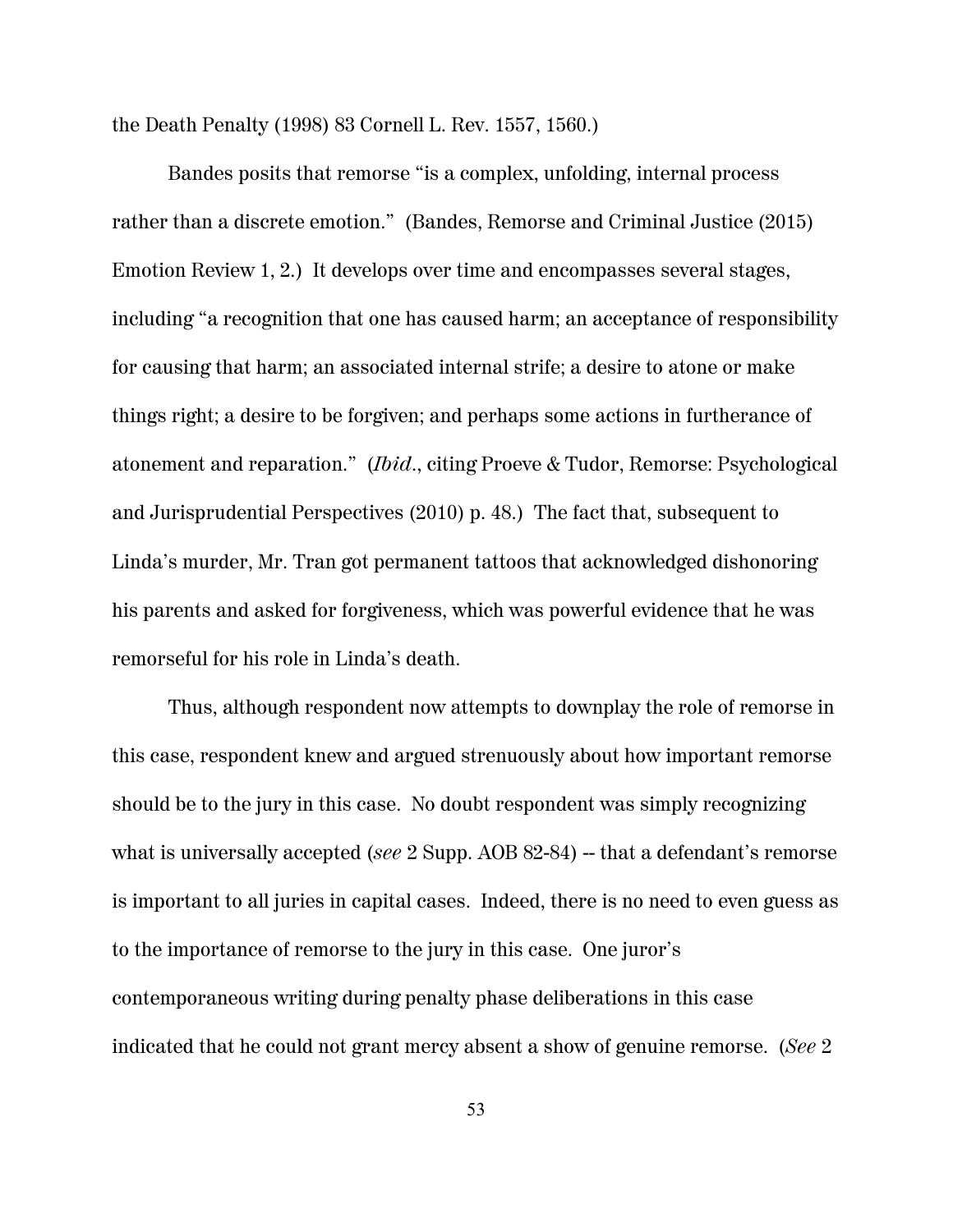SCT 390-391.) Under all these circumstances, the erroneously admitted evidence - - which directly undercut the defense's critical evidence of remorse -- cannot be deemed harmless. Mr. Tran's death sentence should be reversed.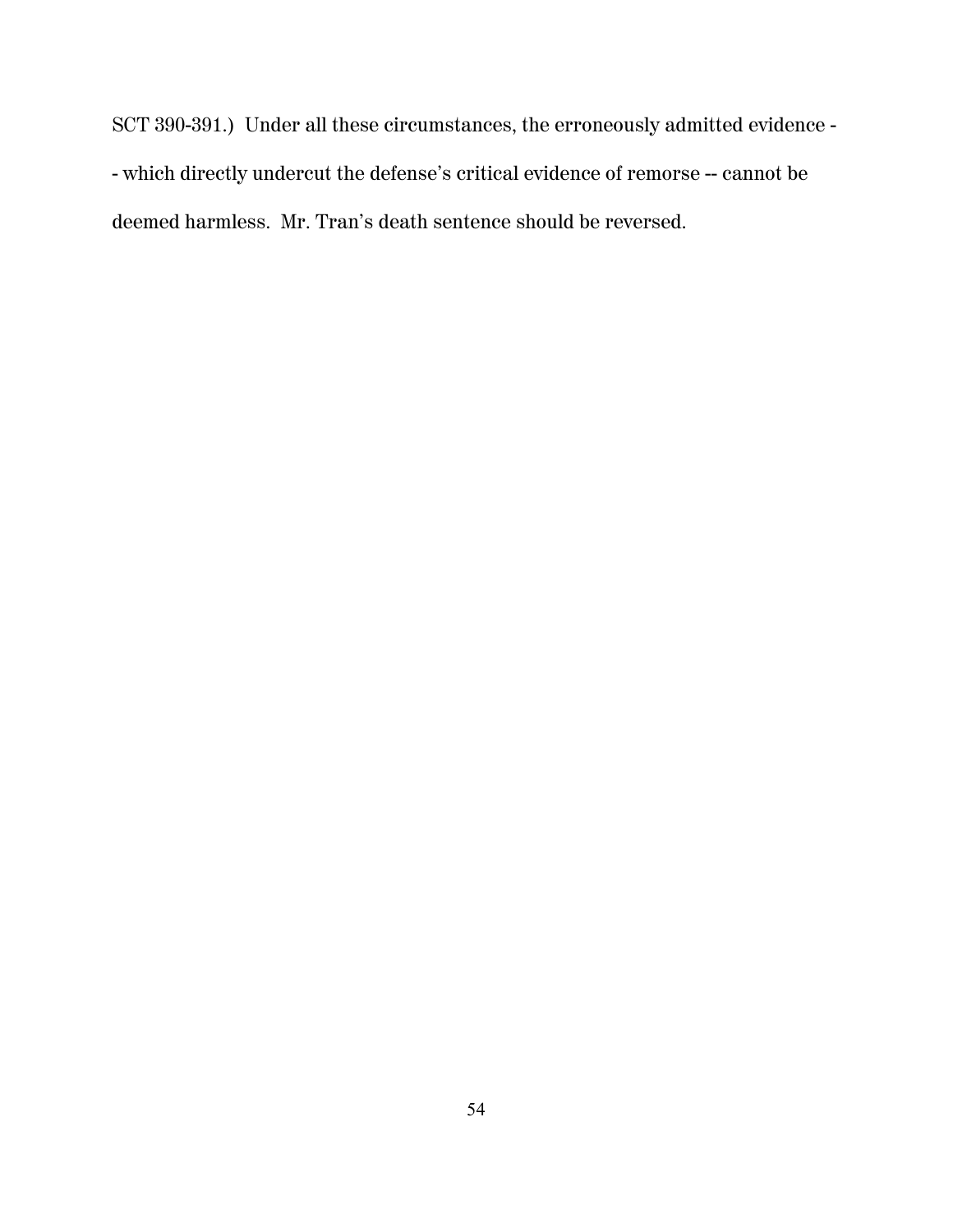## **XX. BECAUSE NYE'S AND TODD'S "TRAINING AND EXPERIENCE" ARE NOT RELIABLE PRINCIPLES AND METHODOLOGY AS REQUIRED UNDER** *SARGON***, AND BECAUSE THEIR TESTIMONY WAS CRITICAL TO THE STATE'S ARGUMENT THAT MR. TRAN SHOULD DIE, REVERSAL OF THE PENALTY PHASE VERDICT IS REQUIRED.**

In Argument XX of his second supplemental opening brief, Mr. Tran contended that the trial court prejudicially failed to fulfill its duty as a gatekeeper and exclude opinions rendered by Nye and Todd, who were called by the prosecution as purported gang experts. (2 Supp. AOB 88-134.) This Court articulated the gatekeeping duty in *Sargon Enterprises, Inc*. *v. University of Southern California* (2012) 55 Cal.4th 747 (*Sargon*), about five years after the completion of Mr. Tran's trial. In Argument XX, Mr. Tran has shown that under *Sargon*, several of Nye and Todd's opinions -- that defendants and others were members of VFL, that VFL was a criminal street gang, that Mr. Tran committed the charged crimes for benefit of, at the direction of, or in association with VFL, the specific intent to promote, further and assist in the criminal conduct of the VFL -- were speculative and illogical and that the matter these experts relied upon did not provide a reasonable basis for them. The challenged opinions were not generated by the application of reliable principles and methodology -- or indeed *any* principles or methodology other than ipse dixit. (2 Supp. AOB 110-133.)

Respondent does not specifically address each of Mr. Tran's challenges to these opinions, but instead, generally argues that "[t]he record reveals reliable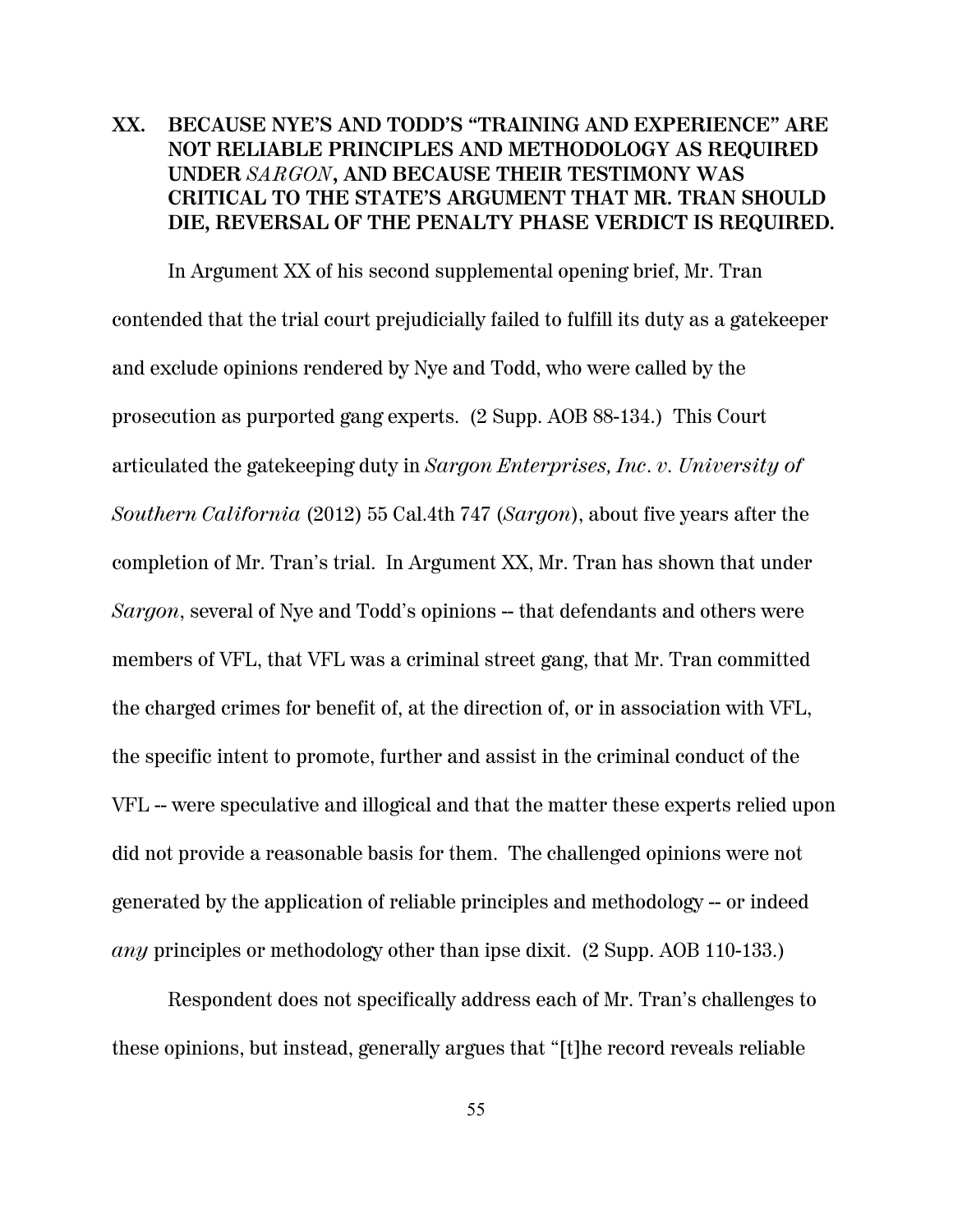bases for the expert opinions -- i.e., the experts' extensive training and experience with respect to Asian gangs, including frequent interactions with Asian gang members (VFL members included), and the review of documents and reports regarding crimes committed by members of Asian gangs."  $(2 \text{ Supp. RB } 32.)^8$  In other words, respondent believes that an expert's general "training and experience" is all the reliability an expert opinion requires to be admissible. This is not true.

Respondent relies on *People v. Hill* (2011) 191 Cal.App.4th 1104, 1120, which held that "a gang expert may rely upon conversations with gang members, on his or her personal investigations of gang-related crimes, and on information obtained from colleagues and other law enforcement agencies," and *People v. Gonzalez* (2006) 38 Cal.4th 939, 949, which held that "[a] gang expert's overall opinion is typically based on information drawn from many sources and on years of experience, which in sum may be reliable." (2 Supp. RB 34.) These cases are not particularly helpful in light of the subsequent decisions in *Sanchez* and *Sargon*.

<sup>8</sup> By way of example only, Mr. Tran set forth a myriad of reasons why Nye's and Todd's opinions that he and Plata were VFL gang members did not pass muster under *Sargon*. (2 Supp. AOB 113-127.) Respondent does not specifically address any of Mr. Tran's points as to either opinion. Instead, respondent globally states the opinions "were properly supported by the application of the experts' background knowledge to the specific facts of the case." (2 Supp. RB 37.)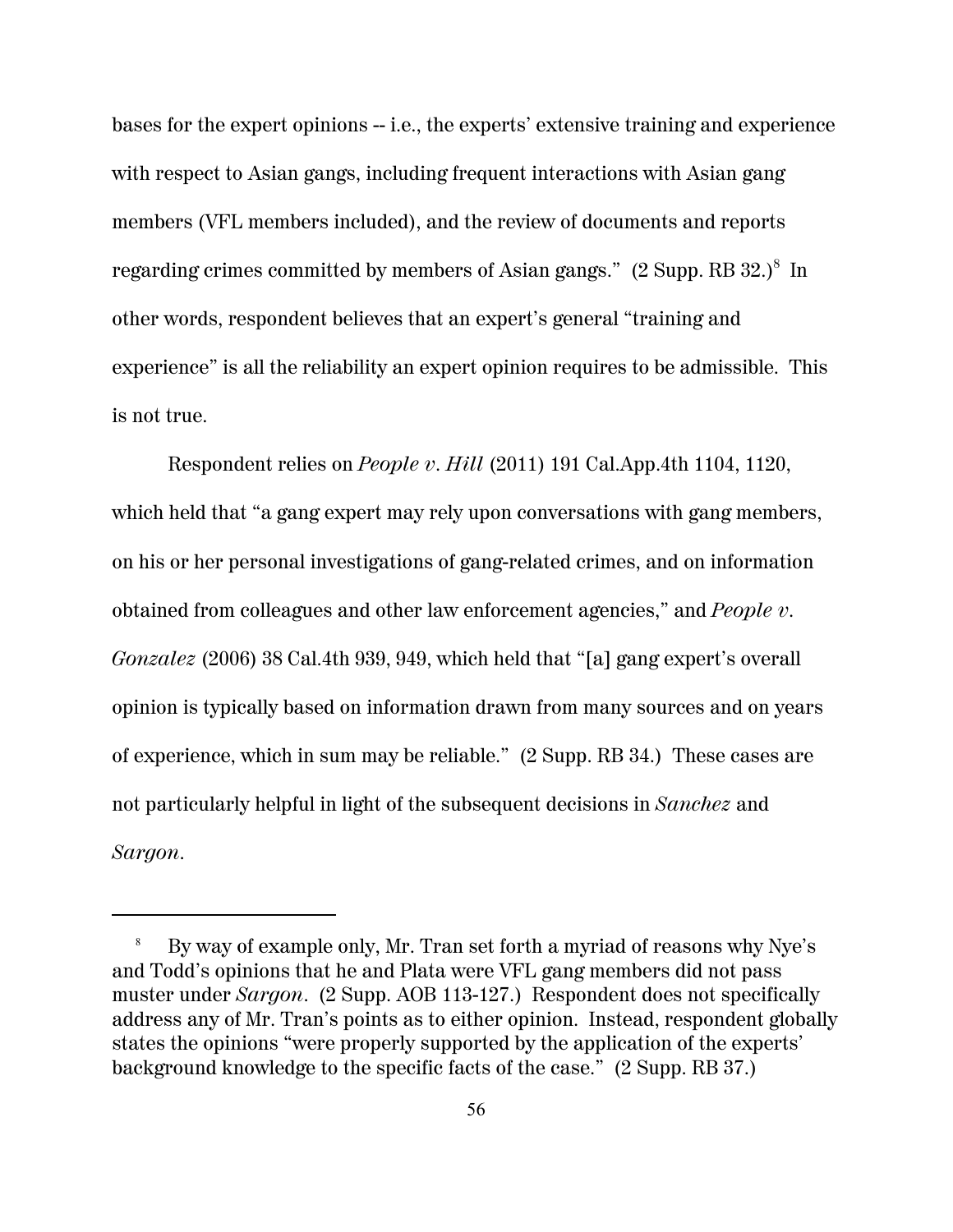After *Sanchez*, reliability is no longer the sole touchstone of admissibility where expert testimony to hearsay is at issue. If the expert relates a case-specific fact and the expert has no personal knowledge of it, if no hearsay exception applies, and if the expert treats the fact as true, the expert simply may not testify about it unless it has been proven by independent admissible evidence. (*People v. Sanchez*, *supra*, 63 Cal.4th at pp. 684-686.) If the hearsay relied upon by the expert is not case-specific, the evidence is still admitted for its truth (*id*. at pp. 685-686), and is therefore hearsay, but it is admissible due to the latitude accorded experts, as a matter of practicality, in explaining the basis for their opinions (*id*. at p. 676). Where general background hearsay is concerned, the expert may testify about it so long as it is reliable and of a type generally relied upon by experts in the field, all subject to the court's gatekeeping duty under *Sargon*. (*People v. Sanchez*, *supra*, at pp. 676-679, 685; Evid. Code, §§ 801, 802)

Particularly instructive in understanding the application of *Sargon* to general background hearsay is *People v. Gonzalez* (2021) 59 Cal.App.5th 643 (*Gonzalez*). There, the appellate court found that gang enhancements were unsupported by substantial evidence. Although the claim arose as a sufficiency issue rather than a pretrial evidentiary ruling, *Gonzalez* relied on *Sargon* in finding that the gang officer "had no logical basis for his opinion" that the three charged robberies were committed for the benefit of the defendant's gang. (*People*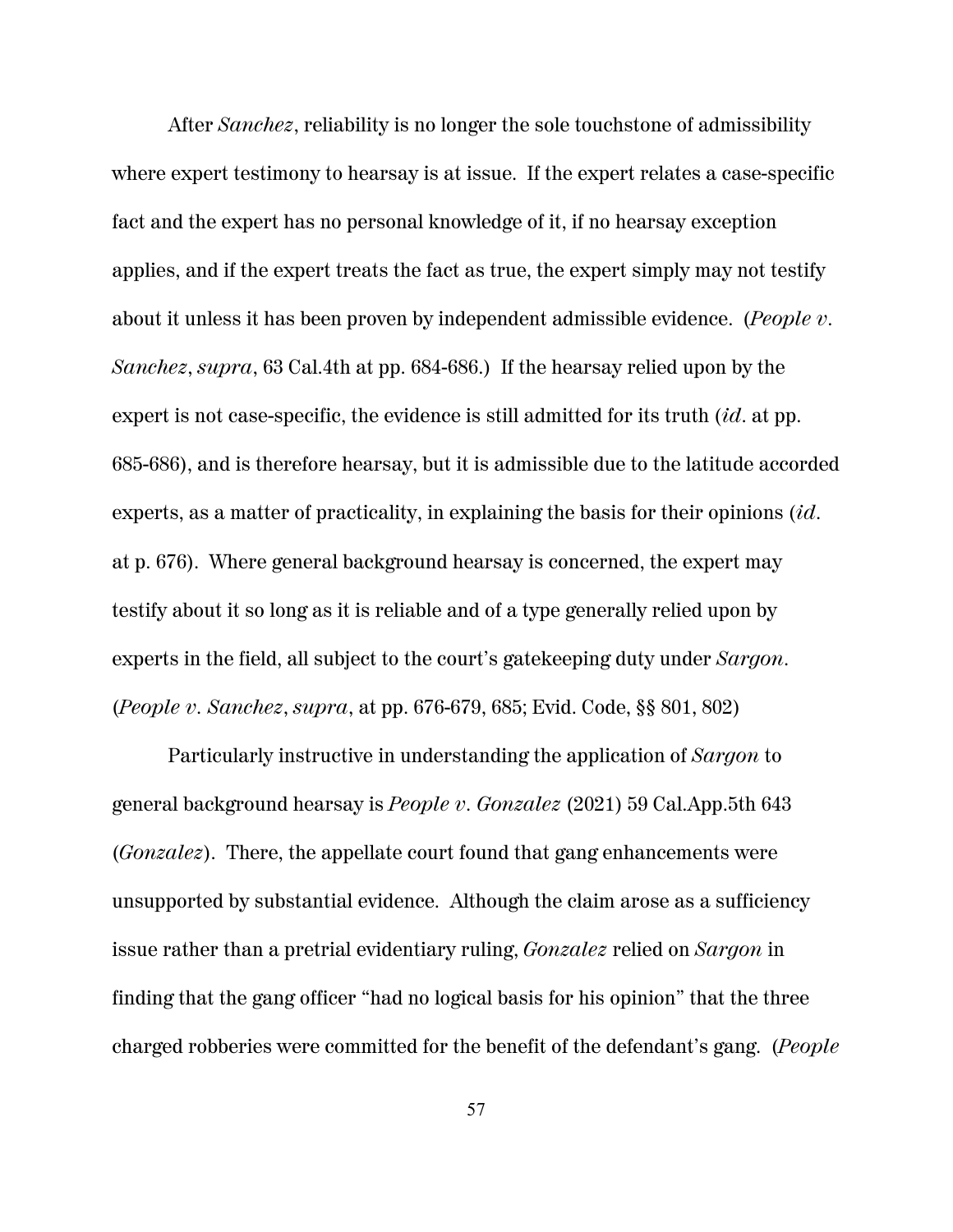*v. Gonzalez, supra,* 59 Cal.App. 5th at p. 649.) *Gonzalez* declared: "Expert opinion must have a logical basis. Experts declaring unsubstantiated beliefs do not assist the truth-seeking enterprise." (*Ibid*.)

In *Gonzalez*, *supra*, the parties stipulated that the Boulevard Mafia Crips was a criminal street gang and that the defendant was a member. (59 Cal.App.5th at p. 646.) On cross-examination, the gang officer "admitted many gang connections were missing" in defendant's case. (*Id*. at p. 647) For example, the defendant had worked alone in two of the robberies and the evidence did not establish that the getaway driver involved in the third was a gang member. The defendant did not wear gang colors, make gang hand signs, or yell gang slogans. There was no evidence the defendant told his fellow members about the robberies, showed them the necklaces he obtained in each, or shared any profits. (*Ibid*.)

Although the gang officer in *Gonzalez* opined that the defendant had benefited his gang because he was "'assisting his gang in having a feared reputation,'" the court found "this claim made no sense when nothing linked these crimes to a gang." (*Gonzalez*, *supra*, 59 Cal.App.5th at p. 649.) Similarly, the officer's opinion that the defendant was providing monetary support to the gang was illogical because he conceded no evidence proved defendant shared his illgotten gain. (*Ibid*.)

The gang officer in *Gonzalez* sought to bolster his opinions with his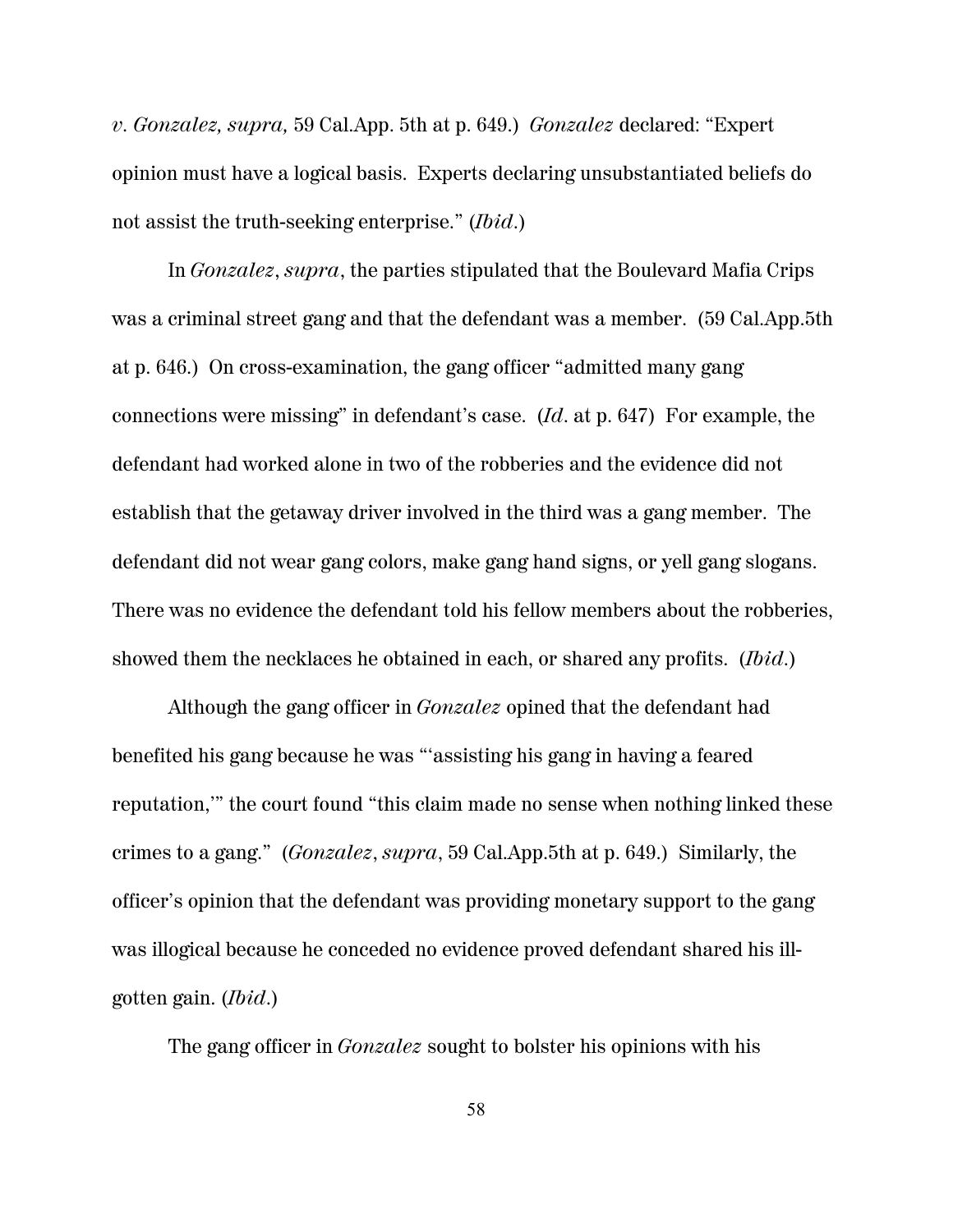experience and past observations. In no uncertain terms, the court explained why that was insufficient:

> The expert also based his opinion "on the pattern of my observations about this gang, as well as [of Gonzalez] ...." It is insufficient for an expert simply to announce, "based on my experience and observation, X is true." This is the method of the Oracle at Delphi. It is the black box. This method cannot be tested or disproved -- a feature convenient for would-be experts but unacceptable in court. "'This "Field of Dreams" "trust me" analysis'" amounts only to a defective " 'faith-based prediction.'" (*Sargon*, *supra*, 55 Cal.4th at p. 766 . . . ; *see id*. at p. 778 [excluding expert opinion that was "'nothing more than a tautology'"].)

#### (*Gonzalez*, *supra*, 59 Cal.App.5th at p. 649.)

Using the same tactic that was rejected in *Gonzalez*, respondent claims that Nye and Todd based their opinions on their "training and experience" with Asian gangs, including the VFL, which thus, provided a sufficiently reliable basis for their opinions. (2 Supp. RB 32.) While training and experience in a particular field may qualify a witness to testify as an expert in that field, that expertise alone does not open the door to opinions that are illogical, methodologically unsound or unreliable or otherwise not accepted in the expert's field. As courts and scholars have recognized, making truth statements based only on experience or observation should be unacceptable. (*See*, *e.g.*, *Gonzalez*, *supra*, 59 Cal.App.5th at p. 649; *United States v. Medina-Copete* (10th Cir. 2014) 757 F.3d 1092, 1102 ["Mere observation that a correlation exists -- especially when the observer is a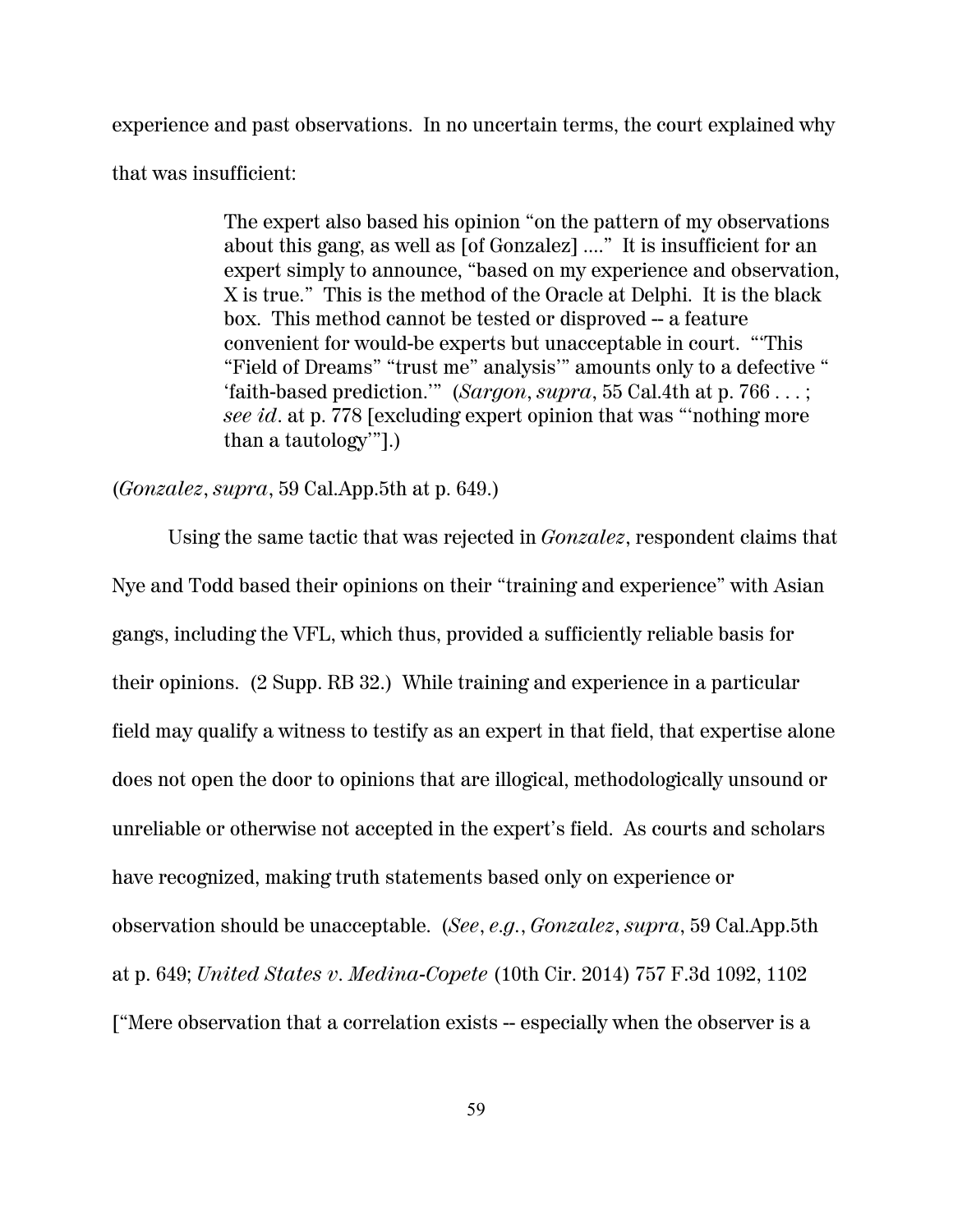law enforcement officer likely to encounter a biased sample -- does not

meaningfully assist the jury"]; 2 Supp. AOB 108, quoting Poulin, *Experience-*

*Based Opinion Testimony: Strengthening the Lay Opinion Rule* (2012) 39

Pepp. L. Rev. 551, 593-594 ["mere experience, uninformed by methodological analysis, can lead to false inferences"] (Poulin 2012).)

The Ninth Circuit Court of Appeals has recently emphasized the importance of gatekeeping when experienced-based expert opinion testimony is presented. Acknowledging that gatekeeping may in some respects be harder with nonscientific experts, the court explained:

> [A]ny such difficulty cannot simply lead to a "that goes to weight, not admissibility" default, as here. Indeed, we see a strong argument that reliability becomes more, not less, important when the "experiencebased" expert opinion is perhaps not subject to routine testing, error rate, or peer review type analysis, like science-based expert testimony. The Supreme Court has made it abundantly clear that reliability is the lynchpin -- the flexibility afforded to the gatekeeper goes to *how* to determine reliability, not *whether* to determine reliability . . . .

(*Valencia-Lopez* (9th Cir. 2020) 971 F.3d 891, 898.)<sup>9</sup>

In *Valencia-Lopez*, the appellate court stated that the special agent who testified in that case "had sufficient experience and knowledge to qualify as an expert." (*Ibid*.) However, no evidence was presented to show that the agent's

<sup>9</sup> As shown in the opening brief, the California state law gatekeeping standard refers to federal standards. (*See* 2 Supp. AOB 91.)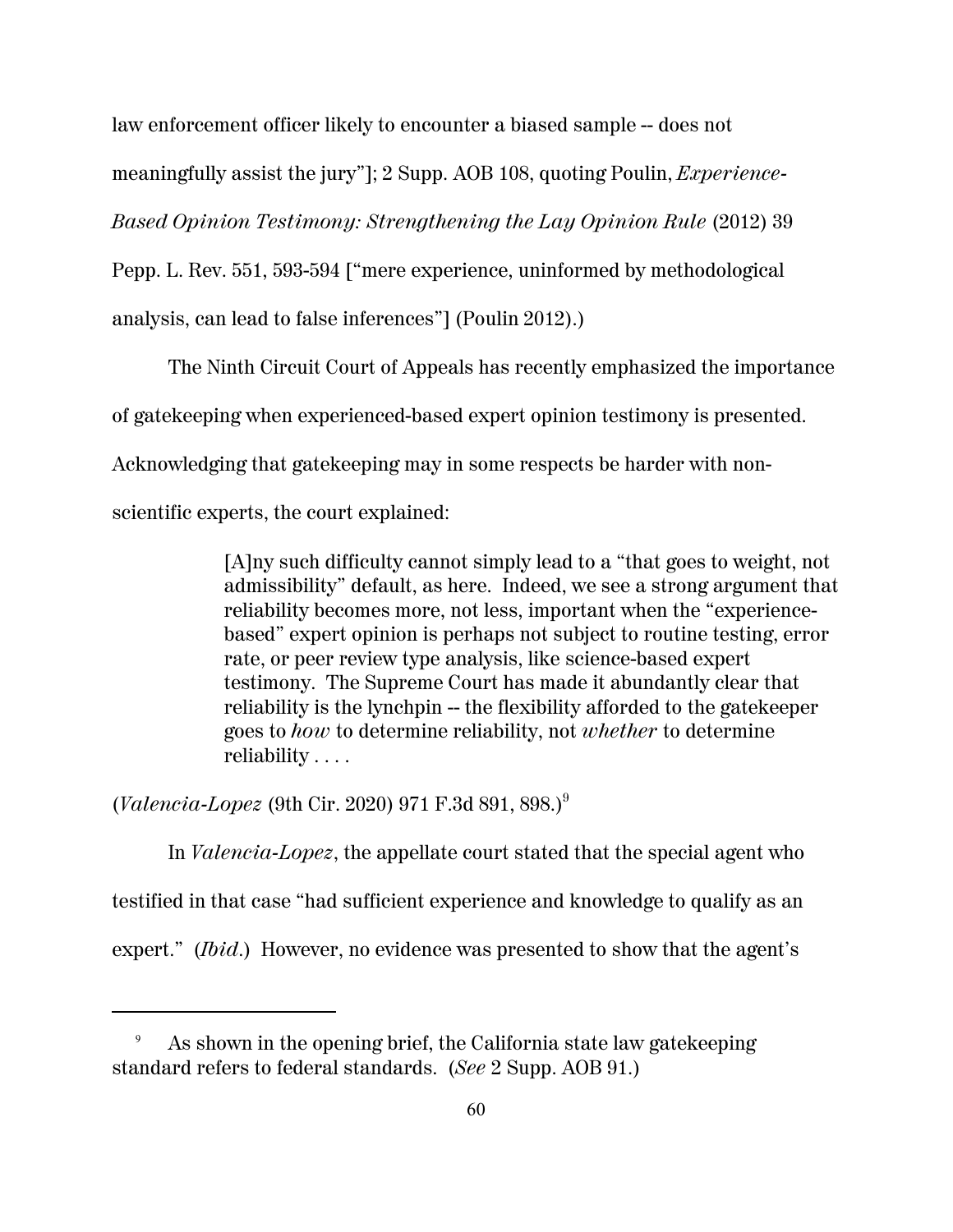experience meant his opinion that a drug cartel would almost certainly not coerce a person at gunpoint to carry drugs across the border was reliable. (*Id*. at pp. 898- 899.) The agent "never explained the methodology, if any, that he relied on to arrive at the near-zero probability of drug trafficking organizations using coerced couriers." (*Id*. at p. 899.)

In Mr. Tran's case, there is no reason to believe that Nye and Todd applied any type of methodology or principles, much less reliable and empirically sound ones, to reach their conclusions. Respondent does not show otherwise.

Finally, respondent argues that any *Sargon* error was harmless. (2 Supp. RB 38.) Respondent cites its previous arguments raised in Arguments XIX-C and XX of its second supplemental brief. (2 Supp. RB 38.) In Argument XIX-C, respondent argued that "any error by Nye or Todd in relating case-specific hearsay regarding Plata and/or Tran's gang membership was harmless beyond a reasonable doubt" (2 Supp. RB 28-29), and in Argument XX, respondent argued that "the introduction of the evidence regarding Plata's statement to Qui Ly was harmless beyond a reasonable doubt" (2 Supp. RB 30). Mr. Tran has already addressed these arguments above in Arguments XVIII and XIX, *supra*, and there is no reason to repeat them here.

In a nutshell, there was an overwhelming amount of case-specific testimonial and nontestimonial hearsay, and unreliable, speculative opinions,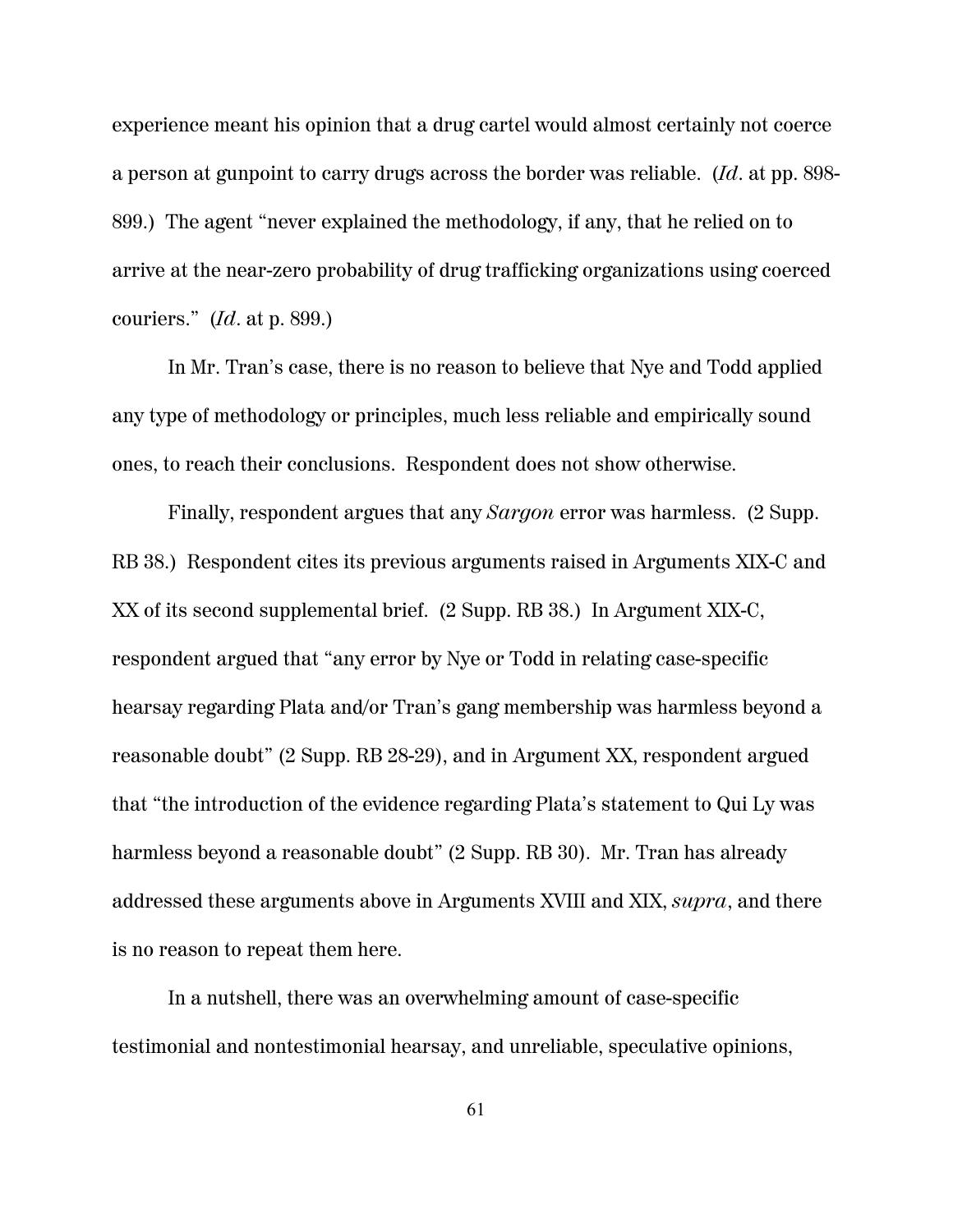admitted into evidence which undermined the guilt and penalty phase verdicts. The prosecutor not only relied on this inflammatory gang evidence to prove the gang enhancement (which the state already concedes must be reversed), but relied on the evidence to urge the jury to find that gangs "have declared a war on our way of life." Mr. Tran and Plata were "two selfish gangbangers that had no regard for life," who murdered Linda for money and to enhance the reputation of the VFL gang. Any adversity experienced by the Mr. Tran in life did not lead to becoming a gang member; instead, Mr. Tran was a gang criminal "by choice." Mr. Tran suffered no remorse for killing Linda, but instead bragged about the murder and further committed to the gang life. Because the gang evidence was a fulcrum on which the prosecutor's penalty phase argument hinged, respondent's arguments that the error in admitting Nye and Todd's testimony in violation of both *Sargon* and *Sanchez* must be rejected. Reversal is required.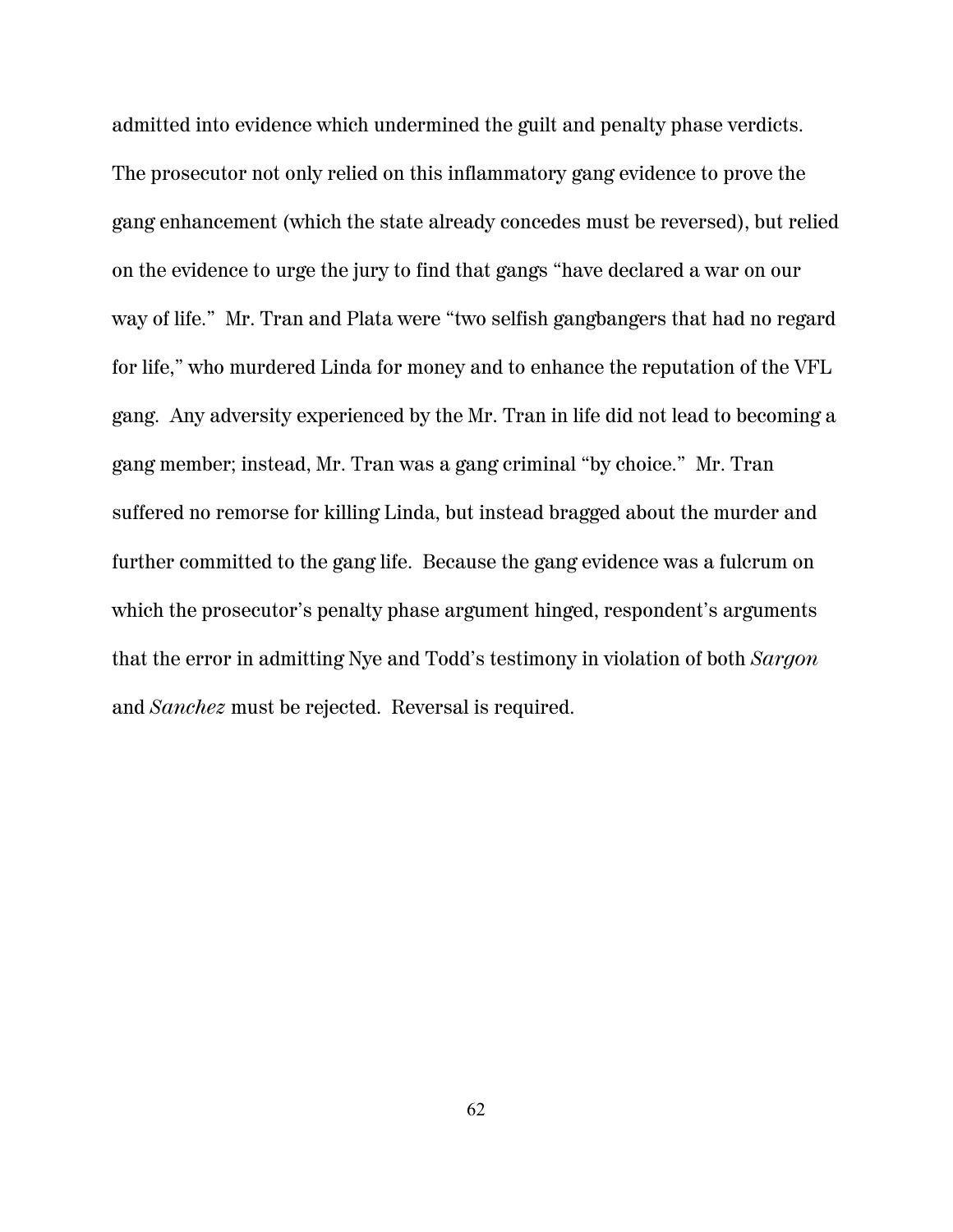#### **XXI. BECAUSE MR. TRAN COMMITTED THE CRIME WHEN HE WAS 20 YEARS OLD, HIS DEATH SENTENCE IS UNCONSTITUTIONAL UNDER THE PRINCIPLES OF** *ROPER V. SIMMONS***.**

In Argument XV of his first supplemental opening brief, and updated in Argument XXII of his second supplemental opening brief, Mr. Tran contended that his death sentence is unconstitutional for 18 to 20 year-olds for the reasons articulated in *Roper v. Simmons* (2005) 543 U.S. 551. Mr. Tran anticipated and addressed all respondent's arguments in its second supplemental reply and thus no further reply is necessary.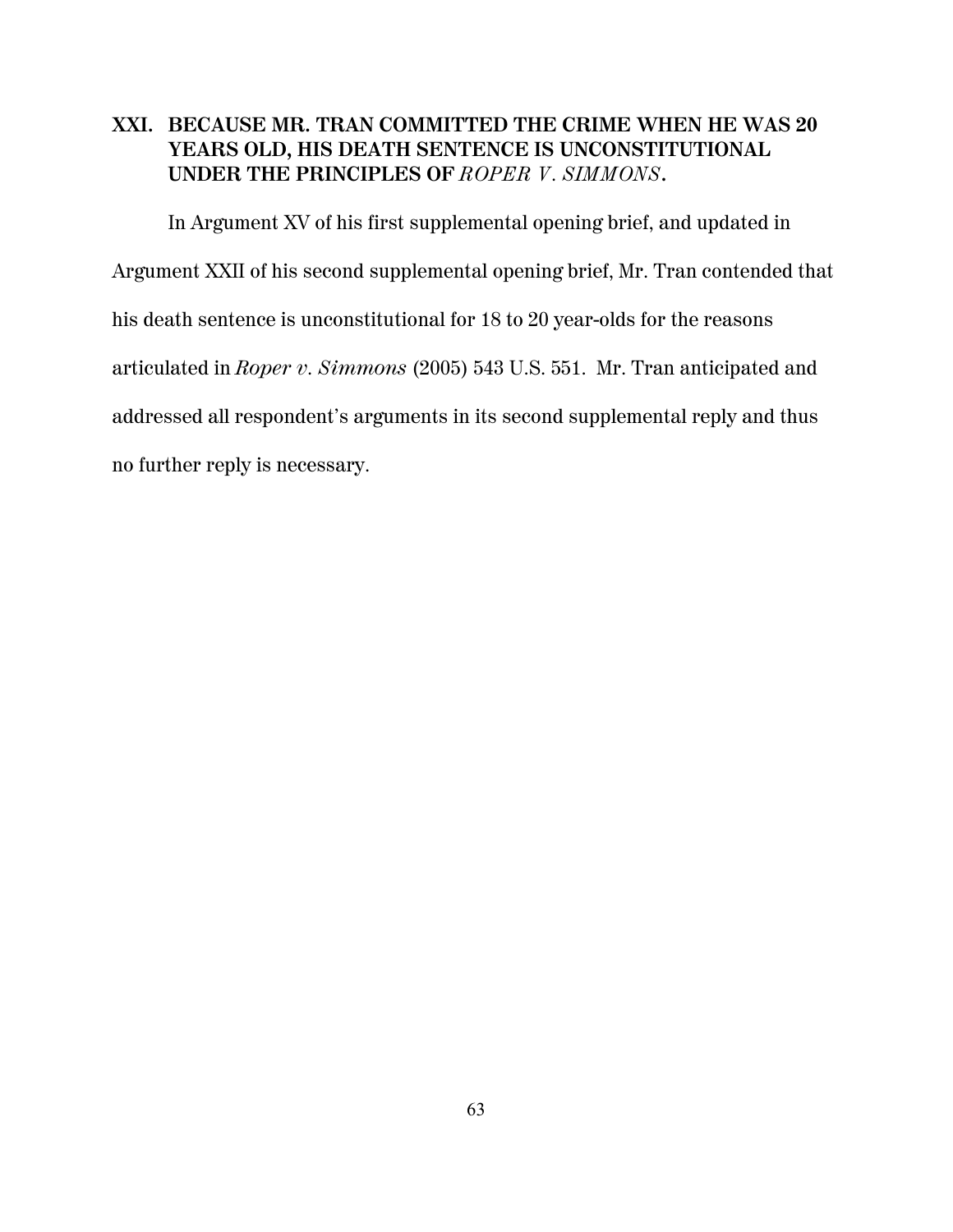#### **XXII. CUMULATIVE PREJUDICE REQUIRES REVERSAL IN THIS CASE.**

In Argument XIV of his opening brief ("AOB"), and updated in Argument XII of his second supplemental opening brief, Mr. Tran contended that cumulative prejudice from all issues raised in the opening and supplemental briefing requires reversal of the case. (AOB 322-324; 2 Supp. AOB 194-196.) Respondent argues "any errors were few in number" and "[t]herefore, there was little if any error to accumulate, and Tran cannot establish cumulative error." (2 Supp. RB 40.)

Mr. Tran has already fully set forth the cumulative prejudice from the errors in this case, including those which respondent has conceded. He instead reminds this Court that capital cases intensify the necessity for cumulative error review. "When a defendant's life is at stake, the [United States Supreme] Court has been particularly sensitive to insure that every safeguard is observed." (*Gregg* v. *Georgia* (1976) 428 U.S. 153, 187; *see also Ake v. Oklahoma* (1985) 470 U.S. 68, 87 ["In capital cases the finality of the sentence imposed warrants protections that may or may not be required in other cases.") (Burger, C.J., concurring in judgment). The Court has often required "procedures that safeguard against the arbitrary and capricious imposition of death sentences." (*Roberts* v. *Louisiana* (1976) 428 U.S. 325, 334.)

These procedural protections ensure that only the guilty -- indeed, only the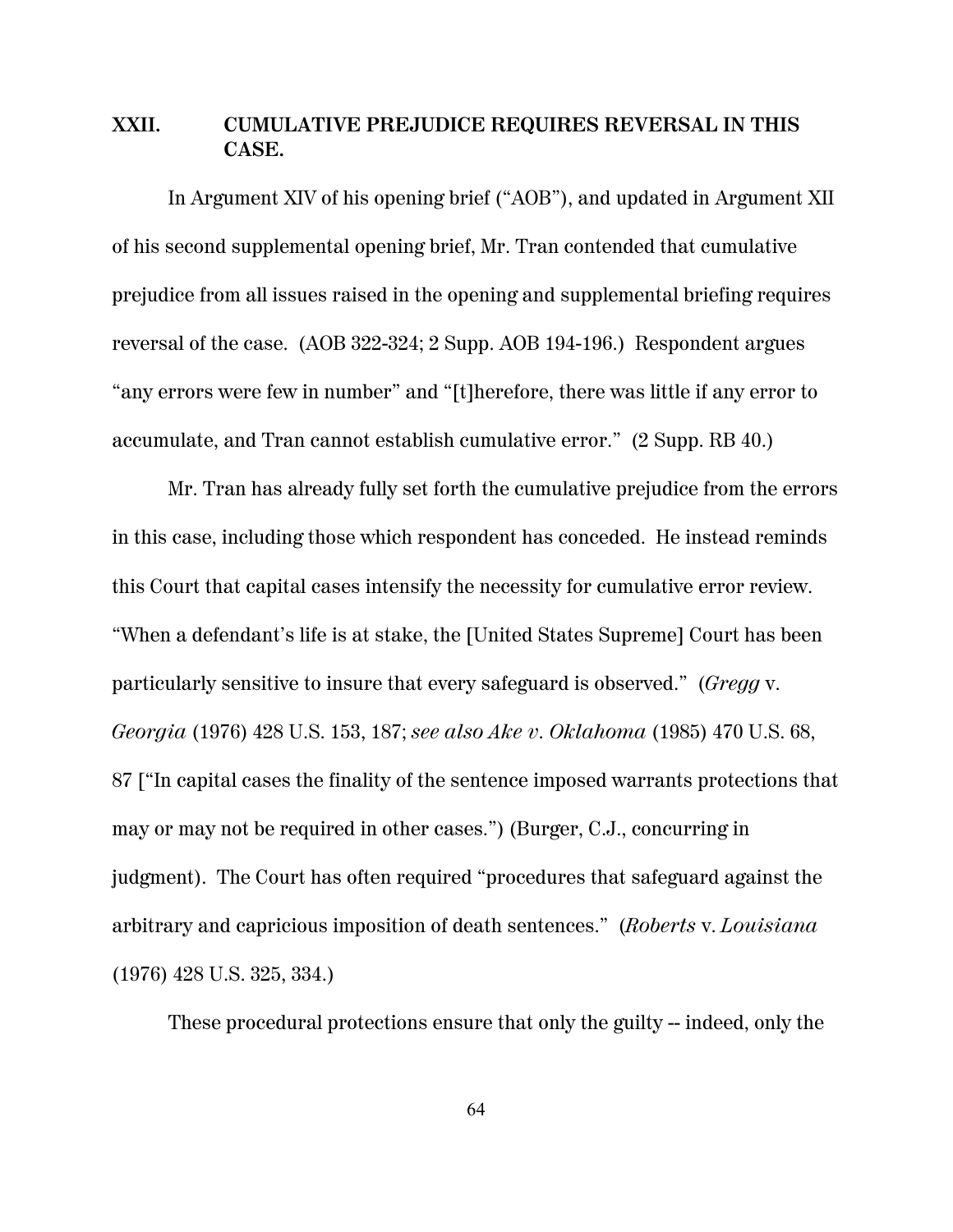worst of the worst -- are executed. (*See*, *e.g.*, *Gilmore* v. *Taylor* (1993) 508 U.S. 333, 342 ["[In] capital case[s], . . . we have held that the Eighth Amendment requires a greater degree of accuracy and factfinding than would be true in a noncapital case."]; *Beck* v. *Alabama* (1980) 447 U.S. 625, 643 [striking down procedures that "introduce a level of uncertainty and unreliability . . . that cannot be tolerated in a capital case"].) When, as here, a capital trial is infected by numerous errors, the heightened procedural scrutiny the Supreme Court has demanded permits no escape from cumulative-error review. An assessment of whether multiple constitutional violations combined to "den[y] [a capital defendant] a trial in accord with traditional and fundamental standards of due process," (*Chambers v. Mississippi* (1973( 410 U.S. at 302-303, surely qualifies as a basic "procedure[] that safeguard[s] against the arbitrary and capricious imposition of death sentences," (*Roberts* v. Louisiana, *supra*, 428 U.S. at p. 334.) The "greater degree of accuracy and factfinding" required for capital cases, *Gilmore v. Taylor*, *supra*, 508 U.S. at p. 342, confirms the need for a rigorous analysis. To execute a death sentence without the assurance that the accused received a fundamentally fair trial would "permit this unique penalty to be . . . wantonly and . . . freakishly imposed." (*Lewis* v. *Jeffers* (1990) 497 U.S. 764, 774.) While the Due Process Clause requires cumulative error review before the state may deprive a person's "liberty," its command is even more resounding when "life"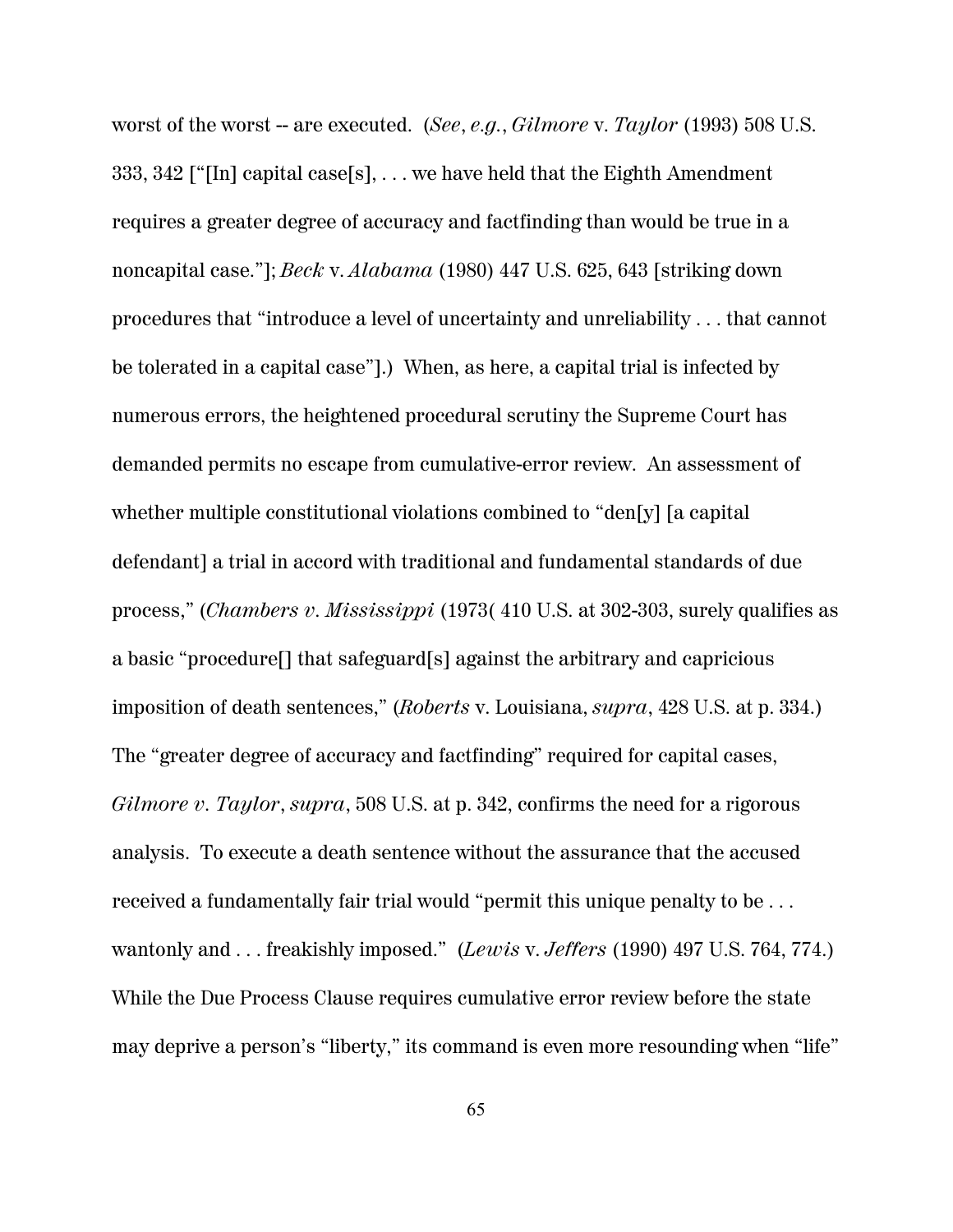is on the line. There were multiple errors in this case, some of which respondent has conceded, and most of which respondent argues are harmless. While Mr. Tran believes these errors alone require reversal, he believes "a rigorous analysis" of all the prejudice from the errors in this case indisputably demands reversal.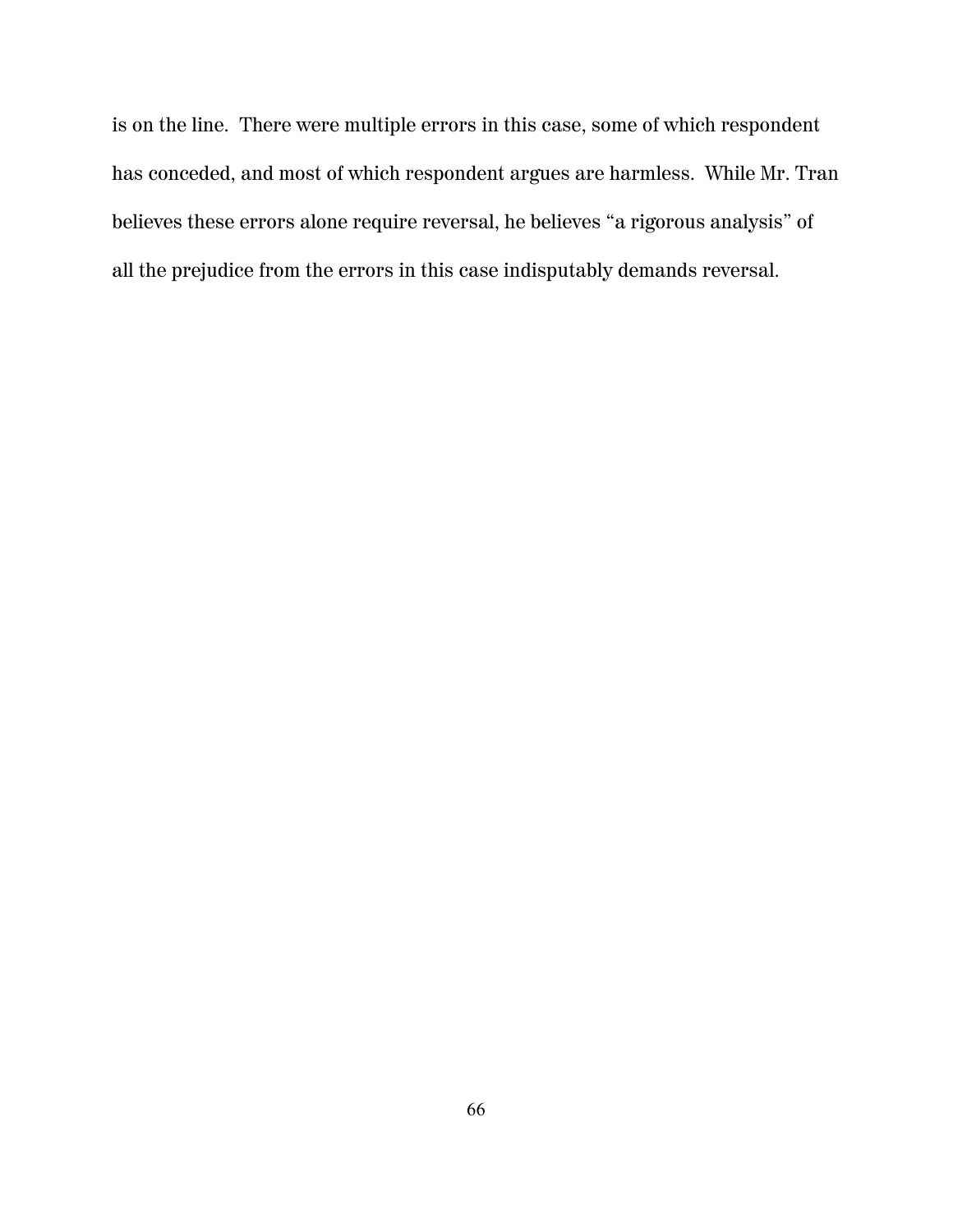### **CONCLUSION**

For all these reasons, and the reasons stated in both appellant's opening brief and the supplemental briefing, reversal is required.

DATED: May 19, 2022 Respectfully submitted,

By: /s/ Catherine White Catherine White Attorney for Appellant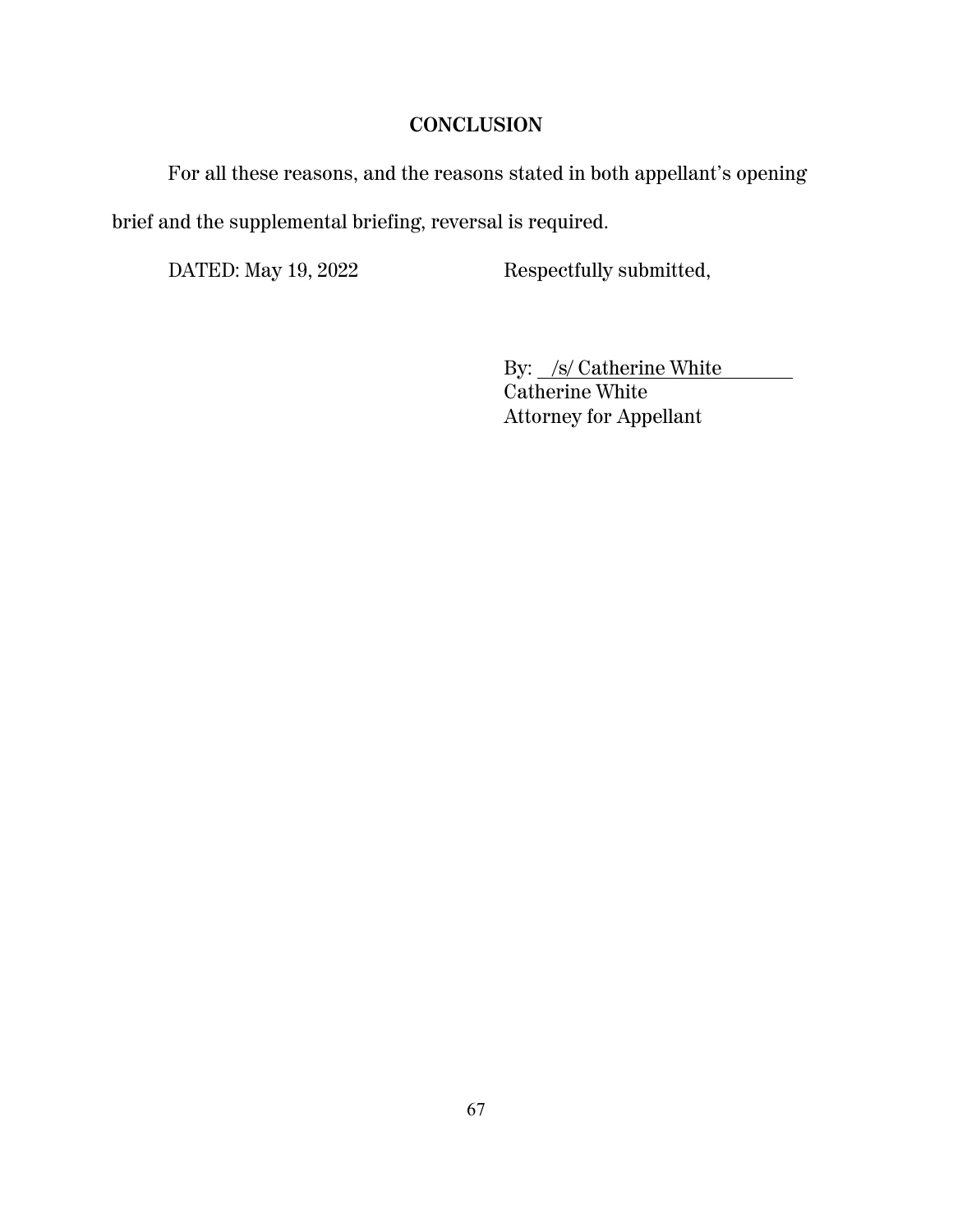### **CERTIFICATE OF COMPLIANCE**

I certify that the accompanying brief was produced on a computer. The word count of the computer program used to prepare the document shows that there are 14,095 words in the brief.

Dated: May 19, 2022

 /s/ Catherine White Catherine White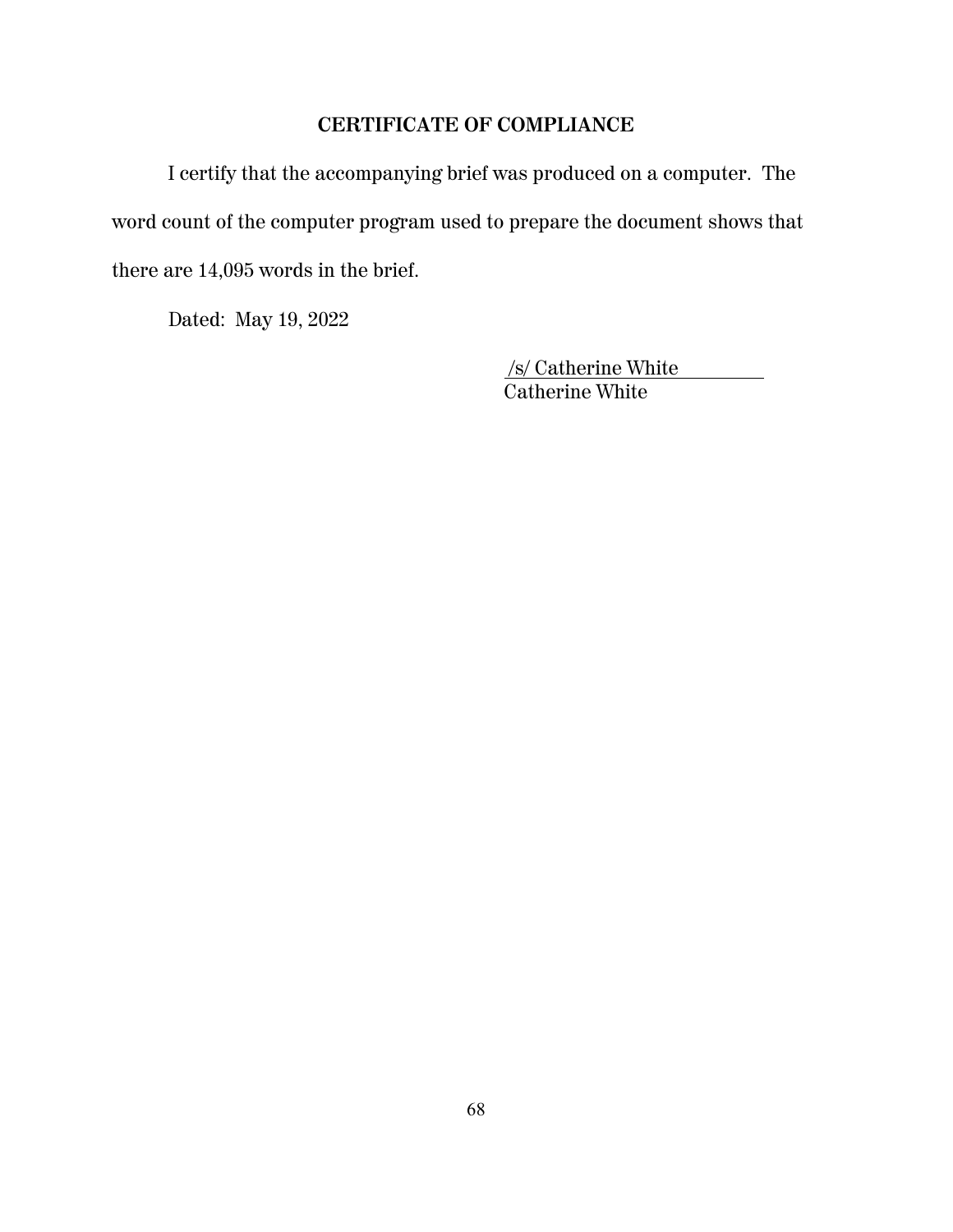#### **CERTIFICATE OF SERVICE**

I, Catherine White, the undersigned, declare as follows:

I am a citizen of the United States, over the age of 18 years and not a party to the within action. My business address is 4833 Santa Monica Avenue, #70220, San Diego, California 92107.

On May 19, 2022, I served the within

#### **APPELLANT'S SECOND SUPPLEMENTAL REPLY BRIEF, S165998**

upon the parties named below by depositing a true copy in a United States mailbox in San Diego, California, in a sealed envelope, postage prepaid, and addressed as follows:

Clerk of the Court, Orange County Superior Court Central Justice Center 700 Civic Center Drive West Santa Ana, California 92701

Mr. Ronald Tran G-30920 Centinela State Prison P.O. Box 911 B-1-220 Imperial, CA 92251

and upon the parties named below by submitting an electronic copy through TrueFiling or email (as indicated):

Attorney General - San Diego Office Holly Wilkens, Capital Case Coordinator P.O. Box 85266 San Diego, CA 92186 **Holly.Wilkens@doj.ca.gov**

California Appellate Project 345 California St #1400 San Francisco, CA 94104 **Filing@capsf.org**

Christine Y. Friedman Deputy Attorney General 600 West Broadway, Suite 1800 San Diego, California 92101 **Christine.Friedman@doj.ca.gov**

Office of the District Attorney 401 W. Civic Center Drive Santa Ana, California 92701 **appellate@da.ocgov.com**

 I declare under penalty of perjury under the laws of the State of California that the information submitted is true and correct. Executed on May 19, 2022, in San Diego, California.

> /s/ Catherine White Declarant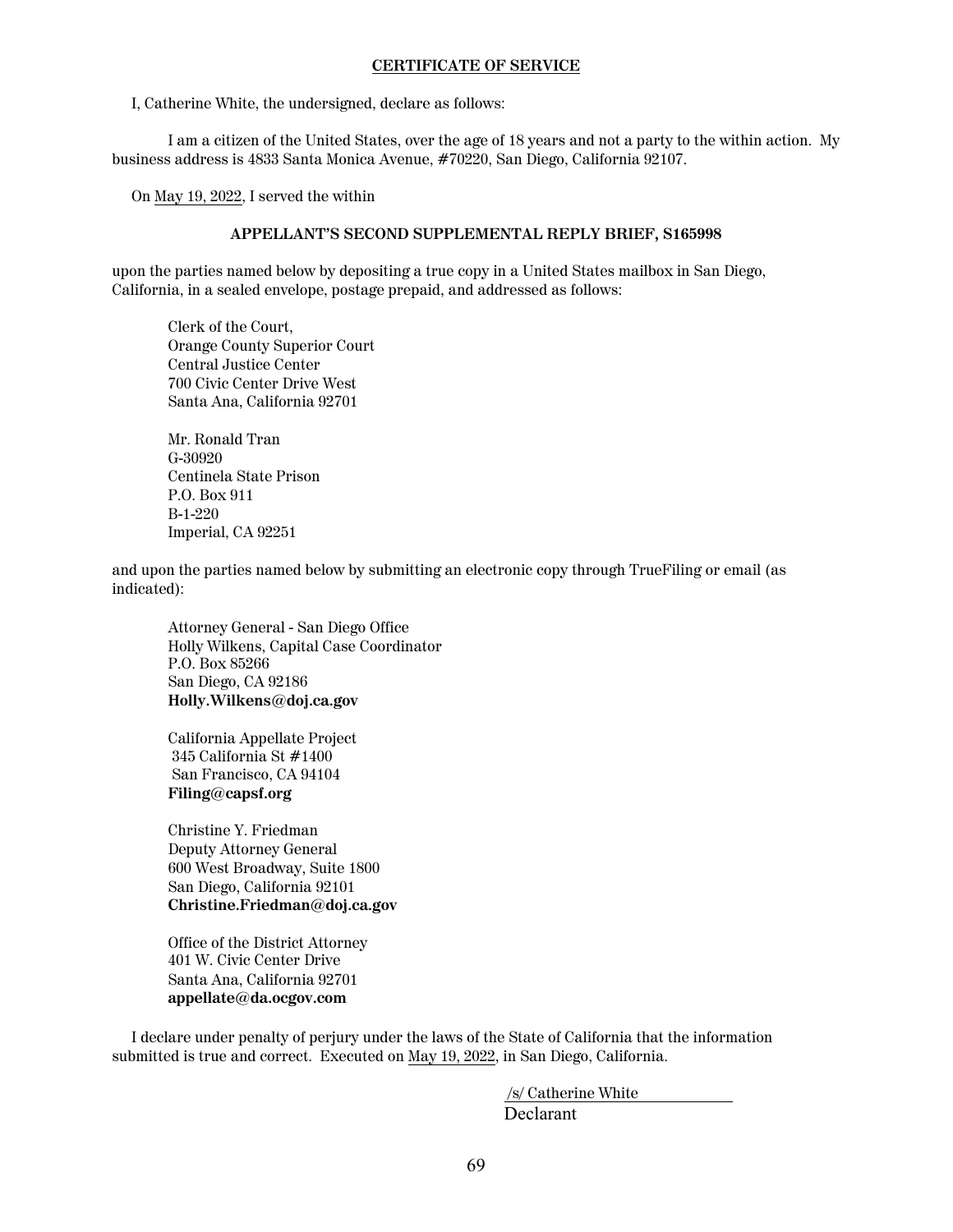#### **STATE OF CALIFORNIA**

Supreme Court of California

# *PROOF OF SERVICE*

## **STATE OF CALIFORNIA**

Supreme Court of California

Case Name:**PEOPLE v. TRAN (RONALD)**

#### Case Number:**S165998**

Lower Court Case Number:

1. At the time of service I was at least 18 years of age and not a party to this legal action.

2. My email address used to e-serve: **white193690@gmail.com**

3. I served by email a copy of the following document(s) indicated below:

Title(s) of papers e-served:

| <b>Filing Type</b> | <b>Document Title</b>   |
|--------------------|-------------------------|
| SUPPLEMENTAL BRIEF | $S165998$ 2SuppARB TRAN |
| <b>MOTION</b>      | <b>S165998 MOT TRAN</b> |

Service Recipients:

| <b>Person Served</b>                                                                                        | <b>Email Address</b>             | <b>Type</b> | Date /<br><b>Time</b>                      |
|-------------------------------------------------------------------------------------------------------------|----------------------------------|-------------|--------------------------------------------|
| Natalie Rodriguez<br>Department of Justice, Office of the Attorney General-San Diego                        | Natalie.Rodriguez@doj.ca.gov     | le-         | 5/19/2022<br>Serve 5:28:11<br>PM           |
| Maria Soria<br>Department of Justice, Office of the Attorney General-Sacramento                             | maria.soria@doj.ca.gov           | le-         | 5/19/2022<br>Serve 5:28:11<br>PM           |
| Attorney Attorney General - San Diego Office<br>Anthony DaSilva, Deputy Attorney General                    | sdag.docketing@doj.ca.gov        | le-         | 5/19/2022<br>$\text{Serve}$ 5:28:11<br>PM  |
| Attorney Attorney General - San Diego Office<br>Holly Wilkens, Supervising Deputy Attorney General<br>88835 | Holly. Wilkens@doj.ca.gov        | le-         | 5/19/2022<br>$\text{Serve}(5:28:11)$<br>PM |
| Office Office Of The District Attorney<br>Writs and Appeals                                                 | Appellate@da.ocgov.com           | le-         | 5/19/2022<br>$\text{Serve}$ 5:28:11<br>PM  |
| Christine Friedman<br>Office of the Attorney General<br>186560                                              | Christine.Friedman@doj.ca.gov e- |             | 5/19/2022<br>Serve 5:28:11<br>PM           |
| Catherine White<br>Law Office of Catherine White, APC<br>193690                                             | white193690@gmail.com            | le-         | 5/19/2022<br>$\text{Serve}$ 5:28:11<br>PM  |
| California Appellate Project SF                                                                             | filing@capsf.org                 | le-         | 5/19/2022<br>Serve 5:28:11<br>PM           |

This proof of service was automatically created, submitted and signed on my behalf through my agreements with